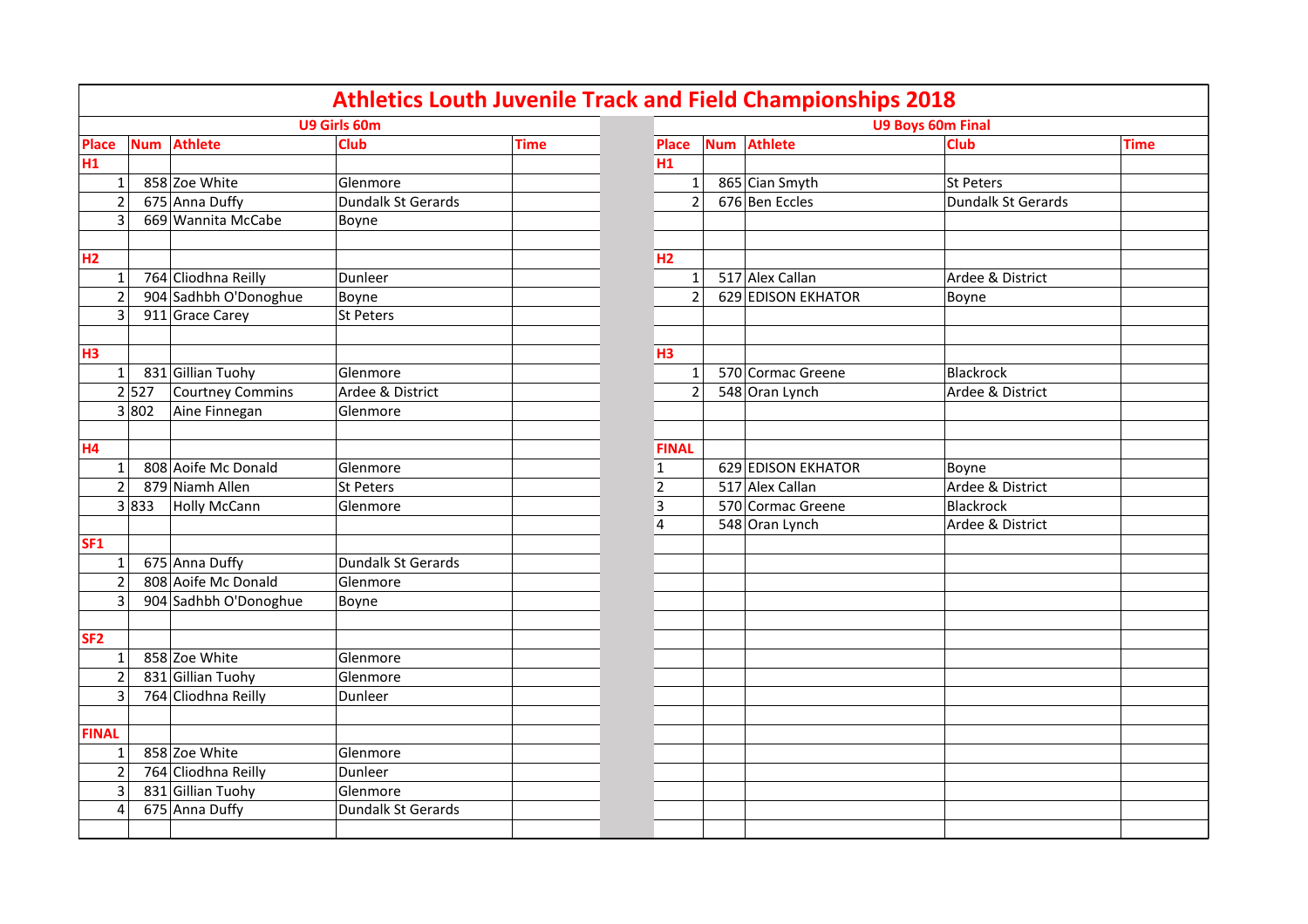|                 | Num Athlete |                      | U10 Girls 60m Final |             |                |                         | U10 Boys 60m Final |                      |                    |      |
|-----------------|-------------|----------------------|---------------------|-------------|----------------|-------------------------|--------------------|----------------------|--------------------|------|
| Place           |             |                      | <b>Club</b>         | <b>Time</b> |                | Place                   |                    | Num Athlete          | <b>Club</b>        | Time |
| H1              |             |                      |                     |             | H1             |                         |                    |                      |                    |      |
| $\mathbf{1}$    |             | 849 Roisin Daly      | Glenmore            |             |                | $\mathbf{1}$            |                    | 722 Rian Mc Crystal  | Dundalk St Gerards |      |
| $\overline{2}$  |             | 907 Leah Rooney      | Dunleer             |             |                | $\overline{2}$          |                    | 766 Conor Brennan    | Dunleer            |      |
| $\overline{3}$  |             | 696 Hazel Larkin     | Dundalk St Gerards  |             |                |                         |                    |                      |                    |      |
|                 |             |                      |                     |             |                |                         |                    |                      |                    |      |
| H2              |             |                      |                     |             | H <sub>2</sub> |                         |                    |                      |                    |      |
| $\mathbf{1}$    |             | 662 SHRUTI S PRASAD  | Boyne               |             |                | $\mathbf{1}$            |                    | 615 CALLUM BYRNE     | Boyne              |      |
| $\overline{2}$  |             | 846 Molly Anne Moore | Glenmore            |             |                | $\overline{2}$          |                    | 730 Tom Phillips     | Dundalk St Gerards |      |
| 3               |             | 564 Bonnie Walsh     | Blackrock           |             |                |                         |                    |                      |                    |      |
|                 |             |                      |                     |             |                |                         |                    |                      |                    |      |
| H3              |             |                      |                     |             | H <sub>3</sub> |                         |                    |                      |                    |      |
| $\mathbf 1$     |             | 870 Hannah O'Reilly  | St Peters           |             |                | $\mathbf 1$             |                    | 619 CHARLIE KINGSTON | Boyne              |      |
| $\overline{2}$  |             | 541 Jessica McCarron | Ardee & District    |             |                | $\overline{2}$          |                    | 843 Mario Gaztambide | Glenmore           |      |
| 3               |             | 678 Cara Miele       | Dundalk St Gerards  |             |                |                         |                    |                      |                    |      |
|                 |             |                      |                     |             |                |                         |                    |                      |                    |      |
| <b>H4</b>       |             |                      |                     |             |                | <b>FINAL</b>            |                    |                      |                    |      |
| $\mathbf{1}$    |             | 756 Aisling Gormley  | Dunleer             |             |                | $\mathbf 1$             |                    | 615 CALLUM BYRNE     | Boyne              |      |
| $\overline{2}$  |             | 854 Sarah Murphy     | Glenmore            |             |                | $\overline{2}$          |                    | 722 Rian Mc Crystal  | Dundalk St Gerards |      |
| $\overline{3}$  |             | 509 Caoilinn Smith   | Drogheda & District |             |                | $\overline{\mathbf{3}}$ |                    | 766 Conor Brennan    | Dunleer            |      |
|                 |             |                      |                     |             |                | 4                       |                    | 730 Tom Phillips     | Dundalk St Gerards |      |
| <b>SF1</b>      |             |                      |                     |             |                |                         |                    |                      |                    |      |
| $\mathbf{1}$    |             | 849 Roisin Daly      | Glenmore            |             |                |                         |                    |                      |                    |      |
| $\overline{2}$  |             | 907 Leah Rooney      | Dunleer             |             |                |                         |                    |                      |                    |      |
| 3               |             | 696 Hazel Larkin     | Dundalk St Gerards  |             |                |                         |                    |                      |                    |      |
|                 |             |                      |                     |             |                |                         |                    |                      |                    |      |
| SF <sub>2</sub> |             |                      |                     |             |                |                         |                    |                      |                    |      |
| $\mathbf{1}$    |             | 662 SHRUTI S PRASAD  | Boyne               |             |                |                         |                    |                      |                    |      |
| $\overline{2}$  |             | 846 Molly Anne Moore | Glenmore            |             |                |                         |                    |                      |                    |      |
| 3               |             | 564 Bonnie Walsh     | Blackrock           |             |                |                         |                    |                      |                    |      |
|                 |             |                      |                     |             |                |                         |                    |                      |                    |      |
| <b>FINAL</b>    |             |                      |                     |             |                |                         |                    |                      |                    |      |
| $\mathbf{1}$    |             | 662 SHRUTI S PRASAD  | Boyne               |             |                |                         |                    |                      |                    |      |
| $\overline{2}$  |             | 849 Roisin Daly      | Glenmore            |             |                |                         |                    |                      |                    |      |
| 3               |             | 696 Hazel Larkin     | Dundalk St Gerards  |             |                |                         |                    |                      |                    |      |
| $\overline{4}$  |             | 907 Leah Rooney      | Dunleer             |             |                |                         |                    |                      |                    |      |
|                 |             |                      |                     |             |                |                         |                    |                      |                    |      |
|                 |             |                      |                     |             |                |                         |                    |                      |                    |      |

|                | U10 Boys 60m Final   |                           |             |
|----------------|----------------------|---------------------------|-------------|
| Place          | Num Athlete          | $\overline{Cl}$ ub        | <b>Time</b> |
| H1             |                      |                           |             |
| $\mathbf{1}$   | 722 Rian Mc Crystal  | Dundalk St Gerards        |             |
| $\overline{2}$ | 766 Conor Brennan    | Dunleer                   |             |
|                |                      |                           |             |
|                |                      |                           |             |
| H <sub>2</sub> |                      |                           |             |
| $\mathbf{1}$   | 615 CALLUM BYRNE     | Boyne                     |             |
| $\overline{2}$ | 730 Tom Phillips     | <b>Dundalk St Gerards</b> |             |
|                |                      |                           |             |
|                |                      |                           |             |
| H <sub>3</sub> |                      |                           |             |
| $\mathbf{1}$   | 619 CHARLIE KINGSTON | Boyne                     |             |
| $\overline{2}$ | 843 Mario Gaztambide | Glenmore                  |             |
|                |                      |                           |             |
|                |                      |                           |             |
| <b>FINAL</b>   |                      |                           |             |
| $\mathbf{1}$   | 615 CALLUM BYRNE     | Boyne                     |             |
| $\overline{2}$ | 722 Rian Mc Crystal  | <b>Dundalk St Gerards</b> |             |
| $\overline{3}$ | 766 Conor Brennan    | Dunleer                   |             |
| $\overline{4}$ | 730 Tom Phillips     | <b>Dundalk St Gerards</b> |             |
|                |                      |                           |             |
|                |                      |                           |             |
|                |                      |                           |             |
|                |                      |                           |             |
|                |                      |                           |             |
|                |                      |                           |             |
|                |                      |                           |             |
|                |                      |                           |             |
|                |                      |                           |             |
|                |                      |                           |             |
|                |                      |                           |             |
|                |                      |                           |             |
|                |                      |                           |             |
|                |                      |                           |             |
|                |                      |                           |             |
|                |                      |                           |             |
|                |                      |                           |             |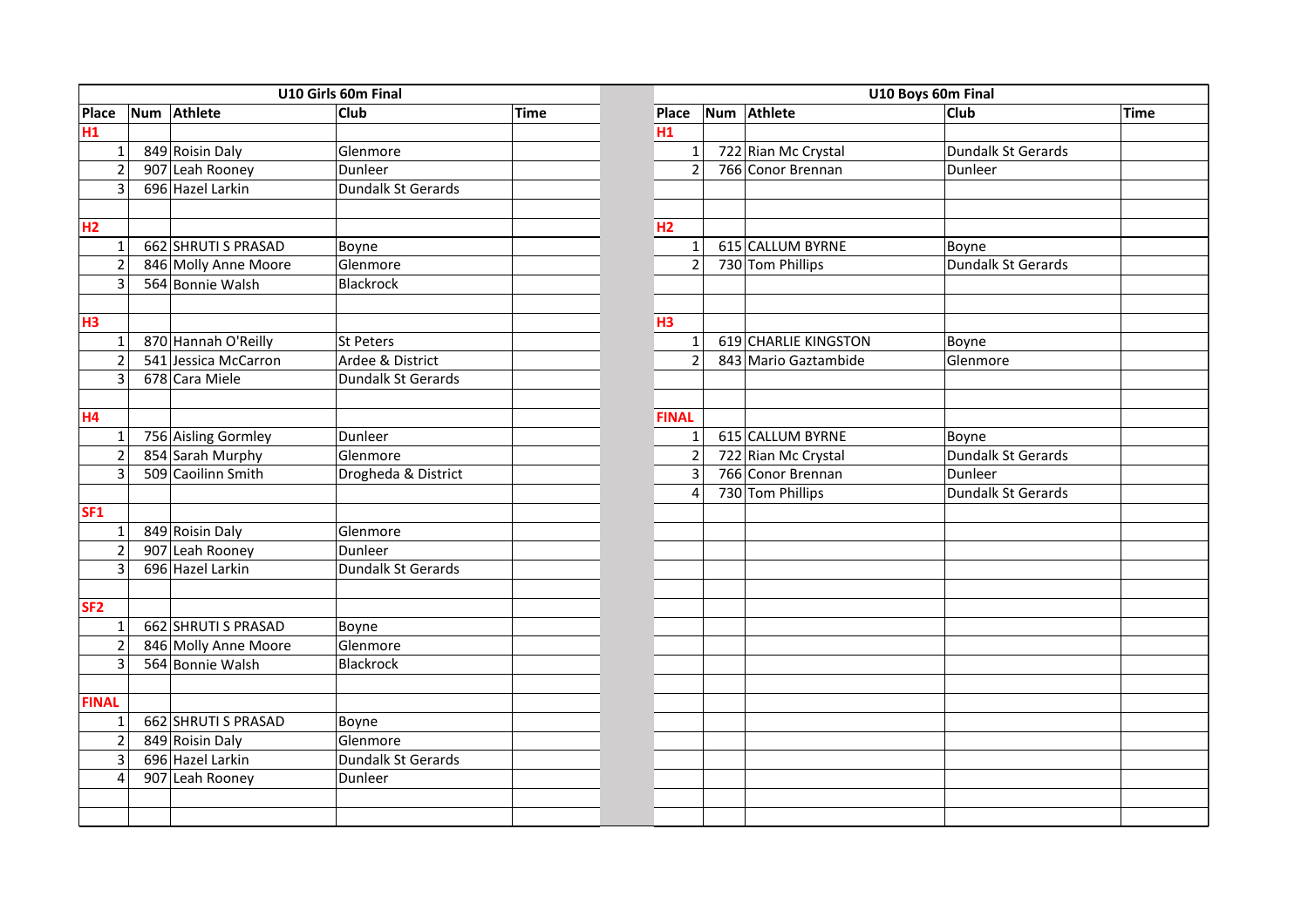|                 |            |                         | <b>U11 Girls 60m Final</b> |             |                 |                |            |                      | U11 Boys 60m Final |             |
|-----------------|------------|-------------------------|----------------------------|-------------|-----------------|----------------|------------|----------------------|--------------------|-------------|
| <b>Place</b>    | <b>Num</b> | <b>Athlete</b>          | <b>Club</b>                | <b>Time</b> | <b>Place</b>    |                | <b>Num</b> | <b>Athlete</b>       | <b>Club</b>        | <b>Time</b> |
| H1              |            |                         |                            |             | H1              |                |            |                      |                    |             |
| $\mathbf{1}$    |            | 686 Doireann Conlon     | Dundalk St Gerards         |             |                 | $\mathbf{1}$   |            | 782 Jamie O'Brien    | Dunleer            |             |
| $\overline{2}$  |            | 501 Ciara O'Connor      | Drogheda & District        |             |                 | $\overline{2}$ |            | 571 Dillon Rowland   | <b>Blackrock</b>   |             |
|                 |            |                         |                            |             |                 | $\overline{3}$ |            | 555 Senan Lundon     | Ardee & District   |             |
| H <sub>2</sub>  |            |                         |                            |             |                 |                |            |                      |                    |             |
| $\mathbf{1}$    |            | 688 Ellie McVeigh       | Dundalk St Gerards         |             | H2              |                |            |                      |                    |             |
| $\overline{2}$  |            | 679 Carmen Rasandratana | Dundalk St Gerards         |             |                 | $\mathbf{1}$   |            | 653 OLIVER CAROLAN   | Boyne              |             |
|                 |            |                         |                            |             |                 | $\overline{2}$ |            | 816 Cian Mc GEE      | Glenmore           |             |
| H3              |            |                         |                            |             |                 | 3              |            | 768 Dáire Mathews    | Dunleer            |             |
| $\mathbf{1}$    |            | 637 KATE CULHANE        | Boyne                      |             |                 |                |            |                      |                    |             |
| $\overline{c}$  |            | 817 Clare Byrne         | Glenmore                   |             | H <sub>3</sub>  |                |            |                      |                    |             |
|                 |            |                         |                            |             |                 | $\mathbf{1}$   |            | 742 Jamie Williams   | Dundealgan         |             |
| <b>H4</b>       |            |                         |                            |             |                 | $\overline{2}$ |            | 522 Calum Caffrey    | Ardee & District   |             |
| $\mathbf{1}$    |            | 881 Orla McLoughlin     | <b>St Peters</b>           |             |                 | $\overline{3}$ |            | 824 Elliot Nicholls  | Glenmore           |             |
| $\overline{2}$  |            | 827 Emma Mc Carragher   | Glenmore                   |             |                 |                |            |                      |                    |             |
|                 |            |                         |                            |             | <b>H4</b>       |                |            |                      |                    |             |
| H <sub>5</sub>  |            |                         |                            |             |                 | $\mathbf 1$    |            | 558 Tom Maguire      | Ardee & District   |             |
| 1               |            | 661 SHOLAH LAWRENCE     | Boyne                      |             |                 | $\overline{2}$ |            | 644 LEDLEY KING ABOR | Boyne              |             |
| $\overline{2}$  |            | 839 Katie Mc Donald     | Glenmore                   |             |                 | 3              |            | 568 Conor Ward       | Blackrock          |             |
|                 |            |                         |                            |             |                 |                |            |                      |                    |             |
| <b>H6</b>       |            |                         |                            |             | SF <sub>1</sub> |                |            |                      |                    |             |
| $\mathbf 1$     |            | 581 Grace Reilly        | <b>Blackrock</b>           |             |                 | $\mathbf 1$    |            | 653 OLIVER CAROLAN   | Boyne              |             |
| $\overline{2}$  |            | 523 Caoimhe Carolan     | Ardee & District           |             |                 | $\overline{2}$ |            | 816 Cian Mc GEE      | Glenmore           |             |
|                 |            |                         |                            |             |                 | 3              |            | 782 Jamie O'Brien    | Dunleer            |             |
| <b>H7</b>       |            |                         |                            |             |                 |                |            |                      |                    |             |
| $\mathbf{1}$    |            | 851 Ruby Steeples       | Glenmore                   |             | SF <sub>2</sub> |                |            |                      |                    |             |
| $\overline{2}$  |            | 727 Sophie Mc Ginnity   | Dundalk St Gerards         |             |                 | $\mathbf{1}$   |            | 644 LEDLEY KING ABOR | Boyne              |             |
|                 |            |                         |                            |             |                 | $\overline{2}$ |            | 558 Tom Maguire      | Ardee & District   |             |
| <b>SF1</b>      |            |                         |                            |             |                 | $\overline{3}$ |            | 768 Dáire Mathews    | Dunleer            |             |
| 1               |            | 581 Grace Reilly        | <b>Blackrock</b>           |             |                 |                |            |                      |                    |             |
| $\overline{2}$  |            | 661 SHOLAH LAWRENCE     | Boyne                      |             | <b>FINAL</b>    |                |            |                      |                    |             |
|                 |            |                         |                            |             |                 | $\mathbf{1}$   |            | 653 OLIVER CAROLAN   | Boyne              |             |
| SF <sub>2</sub> |            |                         |                            |             |                 | $\overline{2}$ |            | 644 LEDLEY KING ABOR | Boyne              |             |
| 1               |            | 501 Ciara O'Connor      | Drogheda & District        |             |                 | 3              |            | 558 Tom Maguire      | Ardee & District   |             |
| $\overline{c}$  |            | 688 Ellie McVeigh       | Dundalk St Gerards         |             |                 | 4              |            | 782 Jamie O'Brien    | Dunleer            |             |
|                 |            |                         |                            |             |                 |                |            |                      |                    |             |
| SF3             |            |                         |                            |             |                 |                |            |                      |                    |             |

|            | <b>U11 Girls 60m Final</b> |             | U11 Boys 60m Final |            |                      |                  |      |  |  |
|------------|----------------------------|-------------|--------------------|------------|----------------------|------------------|------|--|--|
|            | <b>Club</b>                | <b>Time</b> | Place              | <b>Num</b> | <b>Athlete</b>       | Club             | Time |  |  |
|            |                            |             | H1                 |            |                      |                  |      |  |  |
|            | Dundalk St Gerards         |             | $\mathbf{1}$       |            | 782 Jamie O'Brien    | Dunleer          |      |  |  |
|            | Drogheda & District        |             | $\overline{2}$     |            | 571 Dillon Rowland   | Blackrock        |      |  |  |
|            |                            |             | 3                  |            | 555 Senan Lundon     | Ardee & District |      |  |  |
|            |                            |             |                    |            |                      |                  |      |  |  |
|            | Dundalk St Gerards         |             | H2                 |            |                      |                  |      |  |  |
| atana      | Dundalk St Gerards         |             | $\mathbf{1}$       |            | 653 OLIVER CAROLAN   | Boyne            |      |  |  |
|            |                            |             | $\overline{2}$     |            | 816 Cian Mc GEE      | Glenmore         |      |  |  |
|            |                            |             | 3                  |            | 768 Dáire Mathews    | Dunleer          |      |  |  |
|            | Boyne                      |             |                    |            |                      |                  |      |  |  |
|            | Glenmore                   |             | H <sub>3</sub>     |            |                      |                  |      |  |  |
|            |                            |             | $\mathbf{1}$       |            | 742 Jamie Williams   | Dundealgan       |      |  |  |
|            |                            |             | $\overline{2}$     |            | 522 Calum Caffrey    | Ardee & District |      |  |  |
|            | St Peters                  |             | 3                  |            | 824 Elliot Nicholls  | Glenmore         |      |  |  |
| ther       | Glenmore                   |             |                    |            |                      |                  |      |  |  |
|            |                            |             | <b>H4</b>          |            |                      |                  |      |  |  |
|            |                            |             | $\mathbf{1}$       |            | 558 Tom Maguire      | Ardee & District |      |  |  |
| <b>NCE</b> | Boyne                      |             | $\overline{2}$     |            | 644 LEDLEY KING ABOR | Boyne            |      |  |  |
|            | Glenmore                   |             | 3                  |            | 568 Conor Ward       | <b>Blackrock</b> |      |  |  |
|            |                            |             |                    |            |                      |                  |      |  |  |
|            |                            |             | SF <sub>1</sub>    |            |                      |                  |      |  |  |
|            | <b>Blackrock</b>           |             | $\mathbf{1}$       |            | 653 OLIVER CAROLAN   | Boyne            |      |  |  |
|            | Ardee & District           |             | $\overline{2}$     |            | 816 Cian Mc GEE      | Glenmore         |      |  |  |
|            |                            |             | 3                  |            | 782 Jamie O'Brien    | Dunleer          |      |  |  |
|            |                            |             |                    |            |                      |                  |      |  |  |
|            | Glenmore                   |             | SF <sub>2</sub>    |            |                      |                  |      |  |  |
| ty         | Dundalk St Gerards         |             | $\mathbf{1}$       |            | 644 LEDLEY KING ABOR | Boyne            |      |  |  |
|            |                            |             | $\overline{2}$     |            | 558 Tom Maguire      | Ardee & District |      |  |  |
|            |                            |             | 3                  |            | 768 Dáire Mathews    | Dunleer          |      |  |  |
|            | <b>Blackrock</b>           |             |                    |            |                      |                  |      |  |  |
| <b>NCE</b> | Boyne                      |             | <b>FINAL</b>       |            |                      |                  |      |  |  |
|            |                            |             | $\mathbf{1}$       |            | 653 OLIVER CAROLAN   | Boyne            |      |  |  |
|            |                            |             | $\overline{2}$     |            | 644 LEDLEY KING ABOR | Boyne            |      |  |  |
|            | Drogheda & District        |             | 3                  |            | 558 Tom Maguire      | Ardee & District |      |  |  |
|            | Dundalk St Gerards         |             | 4                  |            | 782 Jamie O'Brien    | Dunleer          |      |  |  |
|            |                            |             |                    |            |                      |                  |      |  |  |
|            |                            |             |                    |            |                      |                  |      |  |  |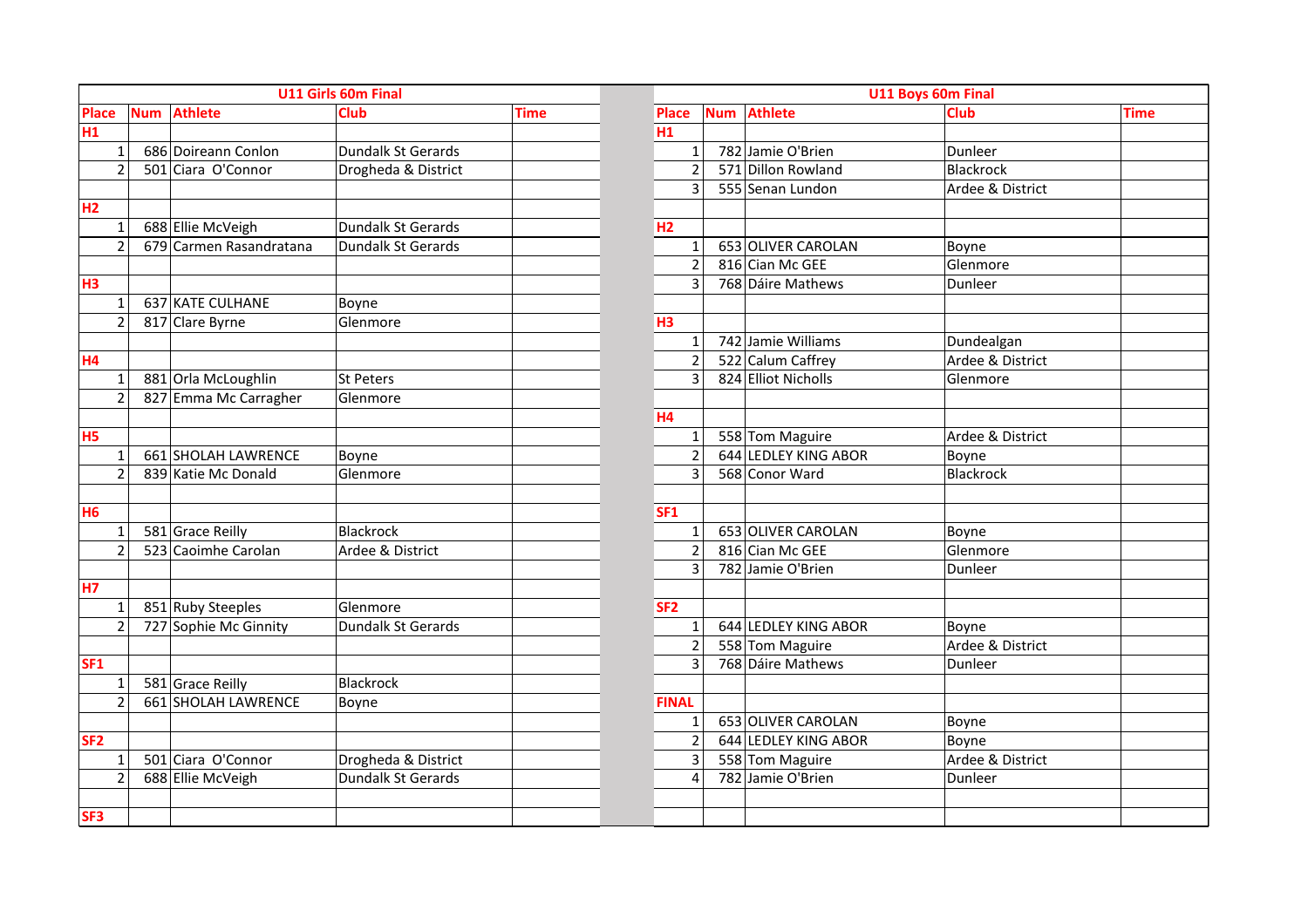| 1              | 839 Katie Mc Donald  | Glenmore            |             |                |                    |                    |      |
|----------------|----------------------|---------------------|-------------|----------------|--------------------|--------------------|------|
| $\overline{2}$ | 686 Doireann Conlon  | Dundalk St Gerards  |             |                |                    |                    |      |
|                |                      |                     |             |                |                    |                    |      |
| <b>FINAL</b>   |                      |                     |             |                |                    |                    |      |
| 1              | 661 SHOLAH LAWRENCE  | Boyne               |             |                |                    |                    |      |
| $\overline{2}$ | 581 Grace Reilly     | Blackrock           |             |                |                    |                    |      |
| 3              | 839 Katie Mc Donald  | Glenmore            |             |                |                    |                    |      |
| $\overline{4}$ | 686 Doireann Conlon  | Dundalk St Gerards  |             |                |                    |                    |      |
|                |                      |                     |             |                |                    |                    |      |
|                |                      |                     |             |                |                    |                    |      |
|                |                      | U12 Girls 80m Final |             |                |                    | U12 Boys 80m Final |      |
| <b>Place</b>   | Num Athlete          | Club                | <b>Time</b> | Place          | Num Athlete        | <b>Club</b>        | Time |
| H1             |                      |                     |             | H1             |                    |                    |      |
| 1              | 713 Meadbh O Connor  | Dundalk St Gerards  |             | 1              | 909 Conall Duffy   | Blackrock          |      |
| $\overline{2}$ | 755 Aibhe Reilly     | Dunleer             |             | $\overline{2}$ | 659 SEAN CUMMINS   | Boyne              |      |
|                |                      |                     |             |                |                    |                    |      |
| H <sub>2</sub> |                      |                     |             | H2             |                    |                    |      |
| $\mathbf{1}$   | 693 Grainne Moran    | Dundalk St Gerards  |             | $\mathbf{1}$   | 538 Jack Dowdall   | Ardee & District   |      |
| $\overline{2}$ | 670 Abaigh Moonan    | Dundalk St Gerards  |             | $\overline{2}$ | 660 SHEA O DONNELL | Boyne              |      |
|                |                      |                     |             |                |                    |                    |      |
| H3             |                      |                     |             | H <sub>3</sub> |                    |                    |      |
| 1              | 685 Dara McEnteggart | Dundalk St Gerards  |             | $\mathbf{1}$   | 557 Tadhg Caffrey  | Ardee & District   |      |
| $\overline{2}$ | 576 Erin Finegan     | Blackrock           |             | $\overline{2}$ | 871 Harry O'Reilly | St Peters          |      |
|                |                      |                     |             |                |                    |                    |      |
| <b>FINAL</b>   |                      |                     |             | <b>FINAL</b>   |                    |                    |      |
| $\mathbf{1}$   | 693 Grainne Moran    | Dundalk St Gerards  |             | $\mathbf{1}$   | 538 Jack Dowdall   | Ardee & District   |      |
| $\overline{c}$ | 713 Meadbh O Connor  | Dundalk St Gerards  |             | $\overline{2}$ | 557 Tadhg Caffrey  | Ardee & District   |      |
| 3              | 755 Aibhe Reilly     | Dunleer             |             | 3              | 660 SHEA O DONNELL | Boyne              |      |
| 4              | 670 Abaigh Moonan    | Dundalk St Gerards  |             | 4              | 909 Conall Duffy   | Blackrock          |      |
|                |                      |                     |             |                |                    |                    |      |
|                |                      |                     |             |                |                    |                    |      |
|                |                      |                     |             |                |                    |                    |      |
|                |                      |                     |             |                |                    |                    |      |
|                |                      |                     |             |                |                    |                    |      |
|                |                      |                     |             |                |                    |                    |      |
|                |                      |                     |             |                |                    |                    |      |
|                |                      |                     |             |                |                    |                    |      |
|                |                      |                     |             |                |                    |                    |      |
|                |                      |                     |             |                |                    |                    |      |

|            | Glenmore            |             |                |                    |                    |             |
|------------|---------------------|-------------|----------------|--------------------|--------------------|-------------|
|            | Dundalk St Gerards  |             |                |                    |                    |             |
|            |                     |             |                |                    |                    |             |
|            |                     |             |                |                    |                    |             |
| <b>NCE</b> | Boyne               |             |                |                    |                    |             |
|            | <b>Blackrock</b>    |             |                |                    |                    |             |
|            | Glenmore            |             |                |                    |                    |             |
|            | Dundalk St Gerards  |             |                |                    |                    |             |
|            |                     |             |                |                    |                    |             |
|            |                     |             |                |                    |                    |             |
|            | U12 Girls 80m Final |             |                |                    | U12 Boys 80m Final |             |
|            | <b>Club</b>         | <b>Time</b> | Place          | Num Athlete        | Club               | <b>Time</b> |
|            |                     |             | H1             |                    |                    |             |
| or         | Dundalk St Gerards  |             | $\mathbf{1}$   | 909 Conall Duffy   | <b>Blackrock</b>   |             |
|            | Dunleer             |             | $\overline{2}$ | 659 SEAN CUMMINS   | Boyne              |             |
|            |                     |             |                |                    |                    |             |
|            |                     |             | H <sub>2</sub> |                    |                    |             |
|            | Dundalk St Gerards  |             | $\mathbf 1$    | 538 Jack Dowdall   | Ardee & District   |             |
|            | Dundalk St Gerards  |             | $\overline{2}$ | 660 SHEA O DONNELL | Boyne              |             |
|            |                     |             |                |                    |                    |             |
|            |                     |             | H <sub>3</sub> |                    |                    |             |
| rt         | Dundalk St Gerards  |             | $\mathbf{1}$   | 557 Tadhg Caffrey  | Ardee & District   |             |
|            | <b>Blackrock</b>    |             | $\overline{2}$ | 871 Harry O'Reilly | <b>St Peters</b>   |             |
|            |                     |             |                |                    |                    |             |
|            |                     |             | <b>FINAL</b>   |                    |                    |             |
|            | Dundalk St Gerards  |             | $\mathbf{1}$   | 538 Jack Dowdall   | Ardee & District   |             |
| or         | Dundalk St Gerards  |             | $\overline{2}$ | 557 Tadhg Caffrey  | Ardee & District   |             |
|            | Dunleer             |             | 3              | 660 SHEA O DONNELL | Boyne              |             |
|            | Dundalk St Gerards  |             | 4              | 909 Conall Duffy   | <b>Blackrock</b>   |             |
|            |                     |             |                |                    |                    |             |
|            |                     |             |                |                    |                    |             |
|            |                     |             |                |                    |                    |             |
|            |                     |             |                |                    |                    |             |
|            |                     |             |                |                    |                    |             |
|            |                     |             |                |                    |                    |             |
|            |                     |             |                |                    |                    |             |
|            |                     |             |                |                    |                    |             |
|            |                     |             |                |                    |                    |             |
|            |                     |             |                |                    |                    |             |
|            |                     |             |                |                    |                    |             |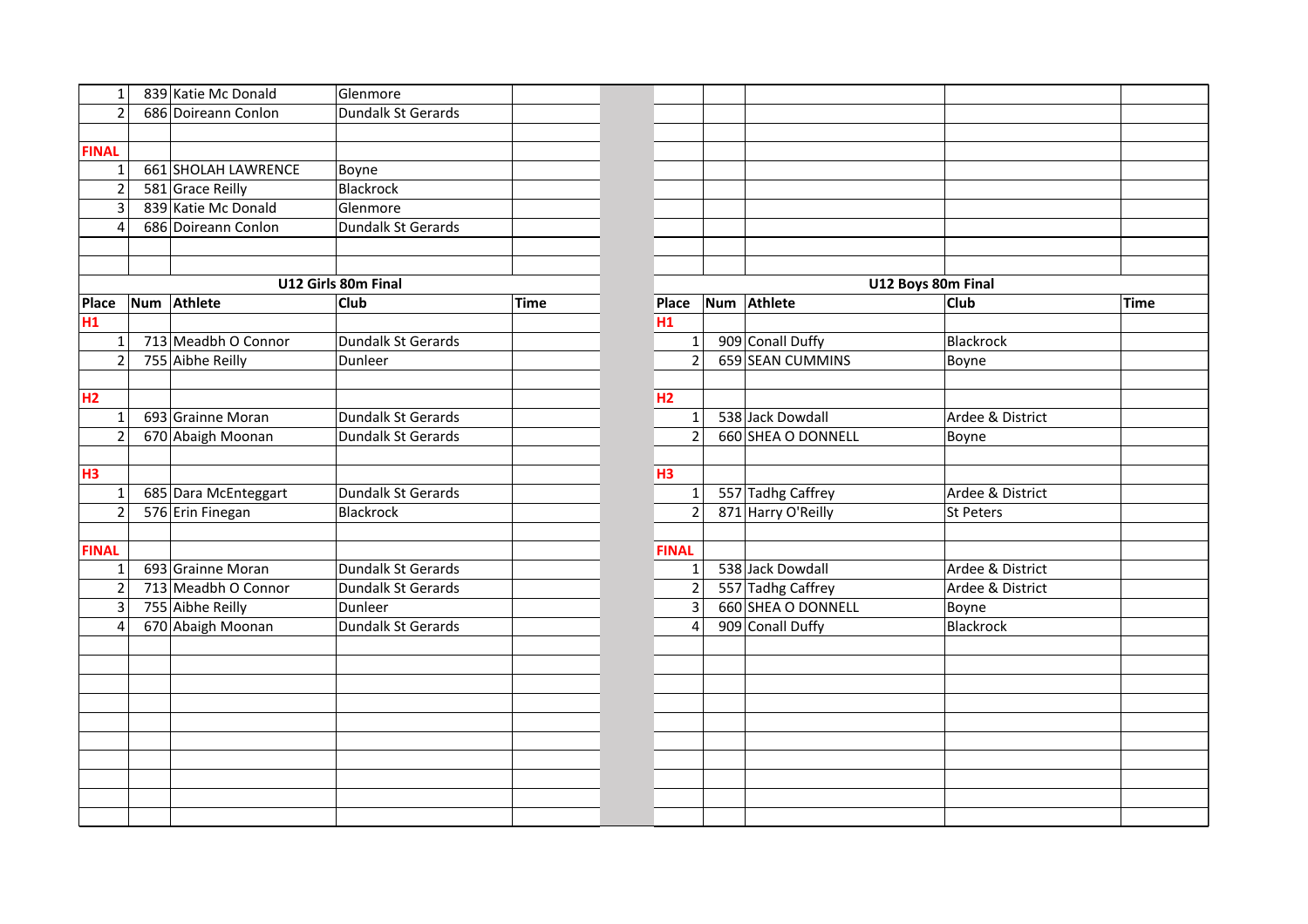|                 |            |                       | U13 Girls 80m Final |             |                |                         | U13 Boys 80m Final      |                    |             |
|-----------------|------------|-----------------------|---------------------|-------------|----------------|-------------------------|-------------------------|--------------------|-------------|
| <b>Place</b>    | <b>Num</b> | <b>Athlete</b>        | <b>Club</b>         | <b>Time</b> | <b>Place</b>   | <b>Num</b>              | <b>Athlete</b>          | <b>Club</b>        | <b>Time</b> |
| H1              |            |                       |                     |             | H1             |                         |                         |                    |             |
| $\mathbf{1}$    |            | 842 Lucy White        | Glenmore            |             |                | $\mathbf 1$             | 605 ALEX DEVINE         | Boyne              |             |
| $\overline{2}$  |            | 721 Rachelle Culligan | Dundalk St Gerards  |             |                | $\overline{2}$          | 792 Matthew Fitzpatrick | Dunleer            |             |
| $\overline{3}$  |            | 789 Lana Hanratty     | Dunleer             |             |                |                         |                         |                    |             |
|                 |            |                       |                     |             |                |                         |                         |                    |             |
| H2              |            |                       |                     |             | H2             |                         |                         |                    |             |
| $\mathbf{1}$    |            | 505 Sophie Kinsella   | Drogheda & District |             |                | $\mathbf{1}$            | 610 AMITESH BALA        | Boyne              |             |
| 2               |            | 589 Lauren Reilly     | <b>Blackrock</b>    |             |                | $\overline{2}$          | 697 Hely Rasandratana   | Dundalk St Gerards |             |
| 3               |            | 809 Aoife Mc Gee      | Glenmore            |             |                |                         |                         |                    |             |
|                 |            |                       |                     |             |                |                         |                         |                    |             |
| H3              |            |                       |                     |             | H <sub>3</sub> |                         |                         |                    |             |
| $\mathbf{1}$    |            | 597 Rebecca Baldwin   | <b>Blackrock</b>    |             |                | $\mathbf 1$             | 601 Sean Reilly         | Blackrock          |             |
| $\overline{2}$  |            | 913 Nina Kingabor     | Boyne               |             |                | $\overline{2}$          | 613 CAELAN QUINN        | Boyne              |             |
| $\overline{3}$  |            | 848 Orlaith Daly      | Glenmore            |             |                |                         |                         |                    |             |
|                 |            |                       |                     |             | <b>FINAL</b>   |                         |                         |                    |             |
| H <sub>4</sub>  |            |                       |                     |             |                | $\mathbf{1}$            | 605 ALEX DEVINE         | Boyne              |             |
| $\mathbf{1}$    |            | 774 Erínn Leavy       | Dunleer             |             |                | $\overline{2}$          | 610 AMITESH BALA        | Boyne              |             |
| $\overline{2}$  |            | 875 Lucy Brennan      | <b>St Peters</b>    |             |                | $\overline{\mathbf{3}}$ | 601 Sean Reilly         | <b>Blackrock</b>   |             |
| $\overline{3}$  |            | 689 Emily Moran       | Dundalk St Gerards  |             |                | $\overline{\mathbf{4}}$ | 697 Hely Rasandratana   | Dundalk St Gerards |             |
|                 |            |                       |                     |             |                |                         |                         |                    |             |
| <b>H5</b>       |            |                       |                     |             |                |                         |                         |                    |             |
| $\mathbf{1}$    |            | 681 Ciara Cunningham  | Dundalk St Gerards  |             |                |                         |                         |                    |             |
| $\overline{2}$  |            | 804 Anna Dawson       | Glenmore            |             |                |                         |                         |                    |             |
| 3               |            | 706 Kimberly Okobi    | Dundalk St Gerards  |             |                |                         |                         |                    |             |
|                 |            |                       |                     |             |                |                         |                         |                    |             |
| <b>SF1</b>      |            |                       |                     |             |                |                         |                         |                    |             |
| $\mathbf{1}$    |            | 842 Lucy White        | Glenmore            |             |                |                         |                         |                    |             |
| $\overline{2}$  |            | 721 Rachelle Culligan | Dundalk St Gerards  |             |                |                         |                         |                    |             |
|                 |            |                       |                     |             |                |                         |                         |                    |             |
| SF <sub>2</sub> |            |                       |                     |             |                |                         |                         |                    |             |
| $\mathbf{1}$    |            | 774 Erínn Leavy       | Dunleer             |             |                |                         |                         |                    |             |
| $\overline{2}$  |            | 875 Lucy Brennan      | St Peters           |             |                |                         |                         |                    |             |
|                 |            |                       |                     |             |                |                         |                         |                    |             |
| SF3             |            |                       |                     |             |                |                         |                         |                    |             |
| $\mathbf{1}$    |            | 597 Rebecca Baldwin   | <b>Blackrock</b>    |             |                |                         |                         |                    |             |
| $\overline{2}$  |            | 681 Ciara Cunningham  | Dundalk St Gerards  |             |                |                         |                         |                    |             |
|                 |            |                       |                     |             |                |                         |                         |                    |             |

|                |                | U13 Boys 80m Final      |                    |             |
|----------------|----------------|-------------------------|--------------------|-------------|
| Place          |                | Num Athlete             | <b>Club</b>        | <b>Time</b> |
| H1             |                |                         |                    |             |
|                | $\mathbf{1}$   | 605 ALEX DEVINE         | Boyne              |             |
|                | $\overline{2}$ | 792 Matthew Fitzpatrick | Dunleer            |             |
|                |                |                         |                    |             |
|                |                |                         |                    |             |
| H <sub>2</sub> |                |                         |                    |             |
|                | $\mathbf{1}$   | 610 AMITESH BALA        | Boyne              |             |
|                | $\overline{2}$ | 697 Hely Rasandratana   | Dundalk St Gerards |             |
|                |                |                         |                    |             |
|                |                |                         |                    |             |
| H <sub>3</sub> |                |                         |                    |             |
|                | $\mathbf{1}$   | 601 Sean Reilly         | <b>Blackrock</b>   |             |
|                | $\overline{2}$ | 613 CAELAN QUINN        | Boyne              |             |
|                |                |                         |                    |             |
| <b>FINAL</b>   |                |                         |                    |             |
|                | $\mathbf{1}$   | 605 ALEX DEVINE         | Boyne              |             |
|                | $\overline{2}$ | 610 AMITESH BALA        | Boyne              |             |
|                | 3              | 601 Sean Reilly         | <b>Blackrock</b>   |             |
| 4              |                | 697 Hely Rasandratana   | Dundalk St Gerards |             |
|                |                |                         |                    |             |
|                |                |                         |                    |             |
|                |                |                         |                    |             |
|                |                |                         |                    |             |
|                |                |                         |                    |             |
|                |                |                         |                    |             |
|                |                |                         |                    |             |
|                |                |                         |                    |             |
|                |                |                         |                    |             |
|                |                |                         |                    |             |
|                |                |                         |                    |             |
|                |                |                         |                    |             |
|                |                |                         |                    |             |
|                |                |                         |                    |             |
|                |                |                         |                    |             |
|                |                |                         |                    |             |
|                |                |                         |                    |             |
|                |                |                         |                    |             |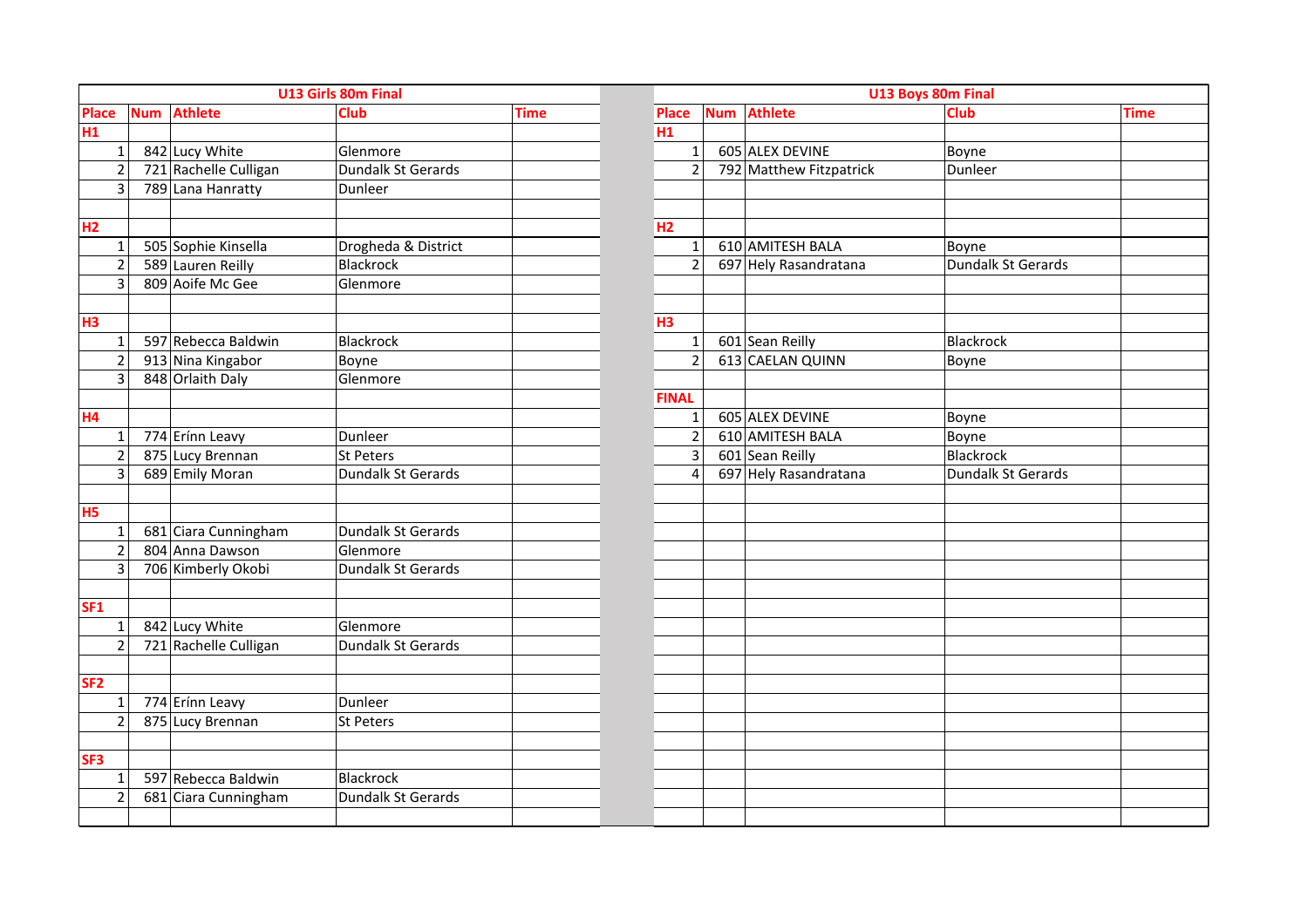| <b>FINAL</b>   |            |                          |                       |             |                         |     |                      |                      |             |
|----------------|------------|--------------------------|-----------------------|-------------|-------------------------|-----|----------------------|----------------------|-------------|
| $\mathbf{1}$   |            | 842 Lucy White           | Glenmore              |             |                         |     |                      |                      |             |
| $\overline{2}$ |            | 597 Rebecca Baldwin      | <b>Blackrock</b>      |             |                         |     |                      |                      |             |
| 3              |            | 875 Lucy Brennan         | St Peters             |             |                         |     |                      |                      |             |
| 4              |            | 774 Erínn Leavy          | Dunleer               |             |                         |     |                      |                      |             |
|                |            |                          |                       |             |                         |     |                      |                      |             |
|                |            |                          | U14 Girls 80m         |             |                         |     |                      | U14 Boys 80m         |             |
| <b>Place</b>   | <b>Num</b> | Athlete                  | Club                  | Time        | Place                   | Num | Athlete              | <b>Club</b>          | Time        |
| H1             |            |                          |                       |             | $\mathbf{1}$            |     | 540 James Maguire    | Ardee & District     |             |
| $\mathbf{1}$   |            | 658 SARAN MEITE          | Boyne                 |             | $\overline{2}$          |     | 877 Mark Litchfield  | St Peters            |             |
| $\overline{2}$ |            | 890 Anastasia Drakoulaki | Drogheda & District   |             | 3                       |     | 604 ADAM BYRNE       | Boyne                |             |
| 3              |            | 535 Hallie Sands         | Ardee & District      |             | 4                       |     | 794 Oisín Cheshire   | Dunleer              |             |
|                |            |                          |                       |             |                         |     |                      |                      |             |
| H2             |            |                          |                       |             |                         |     |                      |                      |             |
| $\mathbf{1}$   |            | 874 Julie McLoughlin     | St Peters             |             |                         |     |                      |                      |             |
| $\overline{2}$ |            | 627 EADAOIN CARROLL      | Boyne                 |             |                         |     |                      |                      |             |
| 3              |            | 609 AMELIA LAWRENCE      | Boyne                 |             |                         |     |                      |                      |             |
|                |            |                          |                       |             |                         |     |                      |                      |             |
| <b>FINAL</b>   |            |                          |                       |             |                         |     |                      |                      |             |
| 1              |            | 890 Anastasia Drakoulaki | Drogheda & District   |             |                         |     |                      |                      |             |
| $\overline{2}$ |            | 658 SARAN MEITE          | Boyne                 |             |                         |     |                      |                      |             |
| 3              |            | 874 Julie McLoughlin     | <b>St Peters</b>      |             |                         |     |                      |                      |             |
| 4              |            | 627 EADAOIN CARROLL      | Boyne                 |             |                         |     |                      |                      |             |
|                |            |                          |                       |             |                         |     |                      |                      |             |
|                |            |                          | <b>U15 Girls 100m</b> |             |                         |     |                      | <b>U15 Boys 100m</b> |             |
| <b>Place</b>   |            | Num Athlete              | <b>Club</b>           | <b>Time</b> | <b>Place</b>            |     | Num Athlete          | <b>Club</b>          | <b>Time</b> |
| $1\vert$       |            | 646 LILY CUMMINS         | Boyne                 |             | $\mathbf{1}$            |     | 735 Daniel Mc Carron | Dundealgan           |             |
| $\overline{2}$ |            | 664 SOPHIE GARTLAND      | Boyne                 |             | $\overline{2}$          |     | 882 Rory McLoughlin  | St Peters            |             |
| $\overline{3}$ |            | 754 Aeyla Orr            | Dunleer               |             | $\overline{\mathbf{3}}$ |     | 799 Sean Mc Evoy     | Dunleer              |             |
| $\overline{4}$ |            | 537 Isabelle Delaney     | Ardee & District      |             | 4                       |     | 750 Ryan Conway      | Dundealgan           |             |
|                |            |                          |                       |             |                         |     |                      |                      |             |
|                |            |                          | <b>U16 Girls 100m</b> |             |                         |     |                      | <b>U16 Boys 100m</b> |             |
| <b>Place</b>   |            | Num Athlete              | <b>Club</b>           | Time        | Place                   |     | Num Athlete          | <b>Club</b>          | Time        |
| 1              |            | 687 Ellen Mc Bride       | Dundalk St Gerards    |             | $\mathbf{1}$            |     | 821 Daragh Brady     | Glenmore             |             |
| $\overline{c}$ |            | 588 Kirsten Doherty      | <b>Blackrock</b>      |             | $\overline{c}$          |     | 684 Conor Toal       | Dundalk St Gerards   |             |
| 3              |            | 847 Nicole Barry         | Glenmore              |             | 3                       |     | 532 Eoin Clerkin     | Ardee & District     |             |
| 4              |            | 645 LILI O CONNOR        | Boyne                 |             | 4                       |     | 622 CHRISTIAN QUINN  | Boyne                |             |
|                |            |                          |                       |             |                         |     |                      |                      |             |
|                |            |                          |                       |             |                         |     |                      |                      |             |
|                |            |                          |                       |             |                         |     |                      |                      |             |

|     | Glenmore              |             |                |            |                      |                      |             |
|-----|-----------------------|-------------|----------------|------------|----------------------|----------------------|-------------|
|     | Blackrock             |             |                |            |                      |                      |             |
|     | St Peters             |             |                |            |                      |                      |             |
|     | Dunleer               |             |                |            |                      |                      |             |
|     |                       |             |                |            |                      |                      |             |
|     | U14 Girls 80m         |             |                |            |                      | U14 Boys 80m         |             |
|     | <b>Club</b>           | <b>Time</b> | Place          | Num        | Athlete              | <b>Club</b>          | <b>Time</b> |
|     |                       |             | $\mathbf{1}$   |            | 540 James Maguire    | Ardee & District     |             |
|     | Boyne                 |             | $\overline{2}$ |            | 877 Mark Litchfield  | St Peters            |             |
| ıki | Drogheda & District   |             | $\overline{3}$ |            | 604 ADAM BYRNE       | Boyne                |             |
|     | Ardee & District      |             | $\overline{4}$ |            | 794 Oisín Cheshire   | Dunleer              |             |
|     |                       |             |                |            |                      |                      |             |
|     |                       |             |                |            |                      |                      |             |
|     | St Peters             |             |                |            |                      |                      |             |
|     | Boyne                 |             |                |            |                      |                      |             |
|     | Boyne                 |             |                |            |                      |                      |             |
|     |                       |             |                |            |                      |                      |             |
|     |                       |             |                |            |                      |                      |             |
| ıki | Drogheda & District   |             |                |            |                      |                      |             |
|     | Boyne                 |             |                |            |                      |                      |             |
|     | St Peters             |             |                |            |                      |                      |             |
|     | Boyne                 |             |                |            |                      |                      |             |
|     |                       |             |                |            |                      |                      |             |
|     | <b>U15 Girls 100m</b> |             |                |            |                      | <b>U15 Boys 100m</b> |             |
|     | <b>Club</b>           | <b>Time</b> | <b>Place</b>   | <b>Num</b> | <b>Athlete</b>       | Club                 | <b>Time</b> |
|     | Boyne                 |             | $\mathbf 1$    |            | 735 Daniel Mc Carron | Dundealgan           |             |
|     | Boyne                 |             | $\overline{2}$ |            | 882 Rory McLoughlin  | <b>St Peters</b>     |             |
|     | Dunleer               |             | 3              |            | 799 Sean Mc Evoy     | Dunleer              |             |
|     | Ardee & District      |             | $\overline{4}$ |            | 750 Ryan Conway      | Dundealgan           |             |
|     |                       |             |                |            |                      |                      |             |
|     | <b>U16 Girls 100m</b> |             |                |            |                      | <b>U16 Boys 100m</b> |             |
|     | <b>Club</b>           | <b>Time</b> | Place          | Num        | <b>Athlete</b>       | <b>Club</b>          | <b>Time</b> |
|     | Dundalk St Gerards    |             | $\mathbf{1}$   |            | 821 Daragh Brady     | Glenmore             |             |
|     | Blackrock             |             | $\overline{2}$ |            | 684 Conor Toal       | Dundalk St Gerards   |             |
|     | Glenmore              |             | 3              |            | 532 Eoin Clerkin     | Ardee & District     |             |
|     | Boyne                 |             | 4              |            | 622 CHRISTIAN QUINN  | Boyne                |             |
|     |                       |             |                |            |                      |                      |             |
|     |                       |             |                |            |                      |                      |             |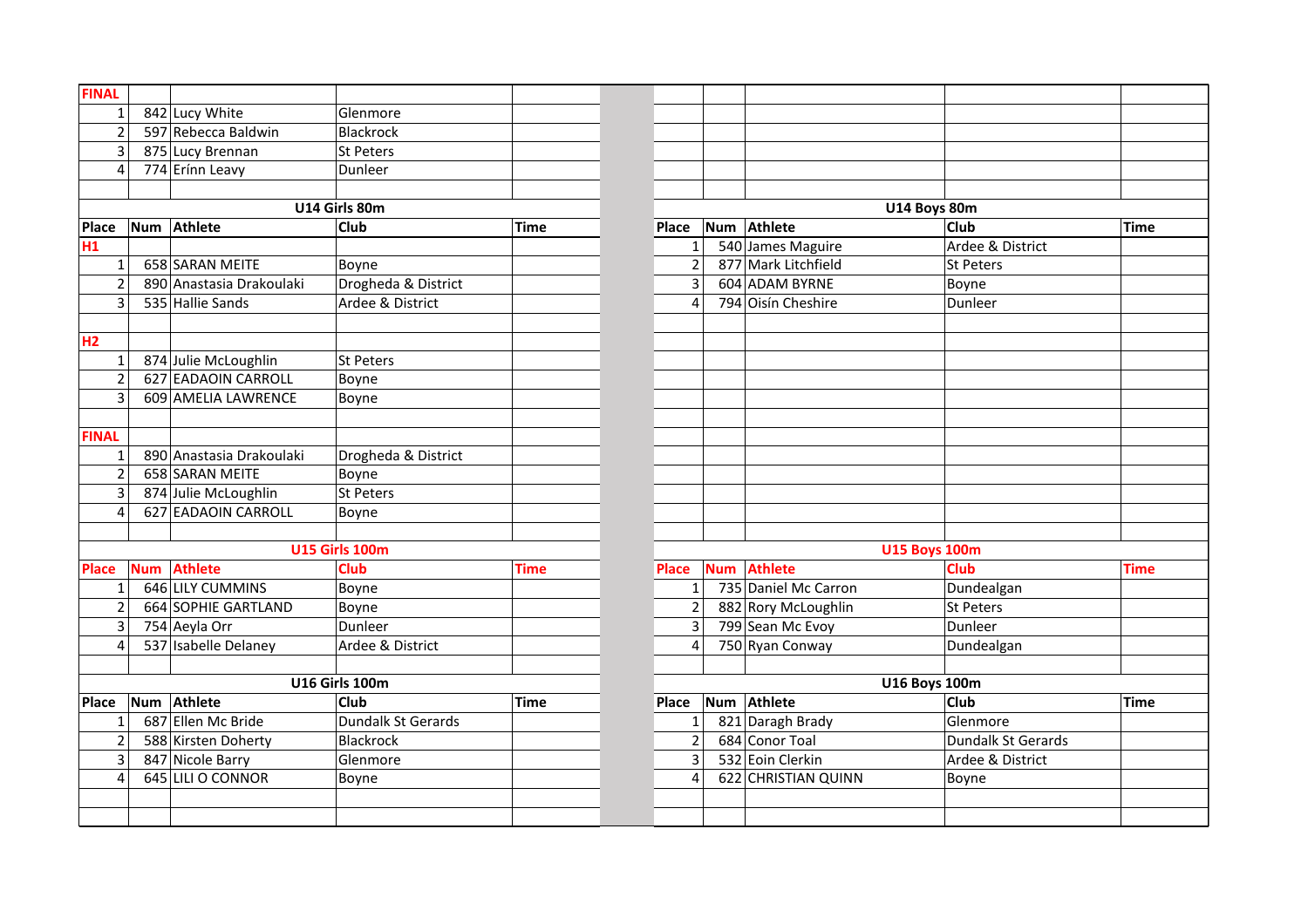|                         |            |                       | <b>U17 Girls 100m</b> |             |                |            | <b>U17 Boys 100m</b>          |                           |             |
|-------------------------|------------|-----------------------|-----------------------|-------------|----------------|------------|-------------------------------|---------------------------|-------------|
| <b>Place</b>            | <b>Num</b> | <b>Athlete</b>        | <b>Club</b>           | <b>Time</b> | <b>Place</b>   | <b>Num</b> | <b>Athlete</b>                | Club                      | <b>Time</b> |
| $\mathbf{1}$            |            | 667 TARA MEIER        | Boyne                 |             | $\mathbf{1}$   |            | 739 Israel Olatunde           | Dundealgan                |             |
| $\overline{2}$          |            | 583 Hannah Reilly     | <b>Blackrock</b>      |             | $\overline{2}$ |            | 737 Destiny James             | Dundealgan                |             |
| 3                       |            | 600 Sarah Clarke      | <b>Blackrock</b>      |             | 3              |            | 828 Eoin Mc Cann              | Glenmore                  |             |
| 4                       |            | 577 Erinn McShane     | Blackrock             |             | 4              |            | 701 Jamie Wynne               | <b>Dundalk St Gerards</b> |             |
|                         |            |                       |                       |             |                |            |                               |                           |             |
|                         |            |                       | <b>U19 Girls 100m</b> |             |                |            | <b>U19 Boys 100m</b>          |                           |             |
| Place                   | <b>Num</b> | <b>Athlete</b>        | <b>Club</b>           | <b>Time</b> | <b>Place</b>   | Num        | <b>Athlete</b>                | Club                      | Time        |
| 1                       |            | 587 Kelly Breen       | <b>Blackrock</b>      |             | 1              |            | 657 RUARCAN O'GIBNE           | Boyne                     |             |
| $\overline{2}$          |            | 805 Anna Mai Mullen   | Glenmore              |             | $\overline{2}$ |            | 744 Kevin Oladunjoye          | Dundealgan                |             |
|                         |            |                       |                       |             | 3              |            | 748 Richard Campbell          | Dundealgan                |             |
|                         |            |                       |                       |             | 4              | 665        | <b>TADGH EVERITT THOMPSON</b> | Boyne                     |             |
|                         |            |                       |                       |             |                |            |                               |                           |             |
|                         |            |                       |                       |             |                |            |                               |                           |             |
|                         |            |                       | <b>U14 Girls 200m</b> |             |                |            | <b>U14 Boys 200m</b>          |                           |             |
| <b>Place</b>            | Num        | <b>Athlete</b>        | <b>Club</b>           | <b>Time</b> | <b>Place</b>   | <b>Num</b> | <b>Athlete</b>                | Club                      | Time        |
| $\mathbf{1}$            |            | 658 SARAN MEITE       | Boyne                 | 28.2        | $\mathbf{1}$   |            | 540 James Maguire             | Ardee & District          | 28.6        |
| $\overline{2}$          |            | 874 Julie McLoughlin  | <b>St Peters</b>      | 28.4        | $\overline{2}$ |            | 877 Mark Litchfield           | St Peters                 | 29.0        |
| $\overline{3}$          |            | 549 Orlaith Carolan   | Ardee & District      | 28.6        | 3              |            | 903 Sean Allen                | St Peters                 | 29.4        |
| $\overline{\mathbf{4}}$ |            | 627 EADAOIN CARROLL   | Boyne                 | 29.5        | 4              |            | 793 Matthew Mc Entee          | Dunleer                   | 30.1        |
| 5                       |            | 566 Ciara O'Brien     | <b>Blackrock</b>      | 31.0        | 5              |            | 700 James Haughey             | Dundalk St Gerards        | 31.5        |
| 6                       |            | 609 AMELIA LAWRENCE   | Boyne                 | 31.5        |                |            |                               |                           |             |
|                         |            |                       |                       |             |                |            |                               |                           |             |
|                         |            |                       | <b>U15 Girls 200m</b> |             |                |            | <b>U15 Boys 200m</b>          |                           |             |
| <b>Place</b>            | Num        | <b>Athlete</b>        | <b>Club</b>           | Time        | Place          | <b>Num</b> | <b>Athlete</b>                | Club                      | Time        |
| 1                       |            | 646 LILY CUMMINS      | Boyne                 | 26.4        | $\mathbf{1}$   |            | 785 Joe O'Brien               | Dunleer                   | 27.9        |
| $\overline{2}$          |            | 664 SOPHIE GARTLAND   | Boyne                 | 27.0        | $\overline{2}$ |            | 795 Patrick Farrell           | Dunleer                   | 28.3        |
| 3                       |            | 780 Grace Fitzpatrick | Dunleer               | 29.1        | 3              |            | 618 Cathal Monaghan           | Boyne                     | 29.0        |
| $\overline{4}$          |            | 530 Eireann Hoey      | Ardee & District      | 32.3        | 4              |            | 894 Sam O'Reilly              | Drogheda & District       | 35.1        |
|                         |            |                       |                       |             |                |            |                               |                           |             |
|                         |            |                       | <b>U16 Girls 200m</b> |             |                |            | <b>U16 Boys 200m</b>          |                           |             |
| <b>Place</b>            | Num        | <b>Athlete</b>        | <b>Club</b>           | <b>Time</b> | <b>Place</b>   | <b>Num</b> | <b>Athlete</b>                | <b>Club</b>               | Time        |
| 1                       |            | 588 Kirsten Doherty   | <b>Blackrock</b>      | 27.6        | $\mathbf{1}$   |            | 821 Daragh Brady              | Glenmore                  | 27.0        |
| $\overline{2}$          |            | 914 K. Conlon         | Glenmore              | 27.8        | $\mathbf 2$    |            | 684 Conor Toal                | Dundalk St Gerards        | 28.8        |
| $\overline{3}$          |            | 645 LILI O CONNOR     | Boyne                 | 28.0        | 3              |            | 532 Eoin Clerkin              | Ardee & District          | 49.8        |
| 4                       |            | 847 Nicole Barry      | Glenmore              | 28.2        |                |            |                               |                           |             |
| 5                       |            | 895 Muirne O'Connor   | Drogheda & District   | 30.1        |                |            |                               |                           |             |
|                         |            |                       |                       |             |                |            |                               |                           |             |

| <b>U17 Girls 100m</b><br><b>Club</b><br><b>Time</b><br>Boyne<br>Blackrock |             |                |            |                            | <b>U17 Boys 100m</b> |             |  |
|---------------------------------------------------------------------------|-------------|----------------|------------|----------------------------|----------------------|-------------|--|
|                                                                           |             | <b>Place</b>   | <b>Num</b> | <b>Athlete</b>             | <b>Club</b>          | <b>Time</b> |  |
|                                                                           |             | $\mathbf{1}$   |            | 739 Israel Olatunde        | Dundealgan           |             |  |
|                                                                           |             | $\overline{2}$ |            | 737 Destiny James          | Dundealgan           |             |  |
| Blackrock                                                                 |             | 3              |            | 828 Eoin Mc Cann           | Glenmore             |             |  |
| Blackrock                                                                 |             | 4              |            | 701 Jamie Wynne            | Dundalk St Gerards   |             |  |
|                                                                           |             |                |            |                            |                      |             |  |
| <b>U19 Girls 100m</b>                                                     |             |                |            | <b>U19 Boys 100m</b>       |                      |             |  |
| Club                                                                      | <b>Time</b> | Place          | <b>Num</b> | <b>Athlete</b>             | Club                 | <b>Time</b> |  |
| Blackrock                                                                 |             | $\mathbf{1}$   |            | 657 RUARCAN O'GIBNE        | Boyne                |             |  |
| Glenmore                                                                  |             | $\overline{2}$ |            | 744 Kevin Oladunjoye       | Dundealgan           |             |  |
|                                                                           |             | 3              |            | 748 Richard Campbell       | Dundealgan           |             |  |
|                                                                           |             | 4              |            | 665 TADGH EVERITT THOMPSON | Boyne                |             |  |
|                                                                           |             |                |            |                            |                      |             |  |
|                                                                           |             |                |            |                            |                      |             |  |
| <b>U14 Girls 200m</b>                                                     |             |                |            | <b>U14 Boys 200m</b>       |                      |             |  |
| <b>Club</b>                                                               | <b>Time</b> | <b>Place</b>   | <b>Num</b> | <b>Athlete</b>             | Club                 | <b>Time</b> |  |
| Boyne                                                                     | 28.2        | 1              |            | 540 James Maguire          | Ardee & District     | 28.6        |  |
| <b>St Peters</b>                                                          | 28.4        | $\overline{2}$ |            | 877 Mark Litchfield        | <b>St Peters</b>     | 29.0        |  |
| Ardee & District                                                          | 28.6        | 3              |            | 903 Sean Allen             | St Peters            | 29.4        |  |
| Boyne                                                                     | 29.5        | 4              |            | 793 Matthew Mc Entee       | Dunleer              | 30.1        |  |
| <b>Blackrock</b>                                                          | 31.0        | 5              |            | 700 James Haughey          | Dundalk St Gerards   | 31.5        |  |
| Boyne                                                                     | 31.5        |                |            |                            |                      |             |  |
|                                                                           |             |                |            |                            |                      |             |  |
| <b>U15 Girls 200m</b>                                                     |             |                |            | <b>U15 Boys 200m</b>       |                      |             |  |
| <b>Club</b>                                                               | <b>Time</b> | Place          | <b>Num</b> | Athlete                    | Club                 | <b>Time</b> |  |
| Boyne                                                                     | 26.4        | 1              |            | 785 Joe O'Brien            | Dunleer              | 27.9        |  |
| Boyne                                                                     | 27.0        | $\overline{2}$ |            | 795 Patrick Farrell        | Dunleer              | 28.3        |  |
| Dunleer                                                                   | 29.1        | 3              |            | 618 Cathal Monaghan        | Boyne                | 29.0        |  |
| Ardee & District                                                          | 32.3        | 4              |            | 894 Sam O'Reilly           | Drogheda & District  | 35.1        |  |
|                                                                           |             |                |            |                            |                      |             |  |
| <b>U16 Girls 200m</b>                                                     |             |                |            | <b>U16 Boys 200m</b>       |                      |             |  |
| <b>Club</b>                                                               | <b>Time</b> | <b>Place</b>   | <b>Num</b> | <b>Athlete</b>             | <b>Club</b>          | <b>Time</b> |  |
| <b>Blackrock</b>                                                          | 27.6        | $\mathbf{1}$   |            | 821 Daragh Brady           | Glenmore             | 27.0        |  |
| Glenmore                                                                  | 27.8        | $\overline{2}$ |            | 684 Conor Toal             | Dundalk St Gerards   | 28.8        |  |
| Boyne                                                                     | 28.0        | 3              |            | 532 Eoin Clerkin           | Ardee & District     | 49.8        |  |
| Glenmore                                                                  | 28.2        |                |            |                            |                      |             |  |
| Drogheda & District                                                       | 30.1        |                |            |                            |                      |             |  |
|                                                                           |             |                |            |                            |                      |             |  |
|                                                                           |             |                |            |                            |                      |             |  |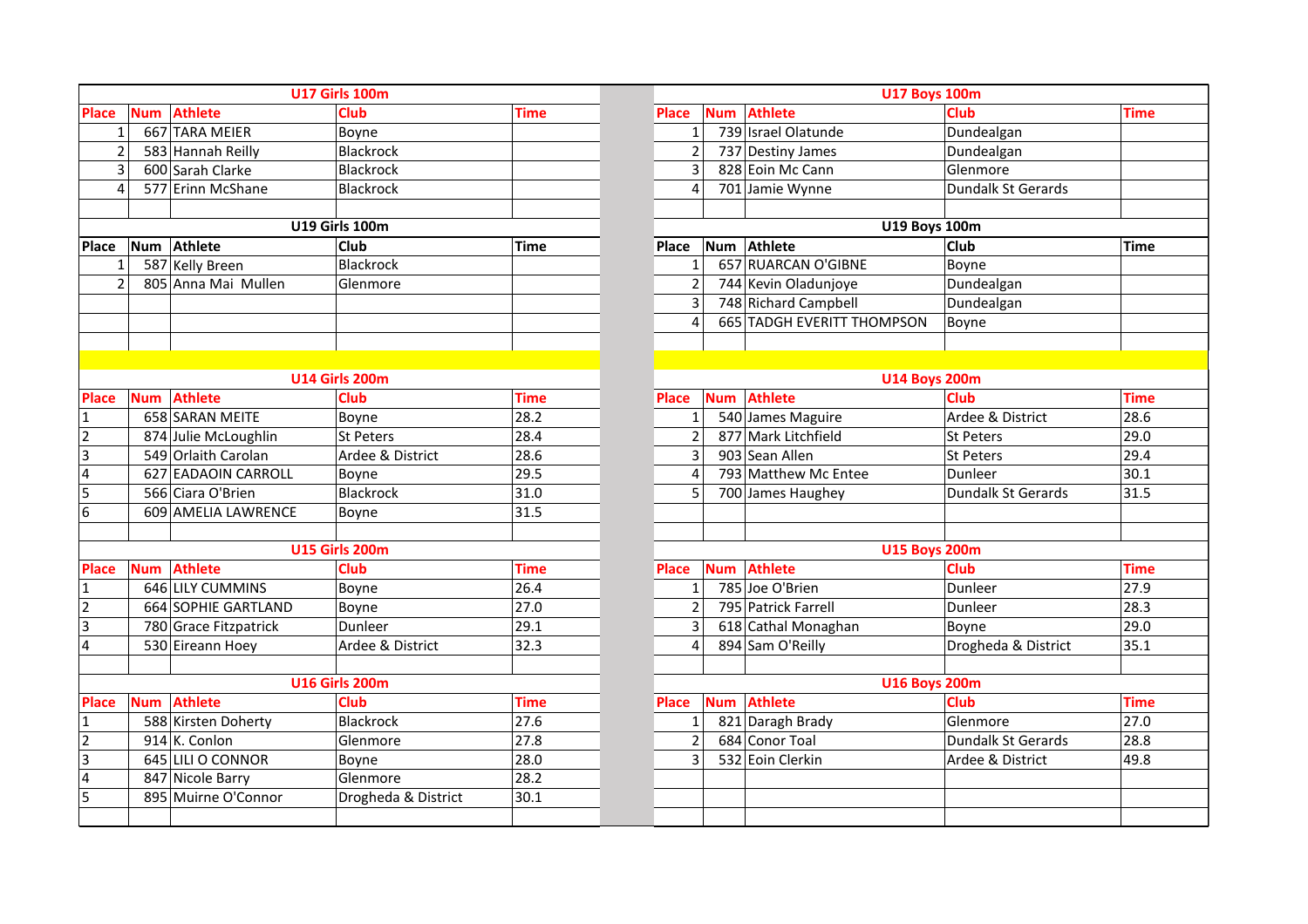|                |            |                     | <b>U17 Girls 200m</b>        |             |                |            |                            | <b>U17 Boys 200m</b>        |             |
|----------------|------------|---------------------|------------------------------|-------------|----------------|------------|----------------------------|-----------------------------|-------------|
| <b>Place</b>   | <b>Num</b> | <b>Athlete</b>      | Club                         | <b>Time</b> | Place          | <b>Num</b> | <b>Athlete</b>             | <b>Club</b>                 | <b>Time</b> |
| 1              |            | 667 TARA MEIER      | Boyne                        | 26.2        | 1              |            | 739 Israel Olatunde        | Dundealgan                  | 21.9        |
| $\overline{2}$ |            | 583 Hannah Reilly   | <b>Blackrock</b>             | 28.0        | $\overline{2}$ |            | 749 Ronnick Achuns         | Dundealgan                  | 24.1        |
| $\overline{3}$ |            | 577 Erinn McShane   | <b>Blackrock</b>             | 28.8        | 3              |            | 701 Jamie Wynne            | Dundalk St Gerards          | 24.4        |
|                |            |                     |                              |             | 4              |            | 737 Destiny James          | Dundealgan                  | 24.7        |
|                |            |                     |                              |             | 5              |            | 703 Keanu Van Beek         | <b>Dundalk St Gerards</b>   | 24.8        |
|                |            |                     |                              |             | 6              |            | 828 Eoin Mc Cann           | Glenmore                    | 25.2        |
|                |            |                     |                              |             |                |            |                            |                             |             |
|                |            |                     | <b>U19 Girls 200m</b>        |             |                |            |                            | <b>U19 Boys 200m</b>        |             |
| <b>Place</b>   | <b>Num</b> | <b>Athlete</b>      | <b>Club</b>                  | <b>Time</b> | <b>Place</b>   | <b>Num</b> | <b>Athlete</b>             | <b>Club</b>                 | Time        |
| 1              |            | 587 Kelly Breen     | <b>Blackrock</b>             | 27.8        | 1              |            | 657 RUARCAN O'GIBNE        | Boyne                       | 23.9        |
| $\overline{2}$ |            | 805 Anna Mai Mullen | Glenmore                     | 29.6        | $\overline{2}$ |            | 744 Kevin Oladunjoye       | Dundealgan                  | 24.1        |
|                |            |                     |                              |             | 3              |            | 748 Richard Campbell       | Dundealgan                  | 24.9        |
|                |            |                     |                              |             | 4              |            | 901 Craig Kane             | Glenmore                    | 26.2        |
|                |            |                     |                              |             |                |            |                            |                             |             |
|                |            |                     |                              |             |                |            |                            |                             |             |
|                |            |                     | <b>U12 Girls 60m Hurdles</b> |             |                |            |                            | <b>U12 Boys 60m Hurdles</b> |             |
| <b>Place</b>   | <b>Num</b> | <b>Athlete</b>      | <b>Club</b>                  | <b>Time</b> | <b>Place</b>   | <b>Num</b> | <b>Athlete</b>             | <b>Club</b>                 | <b>Time</b> |
| $\mathbf{1}$   |            | Enya Silkena        | Dundalk St Gerards           |             | $\mathbf{1}$   |            | Darragh Peters             | Boyne                       |             |
| $\overline{2}$ |            | Tara O' Connor      | Dundalk St Gerards           |             |                |            |                            |                             |             |
| $\overline{3}$ |            | Lucy Mahon          | Dundalk St Gerards           |             |                |            |                            |                             |             |
| $\overline{4}$ |            | Emmy Jeytoo         | <b>Blackrock</b>             |             |                |            |                            |                             |             |
|                |            |                     |                              |             |                |            |                            |                             |             |
|                |            |                     | U13 Girls 60m Hurdles        |             |                |            |                            | U13 Boys 60m Hurdles        |             |
| <b>Place</b>   | <b>Num</b> | Athlete             | Club                         | <b>Time</b> | Place          | Num        | Athlete                    | Club                        | <b>Time</b> |
| $\mathbf{1}$   |            | Lucy White          | Glenmore A.C.                |             | $\mathbf{1}$   |            | Aaron Fenneall             | Boyne A.C.                  |             |
| N M 4          |            | Ciara Cunningham    | Dundalk St Gerards           |             | $\overline{2}$ |            | Sean Reilly                | Blackrock A.C.              |             |
|                |            | Lucy Brennan        | St Peters A.C                |             | 3              |            | <b>Matthew Fitzpartick</b> | Dunleer A.C.                |             |
|                |            | Anna Dawson         | Glenmore A.C.                |             | 4              |            | Jack Mc Carron             | Ardee & District A.C.       |             |
| $\overline{5}$ |            | Orlaith Daly        | Glenmore                     |             |                |            |                            |                             |             |
| 6              |            | Chloe Mc Carragher  | Glenmore A.C.                |             |                |            |                            |                             |             |
|                |            |                     |                              |             |                |            |                            |                             |             |
|                |            |                     | <b>U14 Girls 75m Hurdles</b> |             |                |            |                            | <b>U14 Boys 75m Hurdles</b> |             |
| Place          | <b>Num</b> | <b>Athlete</b>      | <b>Club</b>                  | <b>Time</b> | <b>Place</b>   | <b>Num</b> | <b>Athlete</b>             | <b>Club</b>                 | Time        |
| $\mathbf{1}$   |            | Niamh Brady         | St Peters AC                 |             | 1              |            | Sean Allen                 | St Peters A.C.              |             |
| $\overline{2}$ |            | <b>Hallie Sands</b> | Ardee & District A.C.        |             | $\overline{2}$ |            | Ronan Deery                | St Peters A.C.              |             |
| $\overline{3}$ |            | Lisa Conlon         | Glenmore A.C.                |             |                |            |                            |                             |             |
| $\overline{4}$ |            | Judith Bell         | St Peters A.C                |             |                |            |                            |                             |             |

|      | <b>U17 Girls 200m</b>        |             |                            |            |                            | <b>U17 Boys 200m</b>        |             |
|------|------------------------------|-------------|----------------------------|------------|----------------------------|-----------------------------|-------------|
|      | <b>Club</b>                  | <b>Time</b> | <b>Place</b>               | <b>Num</b> | <b>Athlete</b>             | Club                        | <b>Time</b> |
|      | Boyne                        | 26.2        | $\mathbf 1$                |            | 739 Israel Olatunde        | Dundealgan                  | 21.9        |
|      | Blackrock                    | 28.0        | $\overline{2}$             |            | 749 Ronnick Achuns         | Dundealgan                  | 24.1        |
|      | Blackrock                    | 28.8        | 3                          |            | 701 Jamie Wynne            | Dundalk St Gerards          | 24.4        |
|      |                              |             | 4                          |            | 737 Destiny James          | Dundealgan                  | 24.7        |
|      |                              |             | 5                          |            | 703 Keanu Van Beek         | Dundalk St Gerards          | 24.8        |
|      |                              |             | 6                          |            | 828 Eoin Mc Cann           | Glenmore                    | 25.2        |
|      |                              |             |                            |            |                            |                             |             |
|      | <b>U19 Girls 200m</b>        |             |                            |            |                            | <b>U19 Boys 200m</b>        |             |
|      | Club                         | <b>Time</b> | <b>Place</b>               | <b>Num</b> | <b>Athlete</b>             | Club                        | <b>Time</b> |
|      | Blackrock                    | 27.8        | $\mathbf{1}$               |            | 657 RUARCAN O'GIBNE        | Boyne                       | 23.9        |
| en   | Glenmore                     | 29.6        | $\overline{2}$             |            | 744 Kevin Oladunjoye       | Dundealgan                  | 24.1        |
|      |                              |             | 3                          |            | 748 Richard Campbell       | Dundealgan                  | 24.9        |
|      |                              |             | 4                          |            | 901 Craig Kane             | Glenmore                    | 26.2        |
|      |                              |             |                            |            |                            |                             |             |
|      |                              |             |                            |            |                            |                             |             |
|      | <b>U12 Girls 60m Hurdles</b> |             |                            |            |                            | <b>U12 Boys 60m Hurdles</b> |             |
|      | <b>Club</b>                  | <b>Time</b> | <b>Num</b><br><b>Place</b> |            | <b>Athlete</b>             | <b>Club</b>                 | <b>Time</b> |
|      | <b>Dundalk St Gerards</b>    |             | $\mathbf{1}$               |            | Darragh Peters             | Boyne                       |             |
|      | Dundalk St Gerards           |             |                            |            |                            |                             |             |
|      | <b>Dundalk St Gerards</b>    |             |                            |            |                            |                             |             |
|      | Blackrock                    |             |                            |            |                            |                             |             |
|      |                              |             |                            |            |                            |                             |             |
|      | <b>U13 Girls 60m Hurdles</b> |             |                            |            |                            | U13 Boys 60m Hurdles        |             |
|      | <b>Club</b>                  | <b>Time</b> | Place                      | <b>Num</b> | <b>Athlete</b>             | Club                        | <b>Time</b> |
|      | Glenmore A.C.                |             | $\mathbf{1}$               |            | Aaron Fenneall             | Boyne A.C.                  |             |
| am   | Dundalk St Gerards           |             | $\overline{2}$             |            | Sean Reilly                | Blackrock A.C.              |             |
|      | St Peters A.C                |             | 3                          |            | <b>Matthew Fitzpartick</b> | Dunleer A.C.                |             |
|      | Glenmore A.C.                |             | 4                          |            | Jack Mc Carron             | Ardee & District A.C.       |             |
|      | Glenmore                     |             |                            |            |                            |                             |             |
| gher | Glenmore A.C.                |             |                            |            |                            |                             |             |
|      |                              |             |                            |            |                            |                             |             |
|      | <b>U14 Girls 75m Hurdles</b> |             |                            |            |                            | <b>U14 Boys 75m Hurdles</b> |             |
|      | Club                         | <b>Time</b> | <b>Place</b>               | <b>Num</b> | <b>Athlete</b>             | Club                        | <b>Time</b> |
|      | St Peters AC                 |             | $\mathbf 1$                |            | Sean Allen                 | St Peters A.C.              |             |
|      | Ardee & District A.C.        |             | $\overline{2}$             |            | Ronan Deery                | St Peters A.C.              |             |
|      | Glenmore A.C.                |             |                            |            |                            |                             |             |
|      | St Peters A.C                |             |                            |            |                            |                             |             |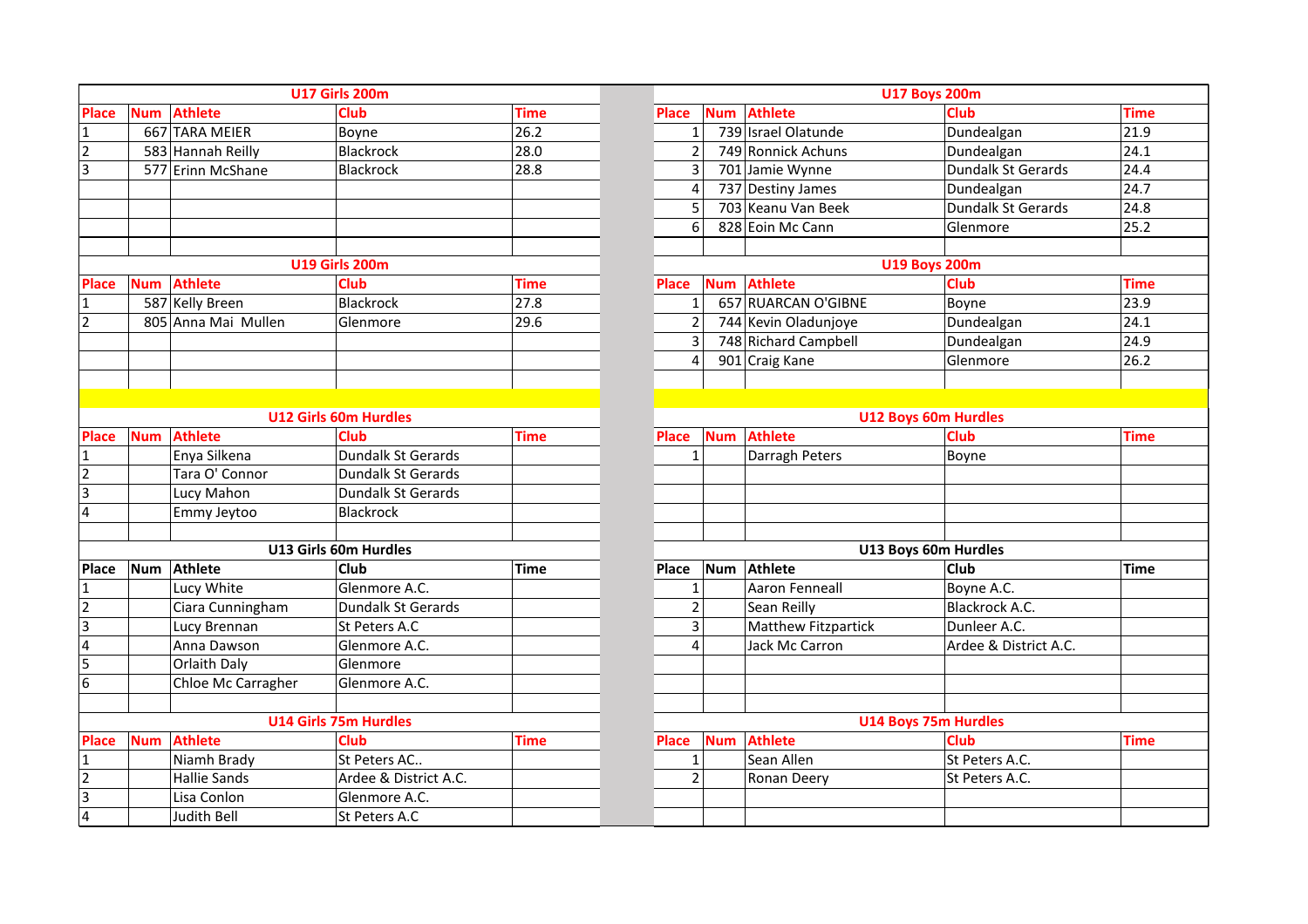| 5                       |            | Orlaith Carolan     | Ardee & District A.C.        |             |                |              |                     |                             |                   |
|-------------------------|------------|---------------------|------------------------------|-------------|----------------|--------------|---------------------|-----------------------------|-------------------|
| $\overline{6}$          |            | Leah Miele          | Dundalk St Gerards A.C.      |             |                |              |                     |                             |                   |
|                         |            |                     |                              |             |                |              |                     |                             |                   |
|                         |            |                     | U15 Girls 80m Hurdles        |             |                |              |                     | U15 Boys 80m Hurdles        |                   |
| <b>Place</b>            | <b>Num</b> | <b>Athlete</b>      | <b>Club</b>                  | <b>Time</b> | Place          | Num          | Athlete             | Club                        | Time              |
| 1                       |            | Aeyle Orr           | Dunleer A.C.                 |             |                |              |                     |                             |                   |
| $\overline{2}$          |            | <b>Faye Tinsley</b> | Blackrock A.C.               |             |                |              |                     |                             |                   |
| $\overline{3}$          |            | Lily Jordan         | Dunleer A.C.                 |             |                |              |                     |                             |                   |
|                         |            |                     |                              |             |                |              |                     |                             |                   |
|                         |            |                     | <b>U16 Girls 80m Hurdles</b> |             |                |              |                     | <b>U16 Boys 80m Hurdles</b> |                   |
| Place                   | <b>Num</b> | <b>Athlete</b>      | <b>Club</b>                  | <b>Time</b> | <b>Place</b>   | <b>Num</b>   | <b>Athlete</b>      | <b>Club</b>                 | <b>Time</b>       |
| 1                       |            | Lili O' Connor      | Boyne A.C.                   |             |                |              |                     |                             |                   |
| $\overline{2}$          |            | Kirsten Doherty     | Blackrock A.C.               |             |                |              |                     |                             |                   |
| $\overline{\mathbf{3}}$ |            | Muirne O' Connor    | Drogheda & District A.C.     |             |                |              |                     |                             |                   |
|                         |            |                     |                              |             |                |              |                     |                             |                   |
|                         |            |                     | U17 Girls 100m Hurdles       |             |                |              |                     | U17 Boys 100m Hurdles       |                   |
| <b>Place</b>            | <b>Num</b> | Athlete             | <b>Club</b>                  | <b>Time</b> | Place          | Num          | <b>Athlete</b>      | <b>Club</b>                 | Time              |
| 1                       |            | Hannah Reilly       | <b>Blackrock A.C.</b>        |             |                | $\mathbf{1}$ | Peter Mc Guinness   | Blackrock A.C.              |                   |
| $\overline{2}$          |            | Moya Mc Cabe        | Drogheda & District A.C.     |             |                |              |                     |                             |                   |
| 3                       |            | Erinn Mc Shane      | Blackrock A.C.               |             |                |              |                     |                             |                   |
|                         |            |                     |                              |             |                |              |                     |                             |                   |
|                         |            |                     |                              |             |                |              |                     |                             |                   |
|                         |            |                     | <b>U17 Girls 400m</b>        |             |                |              |                     | <b>U17 Boys 400m</b>        |                   |
| <b>Place</b>            | <b>Num</b> | <b>Athlete</b>      | <b>Club</b>                  | <b>Time</b> | <b>Place</b>   | <b>Num</b>   | <b>Athlete</b>      | Club                        | <b>Time</b>       |
| 1                       |            | 762 Ciara Reilly    | Dunleer                      | 65.8        | $\mathbf{1}$   |              | 749 Ronnick Achuns  | Dundealgan                  | 56.8              |
| $\overline{2}$          |            | 893 Moya McCabe     | Drogheda & District          | 73.4        | $\overline{2}$ | 917          | Ruairi O'Connor     | Dundalk St Gerards          | 57.7              |
|                         |            |                     |                              |             | 3              |              | 692 George Maas     | Dundalk St Gerards          | 59.7              |
|                         |            |                     |                              |             |                |              | 574 Eoghan Smyth    | Blackrock                   | <b>DNF</b>        |
|                         |            |                     |                              |             |                |              |                     |                             |                   |
|                         |            |                     | <b>U19 Girls 400m</b>        |             |                |              |                     | <b>U19 Boys 400m</b>        |                   |
| <b>Place</b>            |            | Num Athlete         | <b>Club</b>                  | <b>Time</b> | Place          | Num          | <b>Athlete</b>      | <b>Club</b>                 | Time              |
| $\mathbf{1}$            |            | 587 Kelly Breen     | <b>Blackrock</b>             | 63.1        | $\mathbf{1}$   |              | 657 Ruarcan O'Gibne | Boyne                       | $\overline{53.1}$ |
| $\overline{2}$          |            | 805 Anna Mai Mullen | Glenmore                     | 68.3        | $\overline{2}$ |              | 902 Gerard White    | Glenmore                    | 57.3              |
| $\overline{\mathbf{3}}$ |            | 838 Katie Mallon    | Glenmore                     | 70.9        |                |              |                     |                             |                   |
|                         |            |                     |                              |             |                |              |                     |                             |                   |
|                         |            |                     |                              |             |                |              |                     |                             |                   |
|                         |            |                     |                              |             |                |              |                     |                             |                   |
|                         |            |                     |                              |             |                |              |                     |                             |                   |
|                         |            |                     |                              |             |                |              |                     |                             |                   |

|      | Ardee & District A.C.        |             |                |            |                             |                    |             |
|------|------------------------------|-------------|----------------|------------|-----------------------------|--------------------|-------------|
|      | Dundalk St Gerards A.C.      |             |                |            |                             |                    |             |
|      |                              |             |                |            |                             |                    |             |
|      | U15 Girls 80m Hurdles        |             |                |            | U15 Boys 80m Hurdles        |                    |             |
|      | <b>Club</b>                  | Time        | <b>Place</b>   |            | Num Athlete                 | <b>Club</b>        | <b>Time</b> |
|      | Dunleer A.C.                 |             |                |            |                             |                    |             |
|      | Blackrock A.C.               |             |                |            |                             |                    |             |
|      | Dunleer A.C.                 |             |                |            |                             |                    |             |
|      |                              |             |                |            |                             |                    |             |
|      | <b>U16 Girls 80m Hurdles</b> |             |                |            | <b>U16 Boys 80m Hurdles</b> |                    |             |
|      | <b>Club</b>                  | <b>Time</b> | <b>Place</b>   | <b>Num</b> | Athlete                     | Club               | <b>Time</b> |
|      | Boyne A.C.                   |             |                |            |                             |                    |             |
| y    | Blackrock A.C.               |             |                |            |                             |                    |             |
| nor  | Drogheda & District A.C.     |             |                |            |                             |                    |             |
|      |                              |             |                |            |                             |                    |             |
|      | U17 Girls 100m Hurdles       |             |                |            | U17 Boys 100m Hurdles       |                    |             |
|      | Club                         | <b>Time</b> | Place          |            | Num Athlete                 | Club               | <b>Time</b> |
|      | Blackrock A.C.               |             | 1              |            | Peter Mc Guinness           | Blackrock A.C.     |             |
|      | Drogheda & District A.C.     |             |                |            |                             |                    |             |
| e    | Blackrock A.C.               |             |                |            |                             |                    |             |
|      |                              |             |                |            |                             |                    |             |
|      |                              |             |                |            |                             |                    |             |
|      | <b>U17 Girls 400m</b>        |             |                |            | <b>U17 Boys 400m</b>        |                    |             |
|      | <b>Club</b>                  | <b>Time</b> | Place          | <b>Num</b> | <b>Athlete</b>              | <b>Club</b>        | <b>Time</b> |
|      | Dunleer                      | 65.8        | $\mathbf{1}$   |            | 749 Ronnick Achuns          | Dundealgan         | 56.8        |
|      | Drogheda & District          | 73.4        | $\overline{2}$ | 917        | Ruairi O'Connor             | Dundalk St Gerards | 57.7        |
|      |                              |             | 3              |            | 692 George Maas             | Dundalk St Gerards | 59.75       |
|      |                              |             |                |            | 574 Eoghan Smyth            | Blackrock          | <b>DNF</b>  |
|      |                              |             |                |            |                             |                    |             |
|      | <b>U19 Girls 400m</b>        |             |                |            | <b>U19 Boys 400m</b>        |                    |             |
|      | Club                         | <b>Time</b> | Place          |            | Num Athlete                 | Club               | <b>Time</b> |
|      | <b>Blackrock</b>             | 63.1        | $\mathbf{1}$   |            | 657 Ruarcan O'Gibne         | Boyne              | 53.1        |
| llen | Glenmore                     | 68.3        | $\overline{2}$ |            | 902 Gerard White            | Glenmore           | 57.3        |
|      | Glenmore                     | 70.9        |                |            |                             |                    |             |
|      |                              |             |                |            |                             |                    |             |
|      |                              |             |                |            |                             |                    |             |
|      |                              |             |                |            |                             |                    |             |
|      |                              |             |                |            |                             |                    |             |
|      |                              |             |                |            |                             |                    |             |
|      |                              |             |                |            |                             |                    |             |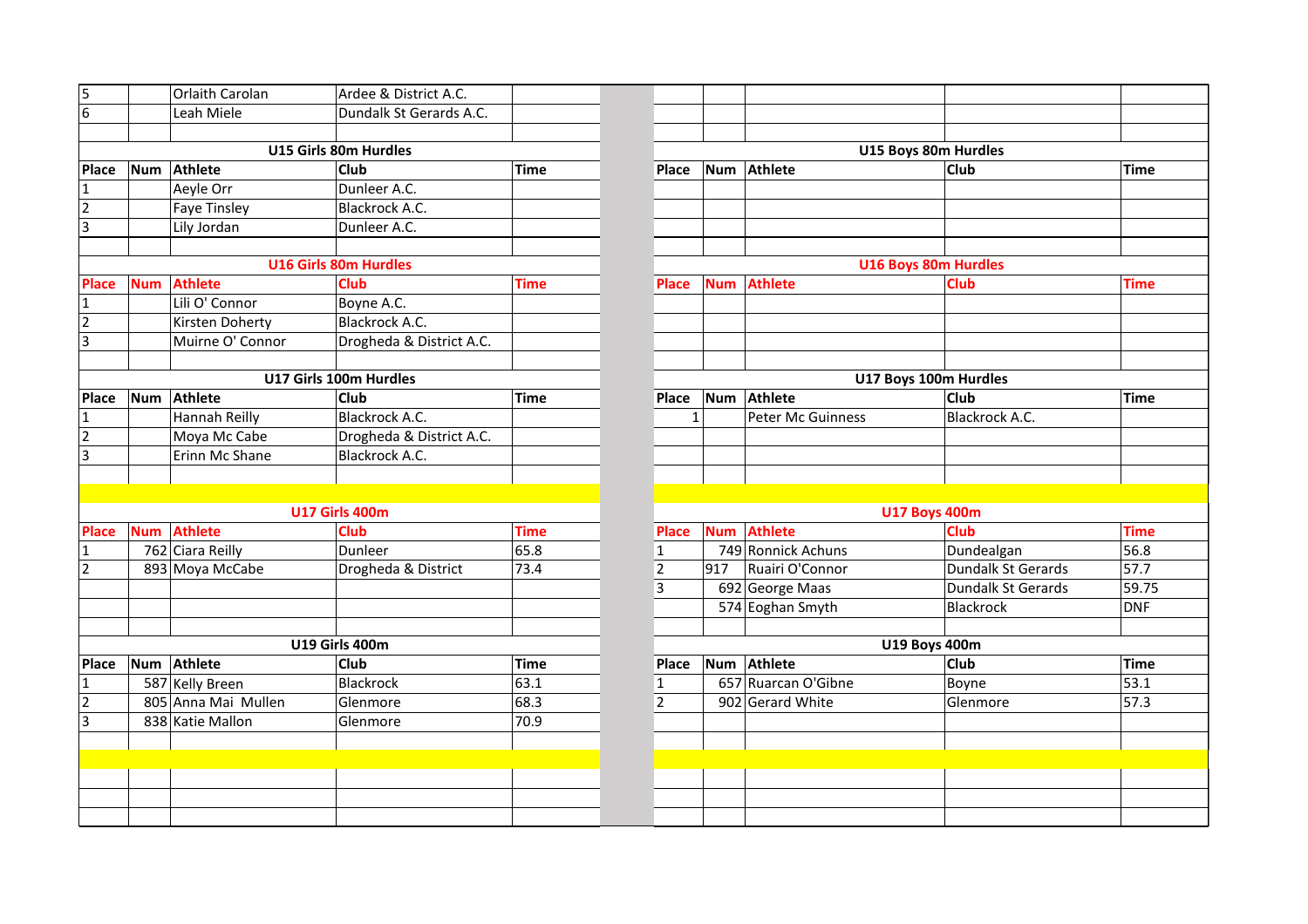|                 | U9 Girls 300m |                       |                       |             | U9 Boys 300m   |            |                      |                           |             |  |  |
|-----------------|---------------|-----------------------|-----------------------|-------------|----------------|------------|----------------------|---------------------------|-------------|--|--|
| Place           | <b>Num</b>    | Athlete               | Club                  | <b>Time</b> | Place          | <b>Num</b> | Athlete              | Club                      | <b>Time</b> |  |  |
| $\mathbf{1}$    |               | 858 Zoe White         | Glenmore              | 57.0        | $\mathbf{1}$   |            | 570 Cormac Greene    | Blackrock                 |             |  |  |
| $\overline{c}$  |               | 764 Cliodhna Reilly   | Dunleer               | 58.5        | $\overline{2}$ |            | 548 Oran Lynch       | Ardee & District          |             |  |  |
| 3               |               | 831 Gillian Tuohy     | Glenmore              | 58.0        | 3              |            | 533 Finn Osborn      | Ardee & District          |             |  |  |
| 4               |               | 675 Anna Duffy        | Dundalk St Gerards    | 61.0        | 4              |            | 726 Shay Casey       | <b>Dundalk St Gerards</b> |             |  |  |
| 5               |               | 527 Courtney Commins  | Ardee & District      | 62.0        | 5              |            | 546 Max O'Sullivan   | Ardee & District          |             |  |  |
| 6               |               | 802 Aine Finnegan     | Glenmore              | 63.0        | 6              |            | 517 Alex Callan      | Ardee & District          |             |  |  |
| $\overline{7}$  |               | 833 Holly Mc Cann     | Glenmore              | 64.0        | 7              |            | 682 Cillian Mullen   | <b>Dundalk St Gerards</b> |             |  |  |
| 8               |               | 808 Aoife Mc Donald   | Glenmore              | 64.7        | 8              |            | 820 Daniel Bothwell  | Glenmore                  |             |  |  |
| 9               |               | 904 Sadhbh O'Donoghue | Boyne                 | 65.0        | 9              |            | 865 Cian Smyth       | St Peters                 |             |  |  |
| 10              |               | 642 LAUREN FAULKNER   | Boyne                 | 67.0        | 10             |            | 676 Ben Eccles       | <b>Dundalk St Gerards</b> |             |  |  |
| 11              |               | 656 ROMANE NJUGUNA    | Boyne                 |             | 11             |            | 747 Rian Mc Neary    | Dundealgan                |             |  |  |
| 12              |               | 669 WANNITA McCABE    | Boyne                 |             | 12             |            | 525 Cian Lundon      | Ardee & District          |             |  |  |
| 13              |               | 911 Grace Carey       | St Peters             |             |                |            |                      |                           |             |  |  |
| 14              |               | 561 Aisling Finegan   | Blackrock             |             |                |            |                      |                           |             |  |  |
| 15              |               | 879 Niamh Allen       | St Peters             |             |                |            |                      |                           |             |  |  |
| 16              |               | 862 Caoimhe Boyle     | St Peters             |             |                |            |                      |                           |             |  |  |
| 17              |               | 598 Rebecca McCormack | Blackrock             |             |                |            |                      |                           |             |  |  |
| 18              |               | 733 Chloe Conway      | Dundealgan            |             |                |            |                      |                           |             |  |  |
| 19              |               | 725 Shauna Mooney     | Dundalk St Gerards    |             |                |            |                      |                           |             |  |  |
| 20              |               | 825 Emily Connolly    | Glenmore              |             |                |            |                      |                           |             |  |  |
| $\overline{21}$ |               | 779 Georgia Kearns    | Dunleer               |             |                |            |                      |                           |             |  |  |
|                 |               |                       |                       |             |                |            |                      |                           |             |  |  |
|                 |               |                       | <b>U10 Girls 500m</b> |             |                |            |                      | <b>U10 Boys 500m</b>      |             |  |  |
| <b>Place</b>    | <b>Num</b>    | <b>Athlete</b>        | <b>Club</b>           | <b>Time</b> | <b>Place</b>   | <b>Num</b> | <b>Athlete</b>       | Club                      | <b>Time</b> |  |  |
| $\mathbf{1}$    |               | 869 Emily O'Reilly    | <b>St Peters</b>      | 1.43        | $\mathbf{1}$   |            | 766 Conor Brennan    | Dunleer                   |             |  |  |
| $\overline{2}$  |               | 608 ALLY FENNELL      | Boyne                 | 1.44        | $\overline{2}$ |            | 771 Declan Mc Entee  | Dunleer                   |             |  |  |
| 3               |               | 846 Molly Anne Moore  | Glenmore              | 1.48        | 3              |            | 585 James Scanlon    | Blackrock                 |             |  |  |
| $\overline{4}$  |               | 852 Sarah Duffy       | Glenmore              | 1.49        | 4              |            | 648 Luca Mc Loughlin | Boyne                     |             |  |  |
| 5               |               | 907 Leah Rooney       | Dunleer               | 1.54        | 5              |            | 615 CALLUM BYRNE     | Boyne                     |             |  |  |
| 6               |               | 612 AOIBHINN HACKETT  | Boyne                 |             | 6              |            | 730 Tom Phillips     | Dundalk St Gerards        |             |  |  |
| 7               |               | 564 Bonnie Walsh      | <b>Blackrock</b>      |             | $\overline{7}$ |            | 722 Rian Mc Crystal  | <b>Dundalk St Gerards</b> |             |  |  |
| 8               |               | 857 Sophie Cumiskey   | Glenmore              |             | 8              |            | 619 CHARLIE KINGSTON | Boyne                     |             |  |  |
| 9               |               | 541 Jessica McCarron  | Ardee & District      |             | 9              |            | 691 Finn Murphy      | Dundalk St Gerards        |             |  |  |
| 10              |               | 870 Hannah O'Reilly   | <b>St Peters</b>      |             |                |            |                      |                           |             |  |  |
| 11              |               | 509 Caoilinn Smith    | Drogheda & District   |             |                |            |                      |                           |             |  |  |
| 12              |               | 507 Aine Carroll      | Drogheda & District   |             |                |            |                      |                           |             |  |  |
| 13              |               | 854 Sarah Murphy      | Glenmore              |             |                |            |                      |                           |             |  |  |

|                  |            |                       | U9 Girls 300m         |             | U9 Boys 300m   |            |                      |                           |             |  |  |
|------------------|------------|-----------------------|-----------------------|-------------|----------------|------------|----------------------|---------------------------|-------------|--|--|
|                  |            | Num Athlete           | Club                  | <b>Time</b> | <b>Place</b>   | Num        | Athlete              | Club                      | <b>Time</b> |  |  |
| $\mathbf{1}$     |            | 858 Zoe White         | Glenmore              | 57.0        | $\mathbf{1}$   |            | 570 Cormac Greene    | <b>Blackrock</b>          | 53.0        |  |  |
| $\overline{2}$   |            | 764 Cliodhna Reilly   | Dunleer               | 58.5        | $\overline{2}$ |            | 548 Oran Lynch       | Ardee & District          | 58.0        |  |  |
| $\mathbf{3}$     |            | 831 Gillian Tuohy     | Glenmore              | 58.0        | 3              |            | 533 Finn Osborn      | Ardee & District          | 62.0        |  |  |
| $\overline{4}$   |            | 675 Anna Duffy        | Dundalk St Gerards    | 61.0        | 4              |            | 726 Shay Casey       | <b>Dundalk St Gerards</b> | 63.0        |  |  |
| 5                |            | 527 Courtney Commins  | Ardee & District      | 62.0        | 5              |            | 546 Max O'Sullivan   | Ardee & District          | 65.0        |  |  |
| $\boldsymbol{6}$ |            | 802 Aine Finnegan     | Glenmore              | 63.0        | 6              |            | 517 Alex Callan      | Ardee & District          | 65.3        |  |  |
| $\overline{7}$   |            | 833 Holly Mc Cann     | Glenmore              | 64.0        | 7              |            | 682 Cillian Mullen   | <b>Dundalk St Gerards</b> | 65.8        |  |  |
| 8                |            | 808 Aoife Mc Donald   | Glenmore              | 64.7        | 8              |            | 820 Daniel Bothwell  | Glenmore                  | 66.0        |  |  |
| 9                |            | 904 Sadhbh O'Donoghue | Boyne                 | 65.0        | 9              |            | 865 Cian Smyth       | <b>St Peters</b>          | 66.2        |  |  |
| 10               |            | 642 LAUREN FAULKNER   | Boyne                 | 67.0        | 10             |            | 676 Ben Eccles       | <b>Dundalk St Gerards</b> | 68.0        |  |  |
| 11               |            | 656 ROMANE NJUGUNA    | Boyne                 |             | 11             |            | 747 Rian Mc Neary    | Dundealgan                |             |  |  |
| $\overline{12}$  |            | 669 WANNITA McCABE    | Boyne                 |             | 12             |            | 525 Cian Lundon      | Ardee & District          |             |  |  |
| 13               |            | 911 Grace Carey       | St Peters             |             |                |            |                      |                           |             |  |  |
| 14               |            | 561 Aisling Finegan   | Blackrock             |             |                |            |                      |                           |             |  |  |
| 15               |            | 879 Niamh Allen       | St Peters             |             |                |            |                      |                           |             |  |  |
| 16               |            | 862 Caoimhe Boyle     | St Peters             |             |                |            |                      |                           |             |  |  |
| 17               |            | 598 Rebecca McCormack | Blackrock             |             |                |            |                      |                           |             |  |  |
| 18               |            | 733 Chloe Conway      | Dundealgan            |             |                |            |                      |                           |             |  |  |
| 19               |            | 725 Shauna Mooney     | Dundalk St Gerards    |             |                |            |                      |                           |             |  |  |
| 20               |            | 825 Emily Connolly    | Glenmore              |             |                |            |                      |                           |             |  |  |
| 21               |            | 779 Georgia Kearns    | Dunleer               |             |                |            |                      |                           |             |  |  |
|                  |            |                       |                       |             |                |            |                      |                           |             |  |  |
|                  |            |                       | <b>U10 Girls 500m</b> |             |                |            | <b>U10 Boys 500m</b> |                           |             |  |  |
|                  | <b>Num</b> | <b>Athlete</b>        | <b>Club</b>           | Time        | <b>Place</b>   | <b>Num</b> | <b>Athlete</b>       | <b>Club</b>               | <b>Time</b> |  |  |
| $\mathbf{1}$     |            | 869 Emily O'Reilly    | St Peters             | 1.43        | $\mathbf{1}$   |            | 766 Conor Brennan    | Dunleer                   |             |  |  |
| $\overline{2}$   |            | 608 ALLY FENNELL      | Boyne                 | 1.44        | $\overline{2}$ |            | 771 Declan Mc Entee  | Dunleer                   |             |  |  |
| $\overline{3}$   |            | 846 Molly Anne Moore  | Glenmore              | 1.48        | 3              |            | 585 James Scanlon    | <b>Blackrock</b>          |             |  |  |
| $\overline{4}$   |            | 852 Sarah Duffy       | Glenmore              | 1.49        | $\overline{4}$ |            | 648 Luca Mc Loughlin | Boyne                     |             |  |  |
| 5                |            | 907 Leah Rooney       | Dunleer               | 1.54        | 5              |            | 615 CALLUM BYRNE     | Boyne                     |             |  |  |
| $\boldsymbol{6}$ |            | 612 AOIBHINN HACKETT  | Boyne                 |             | 6              |            | 730 Tom Phillips     | <b>Dundalk St Gerards</b> |             |  |  |
| $\overline{7}$   |            | 564 Bonnie Walsh      | Blackrock             |             | $\overline{7}$ |            | 722 Rian Mc Crystal  | <b>Dundalk St Gerards</b> |             |  |  |
| 8                |            | 857 Sophie Cumiskey   | Glenmore              |             | 8              |            | 619 CHARLIE KINGSTON | Boyne                     |             |  |  |
| 9                |            | 541 Jessica McCarron  | Ardee & District      |             | 9              |            | 691 Finn Murphy      | <b>Dundalk St Gerards</b> |             |  |  |
| 10               |            | 870 Hannah O'Reilly   | St Peters             |             |                |            |                      |                           |             |  |  |
| 11               |            | 509 Caoilinn Smith    | Drogheda & District   |             |                |            |                      |                           |             |  |  |
| 12               |            | 507 Aine Carroll      | Drogheda & District   |             |                |            |                      |                           |             |  |  |
| 13               |            | 854 Sarah Murphy      | Glenmore              |             |                |            |                      |                           |             |  |  |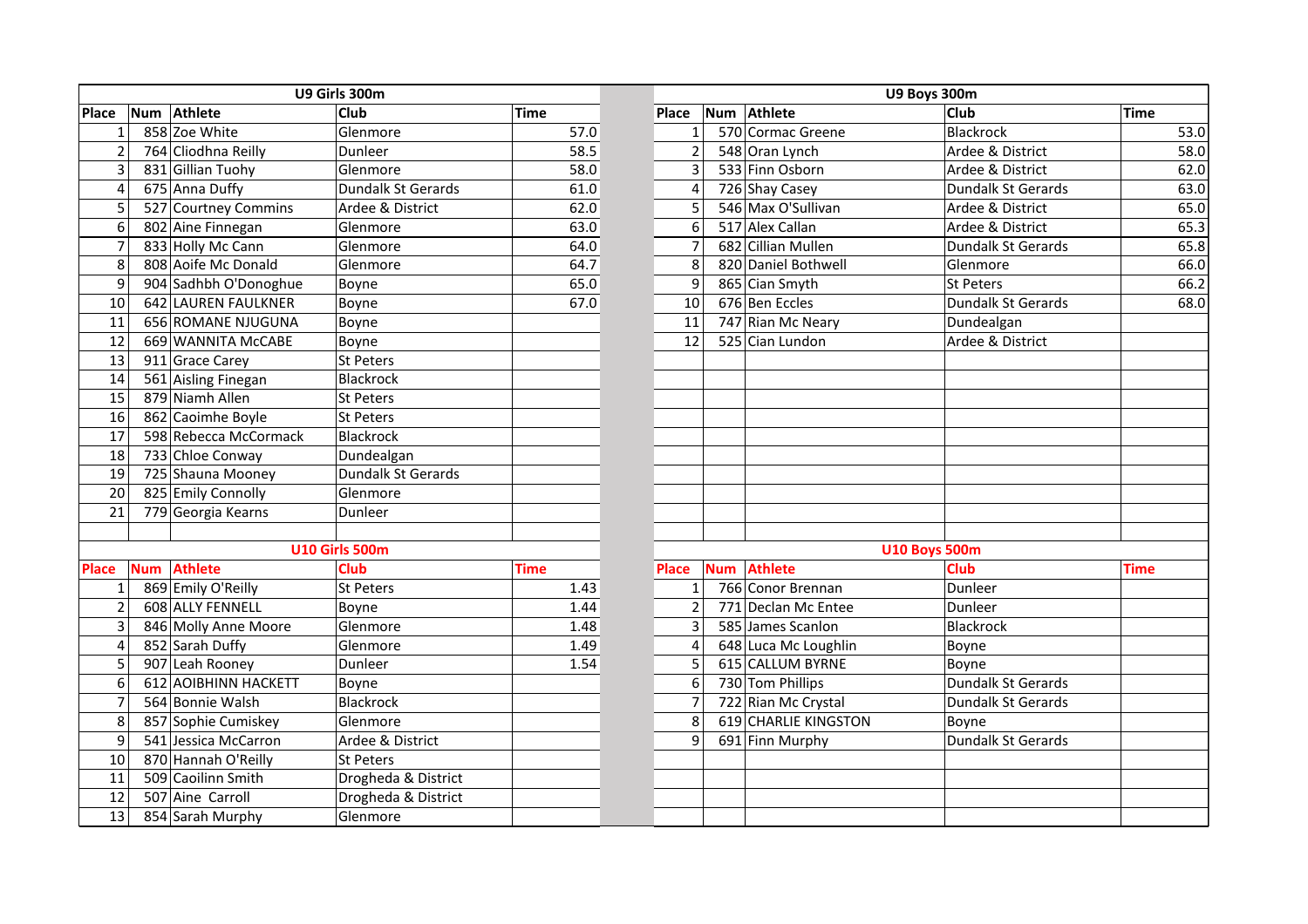| 14               |     | 709 Lilly Mc Clean    | Dundalk St Gerards        |             |                  |                      |                      |             |
|------------------|-----|-----------------------|---------------------------|-------------|------------------|----------------------|----------------------|-------------|
| 15               |     | 678 Cara Miele        | <b>Dundalk St Gerards</b> |             |                  |                      |                      |             |
| 16               |     | 724 Sara Holmes       | Dundalk St Gerards        |             |                  |                      |                      |             |
| 17               |     | 696 Hazel Larkin      | <b>Dundalk St Gerards</b> |             |                  |                      |                      |             |
|                  |     |                       |                           |             |                  |                      |                      |             |
|                  |     |                       | <b>U11 Girls 600m</b>     |             |                  |                      | <b>U11 Boys 600m</b> |             |
| Place            |     | Num Athlete           | Club                      | <b>Time</b> | Place            | Num Athlete          | <b>Club</b>          | <b>Time</b> |
| H1               |     |                       |                           |             | $\mathbf{1}$     | 768 Dáire Mathews    | Dunleer              | 1.53.9      |
| 1 <sup>1</sup>   |     | 637 KATE CULHANE      | Boyne                     | 2.01.9      | $\overline{2}$   | 529 Dylan McCarron   | Ardee & District     | 1.58.0      |
| $\overline{2}$   |     | 581 Grace Reilly      | <b>Blackrock</b>          | 2.06.0      | 3                | 584 Jack Greene      | Blackrock            | 1.59.0      |
| 3                |     | 798 Sally Sheridan    | Dunleer                   | 2.10.0      | $\overline{4}$   | 824 Elliot Nicholls  | Glenmore             | 2.00C       |
| 4                | 916 |                       |                           | 2.13.1      | 5                | 520 Ashyn Mothiram   | Ardee & District     | 2.01.8      |
| 5                |     | 840 Leah Dunne        | Glenmore                  | 2.14.3      | $\boldsymbol{6}$ | 883 Ruairi Carpenter | <b>St Peters</b>     | 2.06.8      |
| $6 \overline{6}$ | 915 |                       |                           | 2.15.1      | $\overline{7}$   | 519 Arthur Sands     | Ardee & District     | 2.07.7      |
| $\overline{7}$   |     | 863 Catherine Carey   | St Peters                 |             | 8                | 699 James Duffy      | Dundalk St Gerards   |             |
| 8                |     | 523 Caoimhe Carolan   | Ardee & District          |             | 9                | 816 Cian Mc GEE      | Glenmore             |             |
|                  |     |                       |                           |             | 10 <sup>1</sup>  | 819 Craig Tuohy      | Glenmore             |             |
| H2               |     |                       |                           |             | 11               | 522 Calum Caffrey    | Ardee & District     |             |
| $1\overline{ }$  |     | 661 SHOLAH LAWRENCE   | Boyne                     | 1.55.8      | 12               | 655 RHYS CLARKE      | Boyne                |             |
| $\overline{2}$   |     | 686 Doireann Conlon   | Dundalk St Gerards        | 2.05.1      | 13               | 568 Conor Ward       | <b>Blackrock</b>     |             |
| 3                |     | 836 Jessica White     | Glenmore                  | 2.11.2      | 14               | 644 LEDLEY KING ABOR | Boyne                |             |
| 4                |     | 827 Emma Mc Carragher | Glenmore                  | 2.14.4      | 15               | 671 Adam Eccles      | Dundalk St Gerards   |             |
| 5                |     | 832 Grace Keenan      | Glenmore                  | 2.16.2      | 16               | 899 Jamie O'Reilly   | Drogheda & District  |             |
| 6                |     | 575 Erin Braniff      | <b>Blackrock</b>          | 2.16.9      |                  |                      |                      |             |
| 7                |     | 881 Orla McLoughlin   | <b>St Peters</b>          |             |                  |                      |                      |             |
| 8                |     | 839 Katie Mc Donald   | Glenmore                  |             |                  |                      |                      |             |
|                  |     |                       |                           |             |                  |                      |                      |             |
| TOP <sub>4</sub> |     |                       |                           |             |                  |                      |                      |             |
| 1 <sup>1</sup>   |     | 661 SHOLAH LAWRENCE   | Boyne                     | 1.55.8      |                  |                      |                      |             |
| $\overline{2}$   |     | 637 KATE CULHANE      | Boyne                     | 2.01.9      |                  |                      |                      |             |
| 3                |     | 686 Doireann Conlon   | Dundalk St Gerards        | 2.05.1      |                  |                      |                      |             |
| 4                |     | 581 Grace Reilly      | <b>Blackrock</b>          | 2.06.0      |                  |                      |                      |             |
|                  |     |                       |                           |             |                  |                      |                      |             |
|                  |     |                       |                           |             |                  |                      |                      |             |
|                  |     |                       |                           |             |                  |                      |                      |             |
|                  |     |                       |                           |             |                  |                      |                      |             |
|                  |     |                       |                           |             |                  |                      |                      |             |
|                  |     |                       |                           |             |                  |                      |                      |             |
|                  |     |                       |                           |             |                  |                      |                      |             |

| 4 |     | 709 Lilly Mc Clean          | Dundalk St Gerards        |             |                |                      |                           |        |
|---|-----|-----------------------------|---------------------------|-------------|----------------|----------------------|---------------------------|--------|
| 5 |     | $\overline{678}$ Cara Miele | Dundalk St Gerards        |             |                |                      |                           |        |
| 6 |     | 724 Sara Holmes             | <b>Dundalk St Gerards</b> |             |                |                      |                           |        |
|   |     | 696 Hazel Larkin            | Dundalk St Gerards        |             |                |                      |                           |        |
|   |     |                             |                           |             |                |                      |                           |        |
|   |     |                             | <b>U11 Girls 600m</b>     |             |                |                      | <b>U11 Boys 600m</b>      |        |
|   |     | Num Athlete                 | Club                      | <b>Time</b> | Place          | Num Athlete          | Club                      | Time   |
|   |     |                             |                           |             | 1              | 768 Dáire Mathews    | Dunleer                   | 1.53.9 |
|   |     | 637 KATE CULHANE            | Boyne                     | 2.01.9      | $\overline{2}$ | 529 Dylan McCarron   | Ardee & District          | 1.58.0 |
|   |     | 581 Grace Reilly            | <b>Blackrock</b>          | 2.06.0      | 3              | 584 Jack Greene      | Blackrock                 | 1.59.0 |
| 3 |     | 798 Sally Sheridan          | Dunleer                   | 2.10.0      | 4              | 824 Elliot Nicholls  | Glenmore                  | 2.00.0 |
| 4 | 916 |                             |                           | 2.13.1      | 5              | 520 Ashyn Mothiram   | Ardee & District          | 2.01.8 |
| 5 |     | 840 Leah Dunne              | Glenmore                  | 2.14.3      | 6              | 883 Ruairi Carpenter | St Peters                 | 2.06.8 |
| 6 | 915 |                             |                           | 2.15.1      | $\overline{7}$ | 519 Arthur Sands     | Ardee & District          | 2.07.7 |
|   |     | 863 Catherine Carey         | <b>St Peters</b>          |             | 8              | 699 James Duffy      | <b>Dundalk St Gerards</b> |        |
|   |     | 523 Caoimhe Carolan         | Ardee & District          |             | 9              | 816 Cian Mc GEE      | Glenmore                  |        |
|   |     |                             |                           |             | 10             | 819 Craig Tuohy      | Glenmore                  |        |
|   |     |                             |                           |             | 11             | 522 Calum Caffrey    | Ardee & District          |        |
|   |     | 661 SHOLAH LAWRENCE         | Boyne                     | 1.55.8      | 12             | 655 RHYS CLARKE      | Boyne                     |        |
|   |     | 686 Doireann Conlon         | <b>Dundalk St Gerards</b> | 2.05.1      | 13             | 568 Conor Ward       | Blackrock                 |        |
|   |     | 836 Jessica White           | Glenmore                  | 2.11.2      | 14             | 644 LEDLEY KING ABOR | Boyne                     |        |
| 4 |     | 827 Emma Mc Carragher       | Glenmore                  | 2.14.4      | 15             | 671 Adam Eccles      | Dundalk St Gerards        |        |
| 5 |     | 832 Grace Keenan            | Glenmore                  | 2.16.2      | 16             | 899 Jamie O'Reilly   | Drogheda & District       |        |
| 6 |     | 575 Erin Braniff            | <b>Blackrock</b>          | 2.16.9      |                |                      |                           |        |
|   |     | 881 Orla McLoughlin         | <b>St Peters</b>          |             |                |                      |                           |        |
|   |     | 839 Katie Mc Donald         | Glenmore                  |             |                |                      |                           |        |
|   |     |                             |                           |             |                |                      |                           |        |
|   |     |                             |                           |             |                |                      |                           |        |
|   |     | 661 SHOLAH LAWRENCE         | Boyne                     | 1.55.8      |                |                      |                           |        |
|   |     | 637 KATE CULHANE            | Boyne                     | 2.01.9      |                |                      |                           |        |
|   |     | 686 Doireann Conlon         | Dundalk St Gerards        | 2.05.1      |                |                      |                           |        |
|   |     | 581 Grace Reilly            | <b>Blackrock</b>          | 2.06.0      |                |                      |                           |        |
|   |     |                             |                           |             |                |                      |                           |        |
|   |     |                             |                           |             |                |                      |                           |        |
|   |     |                             |                           |             |                |                      |                           |        |
|   |     |                             |                           |             |                |                      |                           |        |
|   |     |                             |                           |             |                |                      |                           |        |
|   |     |                             |                           |             |                |                      |                           |        |
|   |     |                             |                           |             |                |                      |                           |        |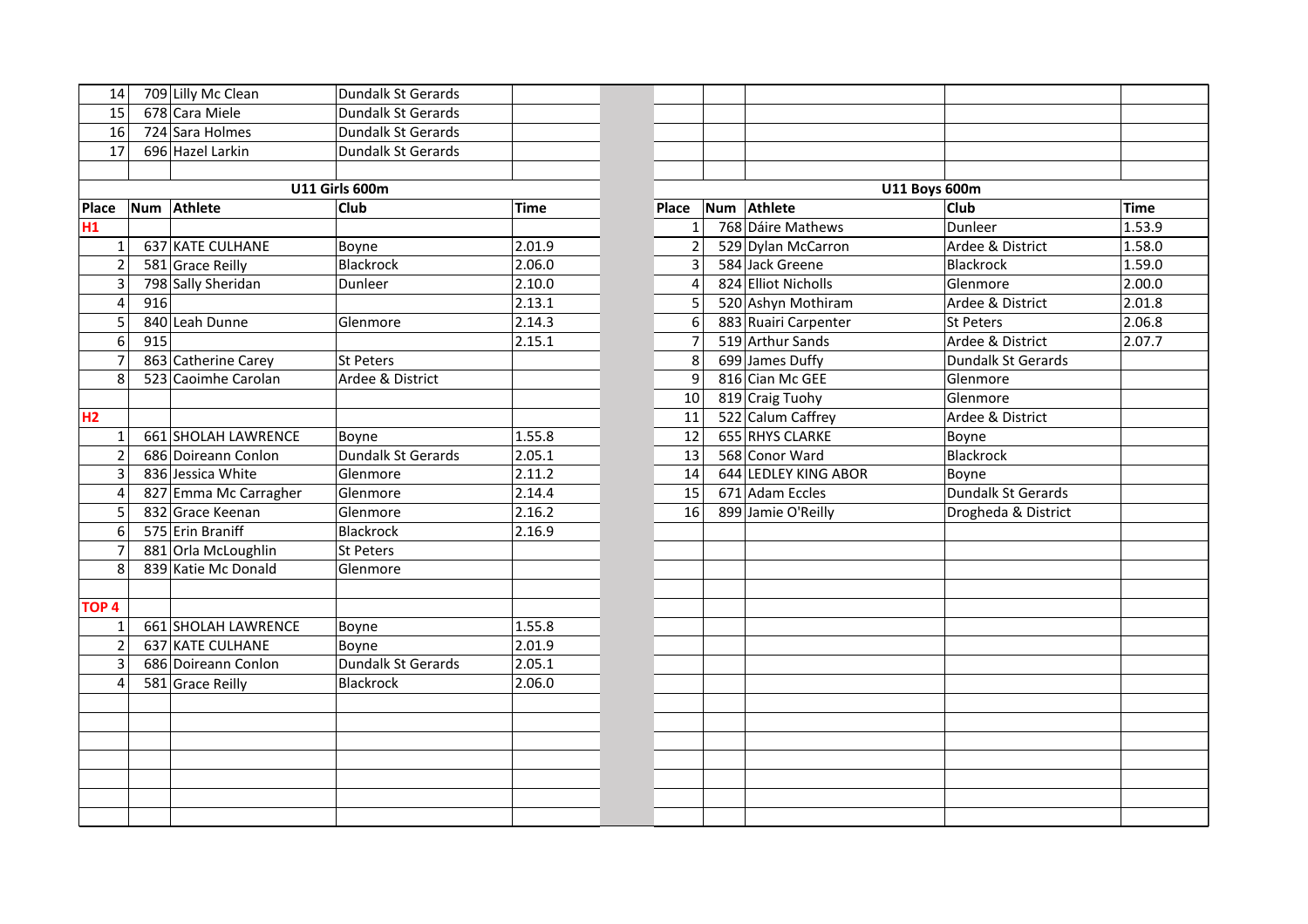|                |            | <b>U12 Girls 600m</b> |                       | <b>U12 Boys 600m</b> |                |            |                         |                           |             |
|----------------|------------|-----------------------|-----------------------|----------------------|----------------|------------|-------------------------|---------------------------|-------------|
| <b>Place</b>   | <b>Num</b> | <b>Athlete</b>        | <b>Club</b>           | <b>Time</b>          | Place          | <b>Num</b> | <b>Athlete</b>          | <b>Club</b>               | <b>Time</b> |
| $\mathbf{1}$   |            | 693 Grainne Moran     | Dundalk St Gerards    | 1.52.8               | $\mathbf{1}$   |            | 660 SHEA O DONNELL      | Boyne                     |             |
| $\overline{2}$ |            | 630 EIMEAR COONEY     | Boyne                 | 1.54.5               | $\overline{2}$ |            | 871 Harry O'Reilly      | <b>St Peters</b>          |             |
| 3              |            | 670 Abaigh Moonan     | Dundalk St Gerards    | 1.59.1               | 3              | 910        |                         |                           |             |
| $\overline{4}$ |            | 867 Dearbhla Allen    | St Peters             | 2.00.7               | 4              |            | 626 DARAGH PETERS       | Boyne                     |             |
| 5              |            | 755 Aibhe Reilly      | Dunleer               | 2.01.3               | 5              |            | 860 Ben McKeown         | St Peters                 |             |
| 6              |            | 635 ISABELLA GARCIA   | Boyne                 | 2.10.5               | 6              |            | 659 SEAN CUMMINS        | Boyne                     |             |
| 7              |            | 576 Erin Finegan      | <b>Blackrock</b>      |                      | 7              |            | 743 Joshua McGurk       | Dundealgan                |             |
| 8              |            | 769 Danielle Brennan  | Dunleer               |                      | 8              |            | 524 Charlie Sands       | Ardee & District          |             |
| 9              |            | 797 Roisin Torris     | Dunleer               |                      | 9              |            | 503 Tadgh Gogarty       | Drogheda & District       |             |
| 10             |            | 830 Fionnuala Moore   | Glenmore              |                      | 10             |            | 511 Cormac Russell      | Drogheda & District       |             |
|                |            |                       |                       |                      | 11             |            | 695 Hayden Mulholland   | <b>Dundalk St Gerards</b> |             |
|                |            |                       |                       |                      | 12             |            | 690 Ethan Mullen        | <b>Dundalk St Gerards</b> |             |
|                |            |                       |                       |                      |                |            |                         |                           |             |
|                |            |                       | U13 Girls 600m        |                      |                |            |                         | <b>U13 Boys 600m</b>      |             |
| <b>Place</b>   | Num        | Athlete               | Club                  | <b>Time</b>          | <b>Place</b>   | <b>Num</b> | <b>Athlete</b>          | <b>Club</b>               | <b>Time</b> |
| 1              |            | 774 Erínn Leavy       | Dunleer               | 1.37.5               | 1              |            | 654 PADDY PRICE         | Boyne                     | 1.44        |
| $\overline{2}$ |            | 597 Rebecca Baldwin   | <b>Blackrock</b>      | 1.41.1               | $\overline{2}$ |            | 601 Sean Reilly         | Blackrock                 | 1.45        |
| 3              |            | 505 Sophie Kinsella   | Drogheda & District   | 1.54.1               | 3              |            | 613 CAELAN QUINN        | Boyne                     | 1.50        |
| $\overline{4}$ |            | 791 Lucy Sheridan     | Dunleer               | 1.54.1               | 4              |            | 539 Jack McCarron       | Ardee & District          | 1.50        |
| 5              |            | 631 Ella Mc Loughlin  | Boyne                 | 2.01.2               | 5              |            | 792 Matthew Fitzpatrick | Dunleer                   | 1.53        |
| 6              |            | 868 Ellie Smyth       | St Peters             | 2.01.6               | 6              |            | 829 Fionn O Reilly      | Glenmore                  | 1.53        |
| $\overline{7}$ |            | 789 Lana Hanratty     | Dunleer               | 2.03.6               | $\overline{7}$ |            | 866 Conor Litchfield    | <b>St Peters</b>          | 1.57        |
| 8              |            | 810 Ava Ashby         | Glenmore              |                      | 8              |            | 855 Shane Gallagher     | Glenmore                  |             |
| 9              |            | 716 Nicola McElroy    | Dundalk St Gerards    |                      | 9              |            | 674 Andrew Rosbotham    | Dundalk St Gerards        |             |
| 10             |            | 589 Lauren Reilly     | <b>Blackrock</b>      |                      | 10             |            | 578 Ethan Doherty       | Blackrock                 |             |
| 11             |            | 809 Aoife Mc Gee      | Glenmore              |                      | 11             |            | 528 Darragh Osborn      | Ardee & District          |             |
| 12             |            | 853 Sarah Mallon      | Glenmore              |                      |                |            |                         |                           |             |
| 13             |            | 607 ALLIE GARCIA      | Boyne                 |                      |                |            |                         |                           |             |
|                |            |                       |                       |                      |                |            |                         |                           |             |
|                |            |                       | <b>U14 Girls 800m</b> |                      |                |            |                         | <b>U14 Boys 800m</b>      |             |
| <b>Place</b>   | <b>Num</b> | <b>Athlete</b>        | <b>Club</b>           | <b>Time</b>          | <b>Place</b>   | <b>Num</b> | <b>Athlete</b>          | Club                      | <b>Time</b> |
| $\mathbf{1}$   |            | 841 Lisa Conlon       | Glenmore              | 2.31                 | $\mathbf{1}$   |            | 625 DANNY NUGENT        | Boyne                     |             |
| $\overline{2}$ |            | 628 EABHA COSGROVE    | Boyne                 | 2.35                 | $\overline{2}$ |            | 651 Neil Culhane        | Boyne                     |             |
| 3              |            | 658 SARAN MEITE       | Boyne                 | 2.39                 | 3              |            | 877 Mark Litchfield     | <b>St Peters</b>          |             |
| 4              |            | 811 Ava Brady         | Glenmore              | 2.41                 | 4              |            | 903 Sean Allen          | St Peters                 |             |
| 5              |            | 650 MEADHBH NOLAN     | Boyne                 | 2.42                 | 5              |            | 864 Cian Gorham         | St Peters                 |             |
| 6              |            | 818 Claudia Mullen    | Glenmore              | 2.46                 | 6              |            | 793 Matthew Mc Entee    | Dunleer                   |             |

|                |            |                      | <b>U12 Girls 600m</b> |             |      | <b>U12 Boys 600m</b> |                      |                         |                           |             |  |
|----------------|------------|----------------------|-----------------------|-------------|------|----------------------|----------------------|-------------------------|---------------------------|-------------|--|
|                | <b>Num</b> | <b>Athlete</b>       | <b>Club</b>           | <b>Time</b> |      | <b>Place</b>         | <b>Num</b>           | <b>Athlete</b>          | Club                      | <b>Time</b> |  |
|                |            | 693 Grainne Moran    | Dundalk St Gerards    | 1.52.8      |      | $\mathbf{1}$         |                      | 660 SHEA O DONNELL      | Boyne                     | 1.47        |  |
|                |            | 630 EIMEAR COONEY    | Boyne                 | 1.54.5      |      | $\overline{2}$       |                      | 871 Harry O'Reilly      | <b>St Peters</b>          | 1.55        |  |
|                |            | 670 Abaigh Moonan    | Dundalk St Gerards    | 1.59.1      |      | 3                    | 910                  |                         |                           | 1.58        |  |
|                |            | 867 Dearbhla Allen   | St Peters             | 2.00.7      |      | $\overline{4}$       |                      | 626 DARAGH PETERS       | Boyne                     | 1.59        |  |
| 5              |            | 755 Aibhe Reilly     | Dunleer               | 2.01.3      |      | 5                    |                      | 860 Ben McKeown         | <b>St Peters</b>          | 2.02        |  |
|                |            | 635 ISABELLA GARCIA  | Boyne                 | 2.10.5      |      | 6                    |                      | 659 SEAN CUMMINS        | Boyne                     | 2.04        |  |
|                |            | 576 Erin Finegan     | <b>Blackrock</b>      |             |      | $\overline{7}$       |                      | 743 Joshua McGurk       | Dundealgan                | 2.10        |  |
|                |            | 769 Danielle Brennan | Dunleer               |             |      | 8                    |                      | 524 Charlie Sands       | Ardee & District          |             |  |
| 9              |            | 797 Roisin Torris    | Dunleer               |             |      | 9                    |                      | 503 Tadgh Gogarty       | Drogheda & District       |             |  |
| ი              |            | 830 Fionnuala Moore  | Glenmore              |             |      | 10                   |                      | 511 Cormac Russell      | Drogheda & District       |             |  |
|                |            |                      |                       |             |      | 11                   |                      | 695 Hayden Mulholland   | <b>Dundalk St Gerards</b> |             |  |
|                |            |                      |                       |             |      | 12                   |                      | 690 Ethan Mullen        | Dundalk St Gerards        |             |  |
|                |            |                      |                       |             |      |                      |                      |                         |                           |             |  |
| U13 Girls 600m |            |                      |                       |             |      |                      | <b>U13 Boys 600m</b> |                         |                           |             |  |
|                | <b>Num</b> | Athlete              | <b>Club</b>           | <b>Time</b> |      | <b>Place</b>         | <b>Num</b>           | Athlete                 | Club                      | <b>Time</b> |  |
|                |            | 774 Erínn Leavy      | Dunleer               | 1.37.5      |      | $\mathbf{1}$         |                      | 654 PADDY PRICE         | Boyne                     | 1.44.9      |  |
|                |            | 597 Rebecca Baldwin  | <b>Blackrock</b>      | 1.41.1      |      | $\overline{2}$       |                      | 601 Sean Reilly         | Blackrock                 | 1.45.8      |  |
|                |            | 505 Sophie Kinsella  | Drogheda & District   | 1.54.1      |      | 3                    |                      | 613 CAELAN QUINN        | Boyne                     | 1.50.2      |  |
| 4              |            | 791 Lucy Sheridan    | Dunleer               | 1.54.1      |      | 4                    |                      | 539 Jack McCarron       | Ardee & District          | 1.50.5      |  |
| 5              |            | 631 Ella Mc Loughlin | Boyne                 | 2.01.2      |      | 5                    |                      | 792 Matthew Fitzpatrick | Dunleer                   | 1.53.7      |  |
| 6              |            | 868 Ellie Smyth      | <b>St Peters</b>      | 2.01.6      |      | 6                    |                      | 829 Fionn O Reilly      | Glenmore                  | 1.53.7      |  |
|                |            | 789 Lana Hanratty    | Dunleer               | 2.03.6      |      | $\overline{7}$       |                      | 866 Conor Litchfield    | <b>St Peters</b>          | 1.57.4      |  |
| 8              |            | 810 Ava Ashby        | Glenmore              |             |      | 8                    |                      | 855 Shane Gallagher     | Glenmore                  |             |  |
| 9              |            | 716 Nicola McElroy   | Dundalk St Gerards    |             |      | 9                    |                      | 674 Andrew Rosbotham    | Dundalk St Gerards        |             |  |
| O              |            | 589 Lauren Reilly    | Blackrock             |             |      | 10                   |                      | 578 Ethan Doherty       | Blackrock                 |             |  |
|                |            | 809 Aoife Mc Gee     | Glenmore              |             |      | 11                   |                      | 528 Darragh Osborn      | Ardee & District          |             |  |
|                |            | 853 Sarah Mallon     | Glenmore              |             |      |                      |                      |                         |                           |             |  |
|                |            | 607 ALLIE GARCIA     | Boyne                 |             |      |                      |                      |                         |                           |             |  |
|                |            |                      |                       |             |      |                      |                      |                         |                           |             |  |
|                |            |                      | <b>U14 Girls 800m</b> |             |      |                      |                      | <b>U14 Boys 800m</b>    |                           |             |  |
|                | <b>Num</b> | <b>Athlete</b>       | Club                  | <b>Time</b> |      | <b>Place</b>         | <b>Num</b>           | <b>Athlete</b>          | Club                      | <b>Time</b> |  |
|                |            | 841 Lisa Conlon      | Glenmore              |             | 2.31 | $\mathbf{1}$         |                      | 625 DANNY NUGENT        | Boyne                     | 2.17        |  |
|                |            | 628 EABHA COSGROVE   | Boyne                 |             | 2.35 | $\overline{2}$       |                      | 651 Neil Culhane        | Boyne                     | 2.19        |  |
|                |            | 658 SARAN MEITE      | Boyne                 |             | 2.39 | 3                    |                      | 877 Mark Litchfield     | St Peters                 | 2.22        |  |
| 4              |            | 811 Ava Brady        | Glenmore              |             | 2.41 | 4                    |                      | 903 Sean Allen          | <b>St Peters</b>          | 2.28        |  |
|                |            | 650 MEADHBH NOLAN    | Boyne                 |             | 2.42 | 5                    |                      | 864 Cian Gorham         | <b>St Peters</b>          | 2.30        |  |
| 6              |            | 818 Claudia Mullen   | Glenmore              |             | 2.46 | 6                    |                      | 793 Matthew Mc Entee    | Dunleer                   | 2.35        |  |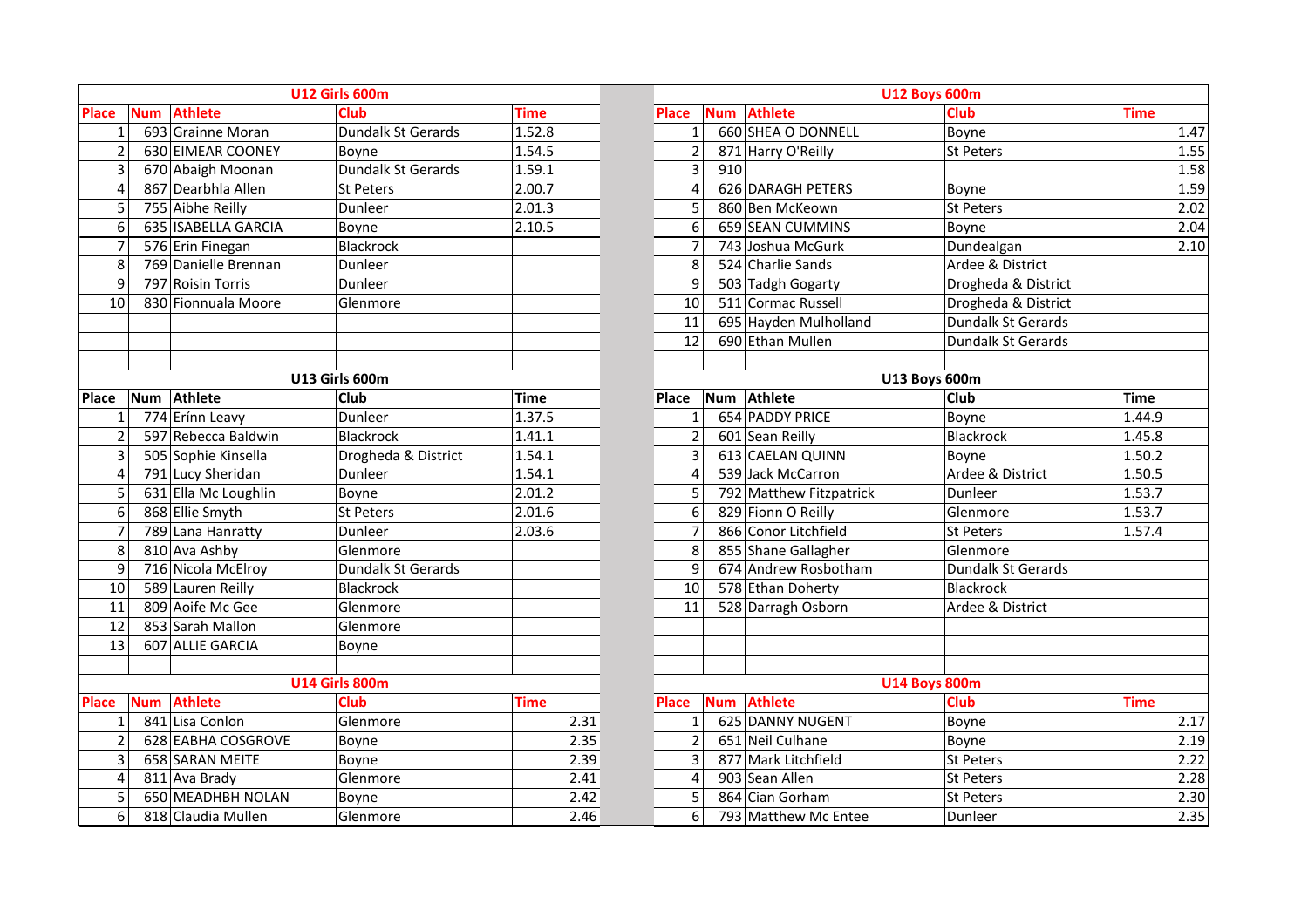|                |            |                       |                       |             | $\overline{7}$ |            | 835 James Dunne            | Glenmore           |             |
|----------------|------------|-----------------------|-----------------------|-------------|----------------|------------|----------------------------|--------------------|-------------|
|                |            |                       |                       |             | 8              |            | 794 Oisín Cheshire         | Dunleer            |             |
|                |            |                       |                       |             |                |            |                            |                    |             |
|                |            |                       | U15 Girls 800m        |             |                |            | <b>U15 Boys 800m</b>       |                    |             |
| <b>Place</b>   | Num        | Athlete               | <b>Club</b>           | <b>Time</b> | Place          | <b>Num</b> | Athlete                    | <b>Club</b>        | <b>Time</b> |
| $\mathbf{1}$   |            | 614 CAER NI GIBNE     | Boyne                 | 2.27        | $\mathbf{1}$   |            | 882 Rory McLoughlin        | St Peters          | 2.21        |
| $\overline{2}$ |            | 611 ANNA FAULKNER     | Boyne                 | 2.32        | $\overline{2}$ |            | 753 Tommy Watters          | Dundealgan         | 2.22.       |
| 3              |            | 646 LILY CUMMINS      | Boyne                 | 2.35        |                |            |                            |                    |             |
| 4              |            | 708 Leah Mooney       | Dundalk St Gerards    | 2.36        |                |            |                            |                    |             |
| 5              |            | 780 Grace Fitzpatrick | Dunleer               | 2.39        |                |            |                            |                    |             |
| 6              |            | 698 Isobelle Holmes   | Dundalk St Gerards    | 3.27        |                |            |                            |                    |             |
|                |            |                       |                       |             |                |            |                            |                    |             |
|                |            |                       | <b>U16 Girls 800m</b> |             |                |            | <b>U16 Boys 800m</b>       |                    |             |
| <b>Place</b>   | <b>Num</b> | <b>Athlete</b>        | <b>Club</b>           | <b>Time</b> | Place          | <b>Num</b> | <b>Athlete</b>             | <b>Club</b>        | <b>Time</b> |
| $\mathbf{1}$   |            | 885 Neasa Reilly      | Blackrock             | 2.22.3      | $\mathbf{1}$   |            | 641 Kilian Mc Loughlin     | Boyne              | 2.21        |
| $\overline{2}$ |            | 914 K.Conlon          | Glenmore              | 2.27.8      | $\overline{2}$ |            | 622 CHRISTIAN QUINN        | Boyne              | 2.23.       |
| 3              |            | 859 Zofia Mullen      | Glenmore              | 2.31.1.     | 3              |            | 684 Conor Toal             | Dundalk St Gerards | 2.31        |
| 4              |            | 806 Anna Mc Ardle     | Glenmore              | 2.32.1      |                |            |                            |                    |             |
| 5              |            | 891 Kate O'Reilly     | Drogheda & District   | 2.42.9      |                |            |                            |                    |             |
| 6              |            | 895 Muirne O'Connor   | Drogheda & District   | 2.51.7      |                |            |                            |                    |             |
|                |            |                       |                       |             |                |            |                            |                    |             |
|                |            |                       | <b>U17 Girls 800m</b> |             |                |            | <b>U17 Boys 800m</b>       |                    |             |
| <b>Place</b>   |            | Num Athlete           | <b>Club</b>           | <b>Time</b> | Place          |            | Num Athlete                | <b>Club</b>        | Time        |
| $\mathbf{1}$   |            | 516 Abbie Sheridan    | Ardee & District      | 2.30        | $\mathbf{1}$   |            | 572 Donnacha Hughes        | <b>Blackrock</b>   | 2.11.       |
| $\overline{2}$ |            | 623 CLIODHNA NOLAN    | Boyne                 | 2.32        | $\overline{2}$ |            | 668 TOM CUMMINS            | Boyne              | 2.17        |
| 3              |            | 889 Abigail Tegart    | Drogheda & District   | 2.39        | 3              |            | 900 Ciaran Flynn           | Glenmore           | 2.19.       |
|                |            |                       |                       |             | 4              |            | 595 Peter McGuiness        | Blackrock          | 2.21        |
|                |            |                       |                       |             |                |            |                            |                    |             |
|                |            |                       | <b>U19 Girls 800m</b> |             |                |            | <b>U19 Boys 800m</b>       |                    |             |
| <b>Place</b>   | <b>Num</b> | <b>Athlete</b>        | <b>Club</b>           | <b>Time</b> | <b>Place</b>   | <b>Num</b> | <b>Athlete</b>             | <b>Club</b>        | <b>Time</b> |
| $\mathbf{1}$   |            | 633 EVA CUMMINS       | Boyne                 | 2.26        | $\mathbf{1}$   |            | 657 RUARCAN O'GIBNE        | Boyne              | 2.04        |
| $\overline{2}$ |            | 838 Katie Mallon      | Glenmore              | 2.31        | $\overline{2}$ |            | 767 Conor Matthews         | Dunleer            | 2.06        |
|                |            |                       |                       |             | $\overline{3}$ |            | 777 Finn Reilly            | Dunleer            | 2.10        |
|                |            |                       |                       |             | $\overline{4}$ |            | 665 TADGH EVERITT THOMPSON | Boyne              | 2.14        |
|                |            |                       |                       |             |                |            |                            |                    |             |
|                |            |                       |                       |             |                |            |                            |                    |             |
|                |            |                       |                       |             |                |            |                            |                    |             |
|                |            |                       |                       |             |                |            |                            |                    |             |
|                |            |                       |                       |             |                |            |                            |                    |             |

|                       |            |                       |                       |             | $\overline{7}$ | 835 James Dunne              | Glenmore           | 2.35        |
|-----------------------|------------|-----------------------|-----------------------|-------------|----------------|------------------------------|--------------------|-------------|
|                       |            |                       |                       |             | 8              | 794 Oisín Cheshire           | Dunleer            | 2.36        |
|                       |            |                       |                       |             |                |                              |                    |             |
|                       |            |                       | U15 Girls 800m        |             |                | <b>U15 Boys 800m</b>         |                    |             |
|                       |            | Num Athlete           | <b>Club</b>           | <b>Time</b> | Place          | Num Athlete                  | <b>Club</b>        | <b>Time</b> |
|                       |            | 614 CAER NI GIBNE     | Boyne                 | 2.27        | $\mathbf{1}$   | 882 Rory McLoughlin          | St Peters          | 2.21.9      |
|                       |            | 611 ANNA FAULKNER     | Boyne                 | 2.32        | $\overline{2}$ | 753 Tommy Watters            | Dundealgan         | 2.22.6      |
|                       |            | 646 LILY CUMMINS      | Boyne                 | 2.35        |                |                              |                    |             |
| 4                     |            | 708 Leah Mooney       | Dundalk St Gerards    | 2.36        |                |                              |                    |             |
|                       |            | 780 Grace Fitzpatrick | Dunleer               | 2.39        |                |                              |                    |             |
| 6                     |            | 698 Isobelle Holmes   | Dundalk St Gerards    | 3.27        |                |                              |                    |             |
|                       |            |                       |                       |             |                |                              |                    |             |
| <b>U16 Girls 800m</b> |            |                       |                       |             |                | <b>U16 Boys 800m</b>         |                    |             |
|                       | <b>Num</b> | <b>Athlete</b>        | <b>Club</b>           | <b>Time</b> | <b>Place</b>   | <b>Athlete</b><br><b>Num</b> | Club               | <b>Time</b> |
|                       |            | 885 Neasa Reilly      | <b>Blackrock</b>      | 2.22.3      | $\mathbf 1$    | 641 Kilian Mc Loughlin       | Boyne              | 2.21.3      |
|                       |            | 914 K.Conlon          | Glenmore              | 2.27.8      | $\overline{2}$ | 622 CHRISTIAN QUINN          | Boyne              | 2.23.2      |
|                       |            | 859 Zofia Mullen      | Glenmore              | 2.31.1.     | 3              | 684 Conor Toal               | Dundalk St Gerards | 2.31        |
| 4                     |            | 806 Anna Mc Ardle     | Glenmore              | 2.32.1      |                |                              |                    |             |
| 5                     |            | 891 Kate O'Reilly     | Drogheda & District   | 2.42.9      |                |                              |                    |             |
| 6                     |            | 895 Muirne O'Connor   | Drogheda & District   | 2.51.7      |                |                              |                    |             |
|                       |            |                       |                       |             |                |                              |                    |             |
|                       |            |                       | <b>U17 Girls 800m</b> |             |                | <b>U17 Boys 800m</b>         |                    |             |
|                       |            | Num Athlete           | <b>Club</b>           | <b>Time</b> | Place          | Num Athlete                  | <b>Club</b>        | <b>Time</b> |
|                       |            | 516 Abbie Sheridan    | Ardee & District      | 2.30        | 1              | 572 Donnacha Hughes          | Blackrock          | 2.11.8      |
|                       |            | 623 CLIODHNA NOLAN    | Boyne                 | 2.32        | $\overline{2}$ | 668 TOM CUMMINS              | Boyne              | 2.17.6      |
|                       |            | 889 Abigail Tegart    | Drogheda & District   | 2.39        | $\overline{3}$ | 900 Ciaran Flynn             | Glenmore           | 2.19.5      |
|                       |            |                       |                       |             | 4              | 595 Peter McGuiness          | Blackrock          | 2.21.6      |
|                       |            |                       |                       |             |                |                              |                    |             |
|                       |            |                       | <b>U19 Girls 800m</b> |             |                | <b>U19 Boys 800m</b>         |                    |             |
|                       | <b>Num</b> | Athlete               | <b>Club</b>           | <b>Time</b> | <b>Place</b>   | <b>Athlete</b><br><b>Num</b> | <b>Club</b>        | <b>Time</b> |
|                       |            | 633 EVA CUMMINS       | Boyne                 | 2.26        | $\mathbf{1}$   | 657 RUARCAN O'GIBNE          | Boyne              | 2.04.7      |
|                       |            | 838 Katie Mallon      | Glenmore              | 2.31        | $\overline{2}$ | 767 Conor Matthews           | Dunleer            | 2.06.9      |
|                       |            |                       |                       |             | 3              | 777 Finn Reilly              | Dunleer            | 2.10.4      |
|                       |            |                       |                       |             | 4              | 665 TADGH EVERITT THOMPSON   | Boyne              | 2.14.4      |
|                       |            |                       |                       |             |                |                              |                    |             |
|                       |            |                       |                       |             |                |                              |                    |             |
|                       |            |                       |                       |             |                |                              |                    |             |
|                       |            |                       |                       |             |                |                              |                    |             |
|                       |            |                       |                       |             |                |                              |                    |             |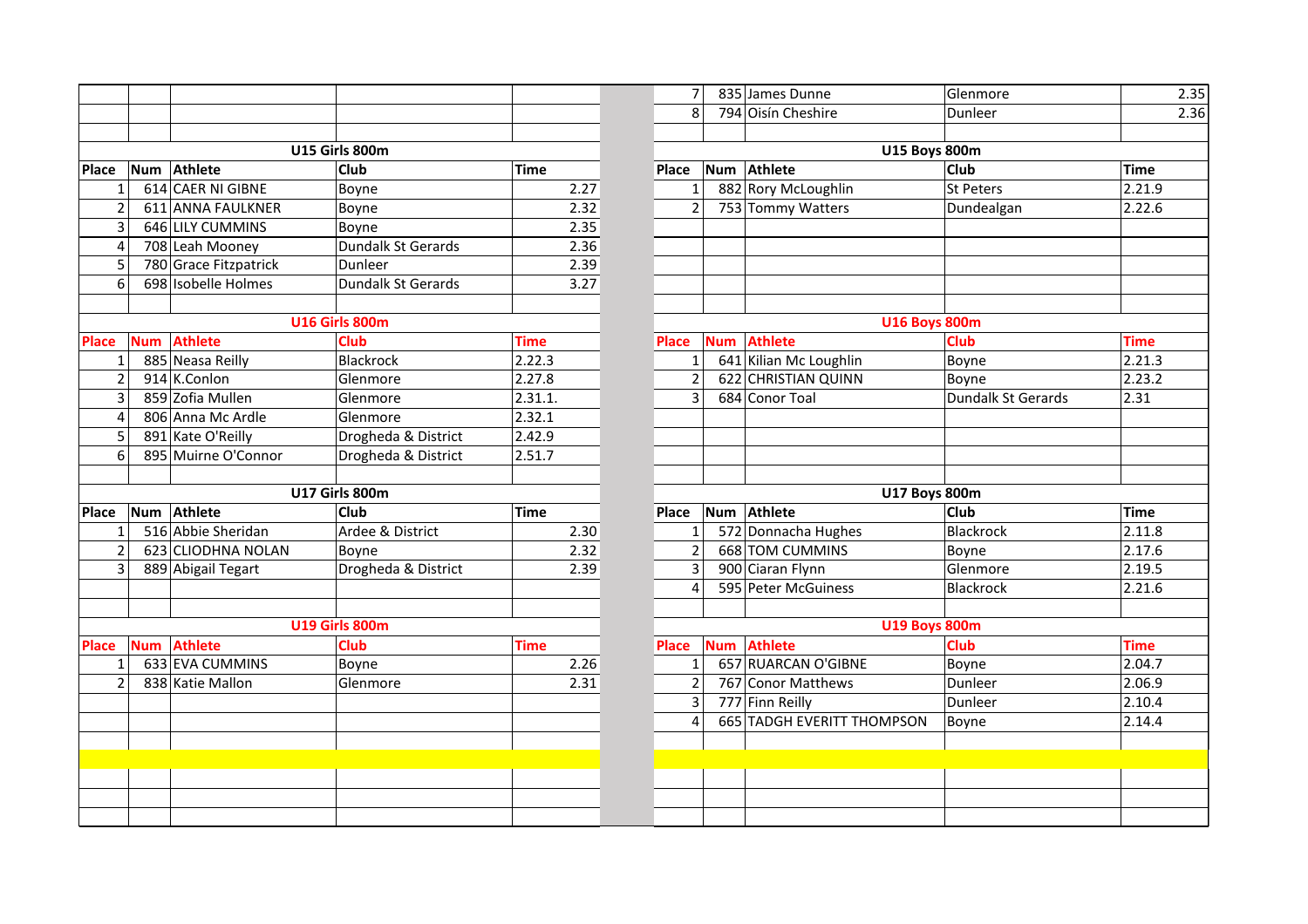|                |            |                      | <b>U14 Girls 1500m</b> |             |                         | <b>U14 Boys 1500m</b> |                            |                  |             |  |  |
|----------------|------------|----------------------|------------------------|-------------|-------------------------|-----------------------|----------------------------|------------------|-------------|--|--|
| <b>Place</b>   | <b>Num</b> | <b>Athlete</b>       | <b>Club</b>            | <b>Time</b> | <b>Place</b>            | <b>Num</b>            | <b>Athlete</b>             | <b>Club</b>      | <b>Time</b> |  |  |
| $\mathbf{1}$   |            | 841 Lisa Conlon      | Glenmore               | 5.19.0      | $\mathbf{1}$            |                       | 651 Neil Culhane           | Boyne            | 4.52.C      |  |  |
| $\overline{2}$ |            | 628 EAHHA COSGROVE   | Boyne                  | 5.28.0      | $\overline{2}$          |                       | 625 DANNY NUGENT           | Boyne            | 4.55.C      |  |  |
| $\overline{3}$ |            | 880 Niamh Brady      | <b>St Peters</b>       | 5.29.2      | 3                       |                       | 864 Cian Gorham            | <b>St Peters</b> | 5.06C       |  |  |
| 4              |            | 650 MEADHBH NOLAN    | Boyne                  | 5.29.4      | $\overline{\mathbf{4}}$ |                       | 835 James Dunne            | Glenmore         | 5.08C       |  |  |
| 5              |            | 811 Ava Brady        | Glenmore               | 5.37.1      |                         |                       |                            |                  |             |  |  |
|                |            |                      | <b>U15 Girls 1500m</b> |             |                         |                       | U15 Boys 1500m             |                  |             |  |  |
| Place          | Num        | Athlete              | Club                   | <b>Time</b> | Place                   |                       | Num Athlete                | <b>Club</b>      | <b>Time</b> |  |  |
| $\mathbf{1}$   |            | 614 CAER NI GIBNE    | Boyne                  | 5.08.9      | $\mathbf{1}$            |                       | 795 Patrick Farrell        | Dunleer          | 5.09.0      |  |  |
| $\overline{c}$ |            | 611 ANNA FAULKNER    | Boyne                  | 5.18.5      | $\mathbf 2$             |                       | 861 Callum Grant           | <b>St Peters</b> | 5.53C       |  |  |
| 3              |            | 708 Leah Mooney      | Dundalk St Gerards     | 5.21.8      | $\overline{\mathbf{3}}$ |                       | 735 Daniel McCarron        | Dundealgan       | 4.56C       |  |  |
| 4              |            | 812 Blanaid Murphy   | Glenmore               | 5.53.0      | $\overline{4}$          |                       | 882 Rory McLoughlin        | <b>St Peters</b> | 5.05.C      |  |  |
| 5              |            | 550 Rebecca McCarron | Ardee & District       | 6.11.5      |                         |                       |                            |                  |             |  |  |
|                |            |                      | <b>U16 Girls 1500m</b> |             |                         |                       | <b>U16 Boys 1500m</b>      |                  |             |  |  |
| <b>Place</b>   | <b>Num</b> | <b>Athlete</b>       | Club                   | <b>Time</b> | <b>Place</b>            | <b>Num</b>            | <b>Athlete</b>             | <b>Club</b>      | <b>Time</b> |  |  |
| 1              |            | 885 Neasa Reilly     | <b>Blackrock</b>       | 5.01.9      | $\mathbf{1}$            |                       | 616 CALLUM SHEEDY          | Boyne            | 4.52.C      |  |  |
| $\overline{2}$ |            | 859 Zofia Mullen     | Glenmore               | 5.10.0      | $\overline{2}$          |                       | 622 CHRISTIAN QUINN        | Boyne            | 4.53.0      |  |  |
| $\overline{3}$ |            | 806 Anna Mc Ardle    | Glenmore               | 5.22.0      | 3                       |                       | 641 Kilian Mc Loughlin     | Boyne            | 4.55.C      |  |  |
| $\overline{4}$ |            | 891 Kate O'Reilly    | Drogheda & District    | 5.37.0      | $\overline{\mathbf{4}}$ |                       | 821 Daragh Brady           | Glenmore         | 5.21.0      |  |  |
|                |            |                      |                        |             | 5                       |                       | 861 Callum Grant           | St Peters        | 5.53C       |  |  |
|                |            |                      |                        |             |                         |                       |                            |                  |             |  |  |
|                |            |                      | <b>U17 Girls 1500m</b> |             |                         |                       | <b>U17 Boys 1500m</b>      |                  |             |  |  |
| Place          |            | Num Athlete          | Club                   | <b>Time</b> | Place                   |                       | Num Athlete                | Club             | <b>Time</b> |  |  |
| 1              |            | 516 Abbie Sheridan   | Ardee & District       | 5.20.0      | $\mathbf{1}$            |                       | 900 Ciaran Flynn           | Glenmore         | 4.51C       |  |  |
| $\overline{2}$ |            | 889 Abigail Tegart   | Drogheda & District    | 5.33.0      |                         |                       |                            |                  |             |  |  |
|                |            |                      | <b>U19 Girls 1500m</b> |             |                         |                       | <b>U19 Boys 1500m</b>      |                  |             |  |  |
| <b>Place</b>   | <b>Num</b> | <b>Athlete</b>       | <b>Club</b>            | <b>Time</b> | Place                   | <b>Num</b>            | <b>Athlete</b>             | <b>Club</b>      | <b>Time</b> |  |  |
|                |            |                      |                        |             | $\mathbf{1}$            |                       | 657 RUARCAN O'GIBNE        | Boyne            | 4.25.0      |  |  |
|                |            |                      |                        |             | $\overline{2}$          |                       | 767 Conor Matthews         | Dunleer          | 4.27.0      |  |  |
|                |            |                      |                        |             | $\overline{\mathbf{3}}$ |                       | 665 TADGH EVERITT THOMPSON | Boyne            | 4.34C       |  |  |
|                |            |                      |                        |             | $\overline{\mathbf{4}}$ |                       | 770 Danny O'Brien          | Dunleer          | 4.36C       |  |  |
|                |            |                      |                        |             | 5                       |                       | 778 Fran Whelan            | Dunleer          | 5.10C       |  |  |
|                |            |                      |                        |             |                         |                       |                            |                  |             |  |  |
|                |            |                      |                        |             |                         |                       |                            |                  |             |  |  |
|                |            |                      |                        |             |                         |                       |                            |                  |             |  |  |

| <b>U14 Girls 1500m</b> |             |                | <b>U14 Boys 1500m</b> |                            |                  |             |
|------------------------|-------------|----------------|-----------------------|----------------------------|------------------|-------------|
| <b>Club</b>            | <b>Time</b> | <b>Place</b>   | <b>Num</b>            | <b>Athlete</b>             | <b>Club</b>      | <b>Time</b> |
| Glenmore               | 5.19.0      | $\mathbf{1}$   |                       | 651 Neil Culhane           | Boyne            | 4.52.0      |
| Boyne                  | 5.28.0      | $\overline{2}$ |                       | 625 DANNY NUGENT           | Boyne            | 4.55.0      |
| St Peters              | 5.29.2      | 3              |                       | 864 Cian Gorham            | <b>St Peters</b> | 5.06.0      |
| Boyne                  | 5.29.4      | $\overline{4}$ |                       | 835 James Dunne            | Glenmore         | 5.08.0      |
| Glenmore               | 5.37.1      |                |                       |                            |                  |             |
|                        |             |                |                       |                            |                  |             |
| <b>U15 Girls 1500m</b> |             |                |                       | <b>U15 Boys 1500m</b>      |                  |             |
| <b>Club</b>            | <b>Time</b> | Place          |                       | Num Athlete                | <b>Club</b>      | <b>Time</b> |
| Boyne                  | 5.08.9      | $\mathbf{1}$   |                       | 795 Patrick Farrell        | Dunleer          | 5.09.0      |
| Boyne                  | 5.18.5      | $\overline{2}$ |                       | 861 Callum Grant           | <b>St Peters</b> | 5.53.0      |
| Dundalk St Gerards     | 5.21.8      | 3              |                       | 735 Daniel McCarron        | Dundealgan       | 4.56.0      |
| Glenmore               | 5.53.0      | $\overline{4}$ |                       | 882 Rory McLoughlin        | <b>St Peters</b> | 5.05.0      |
| Ardee & District       | 6.11.5      |                |                       |                            |                  |             |
|                        |             |                |                       |                            |                  |             |
| <b>U16 Girls 1500m</b> |             |                |                       | <b>U16 Boys 1500m</b>      |                  |             |
| <b>Club</b>            | <b>Time</b> | <b>Place</b>   |                       | <b>Num</b> Athlete         | <b>Club</b>      | <b>Time</b> |
| Blackrock              | 5.01.9      | $\mathbf{1}$   |                       | 616 CALLUM SHEEDY          | Boyne            | 4.52.0      |
| Glenmore               | 5.10.0      | $\mathbf 2$    |                       | 622 CHRISTIAN QUINN        | Boyne            | 4.53.0      |
| Glenmore               | 5.22.0      | $\overline{3}$ |                       | 641 Kilian Mc Loughlin     | Boyne            | 4.55.0      |
| Drogheda & District    | 5.37.0      | $\overline{4}$ |                       | 821 Daragh Brady           | Glenmore         | 5.21.0      |
|                        |             | 5              |                       | 861 Callum Grant           | <b>St Peters</b> | 5.53.0      |
|                        |             |                |                       |                            |                  |             |
| <b>U17 Girls 1500m</b> |             |                |                       | <b>U17 Boys 1500m</b>      |                  |             |
| <b>Club</b>            | <b>Time</b> | <b>Place</b>   | <b>Num</b>            | Athlete                    | Club             | <b>Time</b> |
| Ardee & District       | 5.20.0      | $\mathbf{1}$   |                       | 900 Ciaran Flynn           | Glenmore         | 4.51.0      |
| Drogheda & District    | 5.33.0      |                |                       |                            |                  |             |
|                        |             |                |                       |                            |                  |             |
| <b>U19 Girls 1500m</b> |             |                |                       | <b>U19 Boys 1500m</b>      |                  |             |
| <b>Club</b>            | <b>Time</b> | <b>Place</b>   | <b>Num</b>            | <b>Athlete</b>             | <b>Club</b>      | <b>Time</b> |
|                        |             | $\mathbf 1$    |                       | 657 RUARCAN O'GIBNE        | Boyne            | 4.25.0      |
|                        |             | $\overline{2}$ |                       | 767 Conor Matthews         | Dunleer          | 4.27.0      |
|                        |             | 3              |                       | 665 TADGH EVERITT THOMPSON | Boyne            | 4.34.0      |
|                        |             | 4              |                       | 770 Danny O'Brien          | Dunleer          | 4.36.0      |
|                        |             | 5              |                       | 778 Fran Whelan            | Dunleer          | 5.10.0      |
|                        |             |                |                       |                            |                  |             |
|                        |             |                |                       |                            |                  |             |
|                        |             |                |                       |                            |                  |             |
|                        |             |                |                       |                            |                  |             |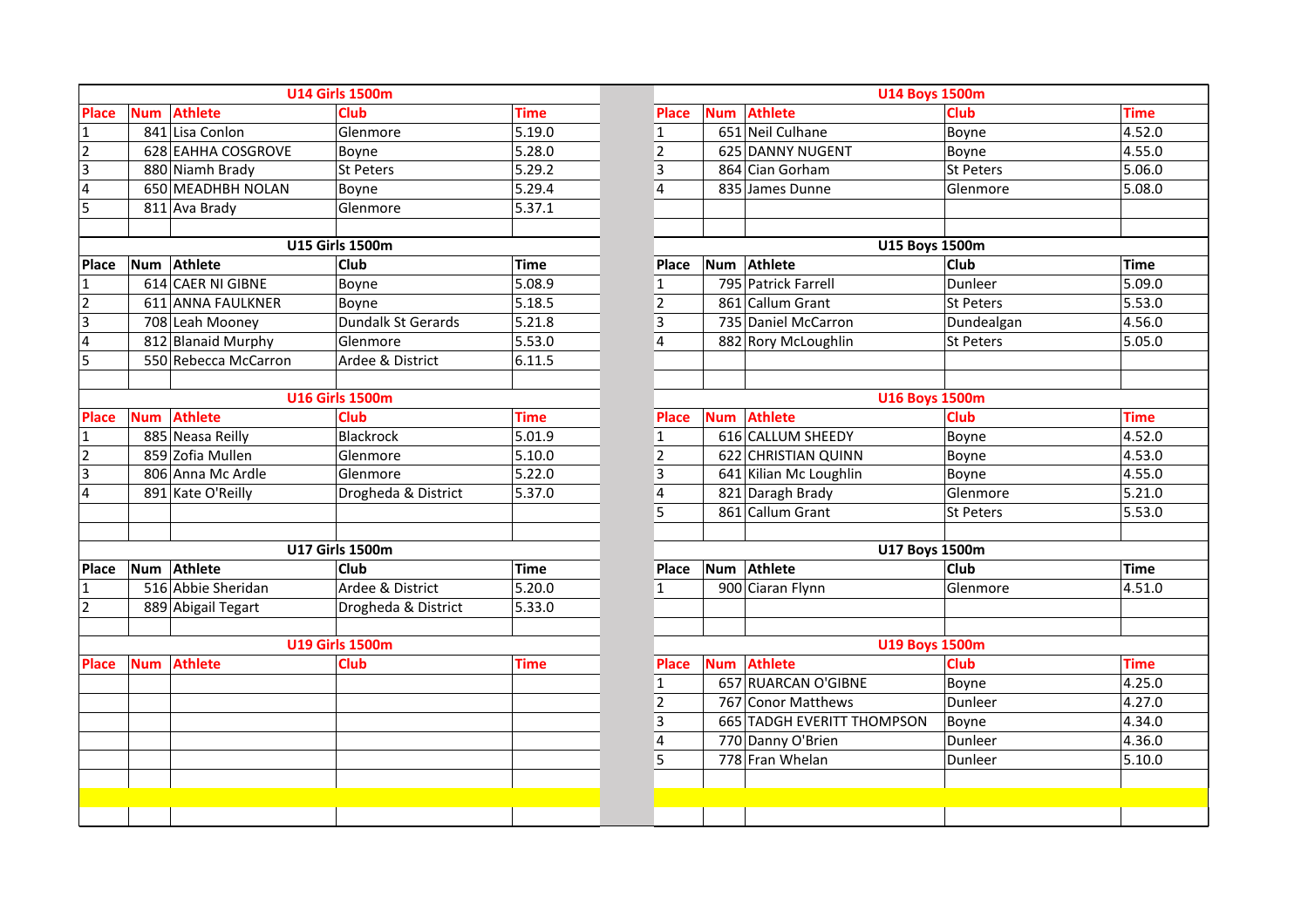|                                |            |                | U9 Girls 4x100m Relay          |              |                |            |                | U9 Boys 4x100m Relay  |             |
|--------------------------------|------------|----------------|--------------------------------|--------------|----------------|------------|----------------|-----------------------|-------------|
| <b>Place</b>                   | <b>Num</b> | <b>Athlete</b> | <b>Club</b>                    | <b>Time</b>  | <b>Place</b>   | <b>Num</b> | <b>Athlete</b> | <b>Club</b>           | <b>Time</b> |
| $\mathbf{1}$                   |            |                | Glenmore                       |              | $\mathbf{1}$   |            |                | Dundalk St Gerards    |             |
| $\overline{2}$                 |            |                | Boyne                          |              | $\overline{2}$ |            |                | Ardee & District      |             |
|                                |            |                |                                |              |                |            |                |                       |             |
|                                |            |                | U10 Girls 4x100m Relay         |              |                |            |                | U10 Boys 4x100m Relay |             |
| <b>Place</b>                   | Num        | Athlete        | <b>Club</b>                    | Time         | Place          | <b>Num</b> | Athlete        | <b>Club</b>           | <b>Time</b> |
| $\overline{1}$                 |            |                | Glenmore                       |              | $\overline{1}$ |            |                | Boyne                 |             |
| $\overline{2}$                 |            |                | St Peters                      |              | $\overline{2}$ |            |                | Dundalk St Gerards    |             |
| 3                              |            |                | Boyne                          |              |                |            |                |                       |             |
| $\overline{\mathbf{4}}$        |            |                | Dundalk St Gerards             |              |                |            |                |                       |             |
|                                |            |                |                                |              |                |            |                |                       |             |
|                                |            |                | U11 Girls 4x100m Relay         |              |                |            |                | U11 Boys 4x100m Relay |             |
| <b>Place</b>                   | <b>Num</b> | <b>Athlete</b> | <b>Club</b>                    | <b>Time</b>  | Place          | <b>Num</b> | <b>Athlete</b> | Club                  | <b>Time</b> |
| H1                             |            |                |                                |              | 1              |            |                | Ardee & District      |             |
| $\mathbf 1$                    |            |                | Blackrock                      | 66.4         | $\overline{c}$ |            |                | Dunleer               |             |
| $\overline{2}$                 |            |                | St Peters                      | 67.1         | 3              |            |                | Glenmore              |             |
| $\overline{3}$                 |            |                | Glenmore                       | 70.2         | 4              |            |                | Dundalk St Gerards    |             |
| $\overline{4}$                 |            |                | Dunleer                        | 70.5         |                |            |                |                       |             |
| 5                              |            |                | Drogheda & District            | 75           |                |            |                |                       |             |
|                                |            |                |                                |              |                |            |                |                       |             |
| H2                             |            |                |                                |              |                |            |                |                       |             |
| $\mathbf{1}$<br>$\overline{2}$ |            |                | Glenmore<br>Dundalk St Gerards | 63.4<br>66.6 |                |            |                |                       |             |
| $\overline{3}$                 |            |                |                                | 67.2         |                |            |                |                       |             |
|                                |            |                | Boyne                          | 70.6         |                |            |                |                       |             |
| $\overline{\mathbf{r}}$        |            |                | Glenmore                       |              |                |            |                |                       |             |
| <b>FINAL</b>                   |            |                |                                |              |                |            |                |                       |             |
| $\mathbf{1}$                   |            |                | Glenmore                       | 63.4         |                |            |                |                       |             |
| $\overline{2}$                 |            |                | <b>Blackrock</b>               | 66.4         |                |            |                |                       |             |
| 3                              |            |                | Dundalk St Gerards             | 66.6         |                |            |                |                       |             |
| $\overline{\mathbf{r}}$        |            |                | St Peters                      | 67.1         |                |            |                |                       |             |
|                                |            |                | U12 Girls 4x100m Relay         |              |                |            |                | U12 Boys 4x100m Relay |             |
|                                |            | Athlete        | Club                           | <b>Time</b>  |                | <b>Num</b> | Athlete        | Club                  |             |
| <b>Place</b><br>$\mathbf{1}$   | Num        |                | Dundalk St Gerards             |              | Place<br>1     |            |                | Ardee & District      | Time        |
| $\overline{2}$                 |            |                | Boyne                          |              | $\overline{2}$ |            |                | Blackrock             |             |
|                                |            |                |                                |              |                |            |                |                       |             |
|                                |            |                |                                |              |                |            |                |                       |             |
|                                |            |                |                                |              |                |            |                |                       |             |

| U9 Girls 4x100m Relay     |             |                         |            | U9 Boys 4x100m Relay |                       |             |  |  |  |  |
|---------------------------|-------------|-------------------------|------------|----------------------|-----------------------|-------------|--|--|--|--|
| <b>Club</b>               | <b>Time</b> | <b>Place</b>            |            | <b>Num</b> Athlete   | <b>Club</b>           | <b>Time</b> |  |  |  |  |
| Glenmore                  |             | $\mathbf 1$             |            |                      | Dundalk St Gerards    |             |  |  |  |  |
| Boyne                     |             | $\overline{2}$          |            |                      | Ardee & District      |             |  |  |  |  |
|                           |             |                         |            |                      |                       |             |  |  |  |  |
| U10 Girls 4x100m Relay    |             |                         |            |                      | U10 Boys 4x100m Relay |             |  |  |  |  |
| Club                      | <b>Time</b> | Place                   |            | Num Athlete          | Club                  | <b>Time</b> |  |  |  |  |
| Glenmore                  |             | $\mathbf{1}$            |            |                      | Boyne                 |             |  |  |  |  |
| St Peters                 |             | $\overline{2}$          |            |                      | Dundalk St Gerards    |             |  |  |  |  |
| Boyne                     |             |                         |            |                      |                       |             |  |  |  |  |
| <b>Dundalk St Gerards</b> |             |                         |            |                      |                       |             |  |  |  |  |
|                           |             |                         |            |                      |                       |             |  |  |  |  |
| U11 Girls 4x100m Relay    |             |                         |            |                      | U11 Boys 4x100m Relay |             |  |  |  |  |
| <b>Club</b>               | <b>Time</b> | <b>Place</b>            | <b>Num</b> | <b>Athlete</b>       | <b>Club</b>           | <b>Time</b> |  |  |  |  |
|                           |             | $\mathbf{1}$            |            |                      | Ardee & District      |             |  |  |  |  |
| <b>Blackrock</b>          | 66.4        | $\overline{2}$          |            |                      | Dunleer               |             |  |  |  |  |
| <b>St Peters</b>          | 67.1        | $\overline{\mathbf{3}}$ |            |                      | Glenmore              |             |  |  |  |  |
| Glenmore                  | 70.2        | $\overline{4}$          |            |                      | Dundalk St Gerards    |             |  |  |  |  |
| Dunleer                   | 70.5        |                         |            |                      |                       |             |  |  |  |  |
| Drogheda & District       | 75          |                         |            |                      |                       |             |  |  |  |  |
|                           |             |                         |            |                      |                       |             |  |  |  |  |
|                           |             |                         |            |                      |                       |             |  |  |  |  |
| Glenmore                  | 63.4        |                         |            |                      |                       |             |  |  |  |  |
| <b>Dundalk St Gerards</b> | 66.6        |                         |            |                      |                       |             |  |  |  |  |
| Boyne                     | 67.2        |                         |            |                      |                       |             |  |  |  |  |
| Glenmore                  | 70.6        |                         |            |                      |                       |             |  |  |  |  |
|                           |             |                         |            |                      |                       |             |  |  |  |  |
|                           |             |                         |            |                      |                       |             |  |  |  |  |
| Glenmore                  | 63.4        |                         |            |                      |                       |             |  |  |  |  |
| <b>Blackrock</b>          | 66.4        |                         |            |                      |                       |             |  |  |  |  |
| Dundalk St Gerards        | 66.6        |                         |            |                      |                       |             |  |  |  |  |
| St Peters                 | 67.1        |                         |            |                      |                       |             |  |  |  |  |
|                           |             |                         |            |                      |                       |             |  |  |  |  |
| U12 Girls 4x100m Relay    |             |                         |            |                      | U12 Boys 4x100m Relay |             |  |  |  |  |
| <b>Club</b>               | <b>Time</b> | Place                   |            | Num Athlete          | <b>Club</b>           | <b>Time</b> |  |  |  |  |
| Dundalk St Gerards        |             | $\mathbf 1$             |            |                      | Ardee & District      |             |  |  |  |  |
| Boyne                     |             | $\overline{2}$          |            |                      | Blackrock             |             |  |  |  |  |
|                           |             |                         |            |                      |                       |             |  |  |  |  |
|                           |             |                         |            |                      |                       |             |  |  |  |  |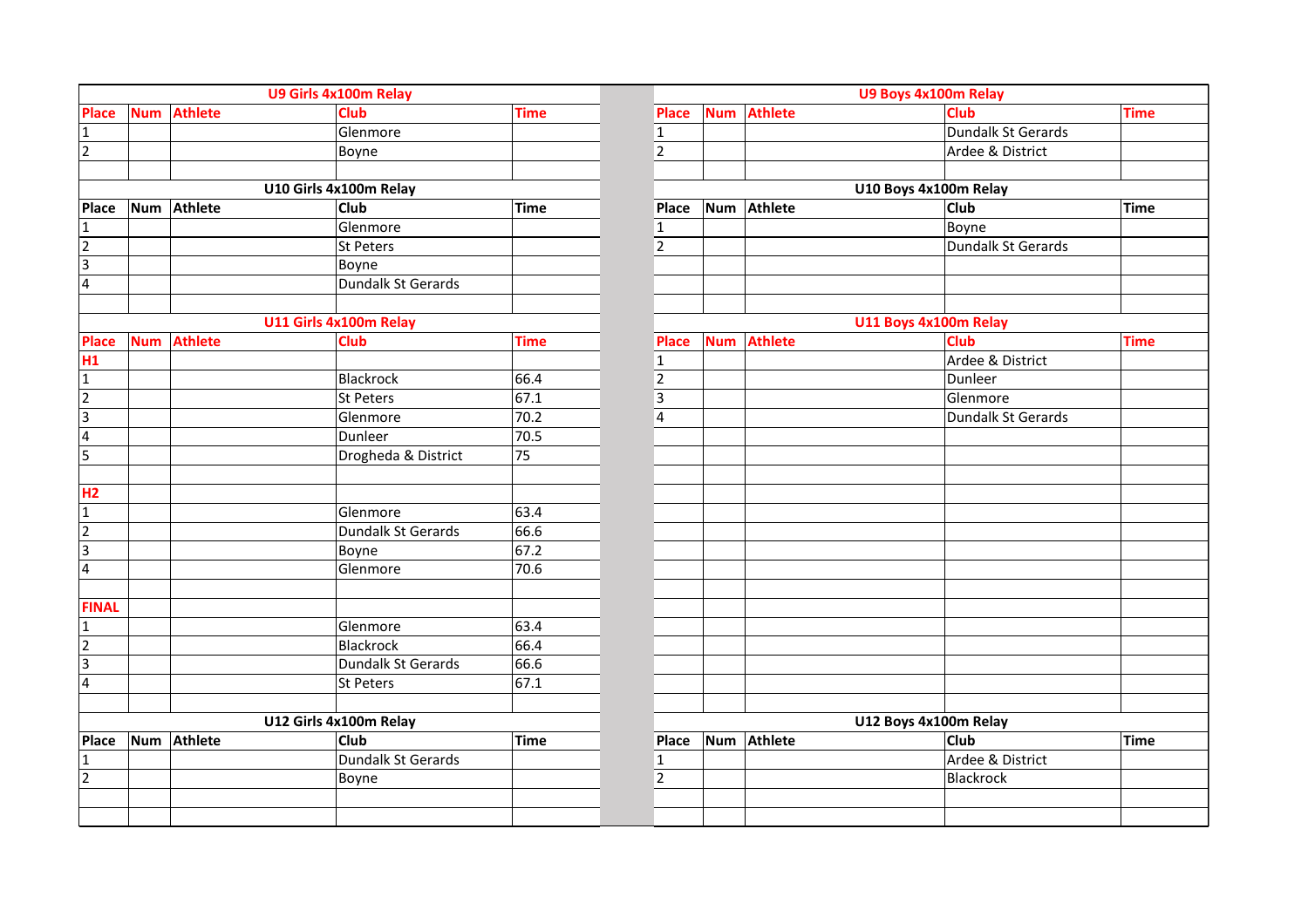|                         |            |                | U13 Girls 4x100m Relay    |             |                |            |                | U13 Boys 4x100m Relay     |             |
|-------------------------|------------|----------------|---------------------------|-------------|----------------|------------|----------------|---------------------------|-------------|
| <b>Place</b>            | <b>Num</b> | <b>Athlete</b> | <b>Club</b>               | <b>Time</b> | <b>Place</b>   | <b>Num</b> | <b>Athlete</b> | Club                      | <b>Time</b> |
| H1                      |            |                |                           |             | $\mathbf 1$    |            |                | Boyne                     |             |
| $\mathbf 1$             |            |                | Blackrock                 | 62.0        | $\overline{2}$ |            |                | Dundalk St Gerards        |             |
| $\overline{2}$          |            |                | Glenmore                  | 65.7        |                |            |                |                           |             |
| $\overline{3}$          |            |                | Boyne                     | 66.0        |                |            |                |                           |             |
| $\overline{\mathbf{4}}$ |            |                | Drogheda & District       | 67.6        |                |            |                |                           |             |
|                         |            |                |                           |             |                |            |                |                           |             |
| H <sub>2</sub>          |            |                |                           |             |                |            |                |                           |             |
| $\mathbf{1}$            |            |                | <b>Dundalk St Gerards</b> | 56.7        |                |            |                |                           |             |
| $\overline{2}$          |            |                | Glenmore                  | 58.2        |                |            |                |                           |             |
| $\overline{3}$          |            |                | Dunleer                   | 59.0        |                |            |                |                           |             |
| <b>FINAL</b>            |            |                |                           |             |                |            |                |                           |             |
| $\mathbf 1$             |            |                | Dundalk St Gerards        | 56.7        |                |            |                |                           |             |
| $\overline{2}$          |            |                | Glenmore                  | 58.2        |                |            |                |                           |             |
| $\overline{3}$          |            |                | Dunleer                   | 59.0        |                |            |                |                           |             |
|                         |            |                |                           | 62.0        |                |            |                |                           |             |
| $\overline{\mathbf{4}}$ |            |                | Blackrock                 |             |                |            |                |                           |             |
|                         |            |                |                           |             |                |            |                |                           |             |
|                         |            |                | U14 Girls 4x100m Relay    |             |                |            | Num Athlete    | U14 Boys 4x100m Relay     |             |
| <b>Place</b>            | <b>Num</b> | <b>Athlete</b> | <b>Club</b>               | <b>Time</b> | Place          |            |                | <b>Club</b>               | Time        |
| $\mathbf{1}$            |            |                | St Peters                 |             | $\mathbf 1$    |            |                | Boyne                     |             |
| $\overline{2}$          |            |                | Boyne                     |             | $\mathbf 2$    |            |                | St Peters                 |             |
| $\overline{3}$          |            |                | Ardee & District          |             | $\overline{3}$ |            |                | <b>Dundalk St Gerards</b> |             |
| $\overline{4}$          |            |                | Dundalk St Gerards        |             |                |            |                |                           |             |
|                         |            |                | U15 Girls 4x100m Relay    |             |                |            |                | U15 Boys 4x100m Relay     |             |
| <b>Place</b>            | <b>Num</b> | <b>Athlete</b> | <b>Club</b>               | <b>Time</b> | <b>Place</b>   | <b>Num</b> | <b>Athlete</b> | <b>Club</b>               | <b>Time</b> |
| $\overline{1}$          |            |                | Boyne                     |             |                |            |                |                           |             |
| $\overline{2}$          |            |                | Dunleer                   |             |                |            |                |                           |             |
|                         |            |                |                           |             |                |            |                |                           |             |
|                         |            |                | U16 Girls 4x100m Relay    |             |                |            |                | U16 Boys 4x100m Relay     |             |
| Place                   | Num        | <b>Athlete</b> | <b>Club</b>               | <b>Time</b> | Place          | <b>Num</b> | <b>Athlete</b> | Club                      | Time        |
| $\mathbf{1}$            |            |                | Glenmore                  |             |                |            |                |                           |             |
|                         |            |                |                           |             |                |            |                |                           |             |
|                         |            |                | U17 Girls 4x100m Relay    |             |                |            |                | U17 Boys 4x100m Relay     |             |
| <b>Place</b>            | <b>Num</b> | <b>Athlete</b> | <b>Club</b>               | <b>Time</b> | <b>Place</b>   | <b>Num</b> | <b>Athlete</b> | Club                      | <b>Time</b> |
| $\mathbf{1}$            |            |                | Blackrock                 |             | $\mathbf 1$    |            |                | Dundalk St Gerards        |             |
| 2                       |            |                | Drogheda & District       |             |                |            |                |                           |             |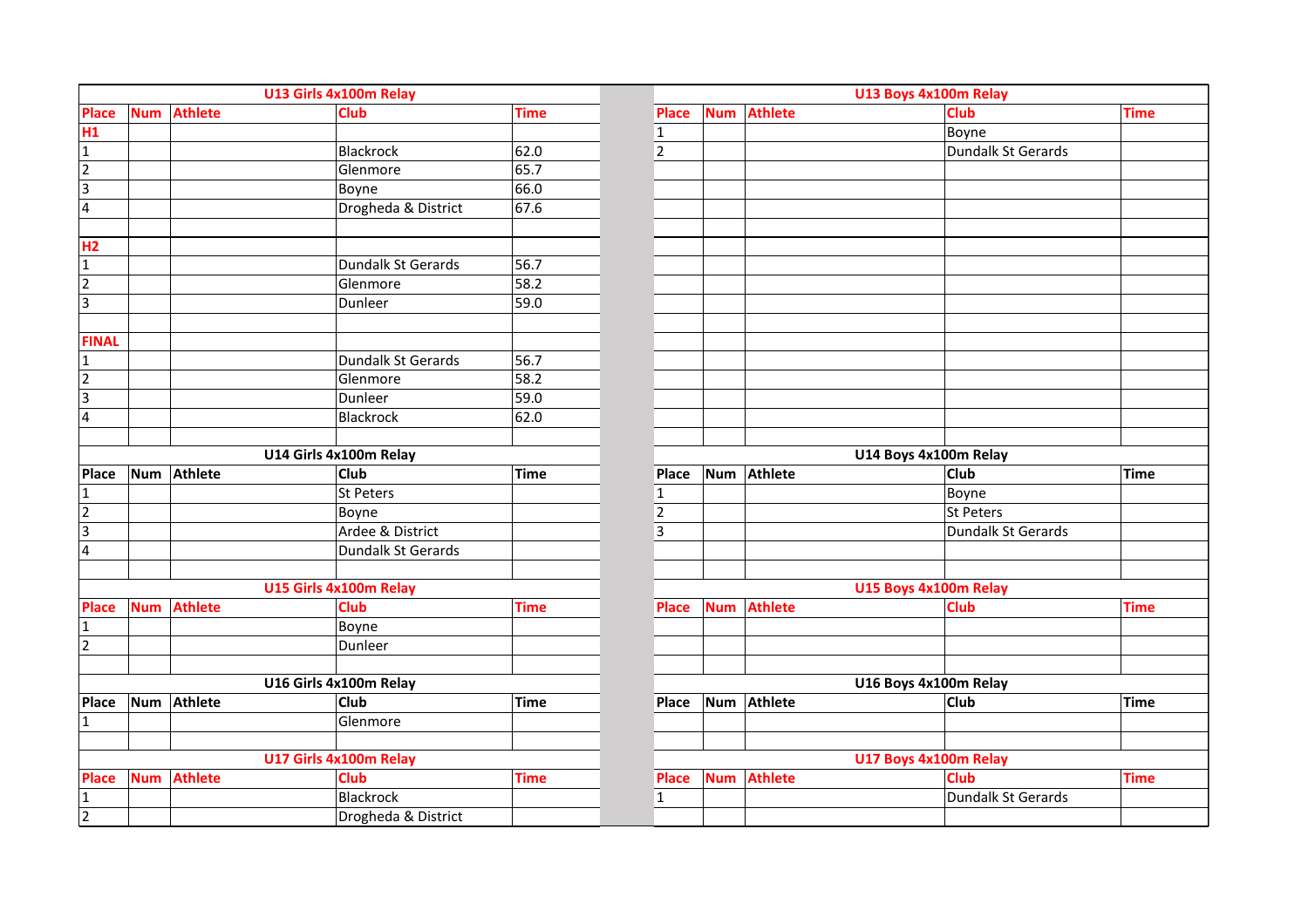|                |            |                       | U19 Girls 4x100m Relay        |                 |                | U19 Boys 4x100m Relay        |                              |              |  |  |
|----------------|------------|-----------------------|-------------------------------|-----------------|----------------|------------------------------|------------------------------|--------------|--|--|
| Place          | <b>Num</b> | <b>Athlete</b>        | Club                          | <b>Time</b>     | Place          | Athlete<br><b>Num</b>        | <b>Club</b>                  | Time         |  |  |
|                |            |                       |                               |                 | $\mathbf{1}$   |                              | Dundealgan                   |              |  |  |
|                |            |                       |                               |                 | $\overline{2}$ |                              | Glenmore                     |              |  |  |
|                |            |                       |                               |                 |                |                              |                              |              |  |  |
|                |            |                       |                               |                 |                |                              |                              |              |  |  |
|                |            |                       | <b>U9 Girls Turbo Javelin</b> |                 |                |                              | <b>U9 Boys Turbo Javelin</b> |              |  |  |
| <b>Place</b>   | <b>Num</b> | <b>Athlete</b>        | <b>Club</b>                   | <b>Distance</b> | <b>Place</b>   | <b>Athlete</b><br><b>Num</b> | <b>Club</b>                  | <b>Dista</b> |  |  |
| $\mathbf{1}$   |            | 527 Courtney Commins  | Ardee & District              | 8.53            | $\mathbf{1}$   | 629 EDISON EKHATOR           | Boyne                        |              |  |  |
| $\overline{2}$ |            | 579 Faith Scanlon     | Blackrock                     | 8.28            | $\overline{2}$ | 533 Finn Osborn              | Ardee & District             |              |  |  |
| 3              |            | 669 WANNITA McCABE    | Boyne                         | 6.52            | 3              | 570 Cormac Greene            | Blackrock                    |              |  |  |
| 4              |            | 831 Gillian Tuohy     | Glenmore                      | 6.52            | 4              | 676 Ben Eccles               | <b>Dundalk St Gerards</b>    |              |  |  |
| 5              |            | 858 Zoe White         | Glenmore                      | 6.10            | 5              | 548 Oran Lynch               | Ardee & District             |              |  |  |
| 6              |            | 862 Caoimhe Boyle     | St Peters                     | 5.90            | 6              | 517 Alex Callan              | Ardee & District             |              |  |  |
| $\overline{7}$ |            | 552 Ruiri Mothiram    | Ardee & District              | 5.85            | $\overline{7}$ | 525 Cian Lundon              | Ardee & District             |              |  |  |
| 8              |            | 598 Rebecca McCormack | <b>Blackrock</b>              | 5.59            | 8              | 726 Shay Casey               | Dundalk St Gerards           |              |  |  |
| 9              |            | 825 Emily Connolly    | Glenmore                      | 5.47            | 9              | 682 Cillian Mullen           | Dundalk St Gerards           |              |  |  |
| 10             |            | 733 Chloe Conway      | Dundealgan                    | 5.28            | 10             | 546 Max O'Sullivan           | Ardee & District             |              |  |  |
| 11             |            | 802 Aine Finnegan     | Glenmore                      | 4.93            | 11             | 820 Daniel Bothwell          | Glenmore                     |              |  |  |
| 12             |            | 718 Olivia Kissane    | <b>Dundalk St Gerards</b>     | 4.88            | 12             | 747 Rian McNeary             | Dundealgan                   |              |  |  |
| 13             |            | 808 Aoife Mc Donald   | Glenmore                      | 4.60            |                |                              |                              |              |  |  |
| 14             |            | 561 Aisling Finegan   | <b>Blackrock</b>              | 4.21            |                |                              |                              |              |  |  |
| 15             |            | 675 Anna Duffy        | <b>Dundalk St Gerards</b>     | 3.85            |                |                              |                              |              |  |  |
| 16             |            | 879 Niamh Allen       | <b>St Peters</b>              | 3.03            |                |                              |                              |              |  |  |
| 17             |            | 725 Shauna Mooney     | Dundalk St Gerards            | 2.53            |                |                              |                              |              |  |  |
|                |            | 911 Grace Carey       | St Peters                     | NT              |                |                              |                              |              |  |  |
|                |            |                       |                               |                 |                |                              |                              |              |  |  |
|                |            |                       | U10 Girls Turbo Javelin       |                 |                |                              | U10 Boys Turbo Javelin       |              |  |  |
| <b>Place</b>   | Num        | Athlete               | <b>Club</b>                   | <b>Distance</b> | <b>Place</b>   | Num Athlete                  | <b>Club</b>                  | Dista        |  |  |
| 11             |            | 608 ALLY FENNELL      | Boyne                         | 11.80           | $\mathbf{1}$   | 534 Fintan Kelly             | Ardee & District             |              |  |  |
| $\overline{2}$ |            | 617 CAOIMHE MARTIN    | Boyne                         | 10.59           | $\overline{2}$ | 766 Conor Brennan            | Dunleer                      |              |  |  |
| $\overline{3}$ |            | 678 Cara Miele        | <b>Dundalk St Gerards</b>     | 10.30           | 3              | 585 James Scanlon            | <b>Blackrock</b>             |              |  |  |
| $\overline{4}$ |            | 869 Emily O'Reilly    | <b>St Peters</b>              | 9.98            | 4              | 722 Rian Mc Crystal          | <b>Dundalk St Gerards</b>    |              |  |  |
| $\overline{5}$ |            | 541 Jessica McCarron  | Ardee & District              | 9.83            | 5              | 615 CALLUM BYRNE             | Boyne                        |              |  |  |
| 6              |            | 662 SHRUTI S PRASAD   | Boyne                         | 8.37            | 6              | 843 Mario Gaztambide         | Glenmore                     |              |  |  |
| 17             |            | 849 Roisin Daly       | Glenmore                      | 8.10            | $\overline{7}$ | 771 Declan Mc Entee          | Dunleer                      |              |  |  |
| 8              |            | 612 AOIBHINN HACKETT  | Boyne                         | 7.90            | 8              | 730 Tom Phillips             | <b>Dundalk St Gerards</b>    |              |  |  |
| 9              |            | 852 Sarah Duffy       | Glenmore                      | 7.88            | 9              | 590 Leon Hamill              | Blackrock                    |              |  |  |
| 10             |            | 724 Sara Holmes       | <b>Dundalk St Gerards</b>     | 7.87            | 10             | 648 Luca Mc Loughlin         | Boyne                        |              |  |  |

|                |            |                       | U19 Girls 4x100m Relay        |                 |                         |            |                           | U19 Boys 4x100m Relay        | <b>Time</b><br><b>Distance</b>                                                                               |  |  |  |  |
|----------------|------------|-----------------------|-------------------------------|-----------------|-------------------------|------------|---------------------------|------------------------------|--------------------------------------------------------------------------------------------------------------|--|--|--|--|
| Place          | <b>Num</b> | Athlete               | <b>Club</b>                   | <b>Time</b>     | Place                   | Num        | Athlete                   | Club                         |                                                                                                              |  |  |  |  |
|                |            |                       |                               |                 | $\mathbf{1}$            |            |                           | Dundealgan                   |                                                                                                              |  |  |  |  |
|                |            |                       |                               |                 | $\overline{2}$          |            |                           | Glenmore                     |                                                                                                              |  |  |  |  |
|                |            |                       |                               |                 |                         |            |                           |                              |                                                                                                              |  |  |  |  |
|                |            |                       |                               |                 |                         |            |                           |                              |                                                                                                              |  |  |  |  |
|                |            |                       | <b>U9 Girls Turbo Javelin</b> |                 |                         |            |                           | <b>U9 Boys Turbo Javelin</b> |                                                                                                              |  |  |  |  |
| <b>Place</b>   | <b>Num</b> | <b>Athlete</b>        | <b>Club</b>                   | <b>Distance</b> | <b>Place</b>            | <b>Num</b> | <b>Athlete</b>            | Club                         |                                                                                                              |  |  |  |  |
| $\mathbf{1}$   |            | 527 Courtney Commins  | Ardee & District              | 8.53            | $\mathbf{1}$            |            | <b>629 EDISON EKHATOR</b> | Boyne                        | 11.24                                                                                                        |  |  |  |  |
| $\overline{2}$ |            | 579 Faith Scanlon     | <b>Blackrock</b>              | 8.28            | $\overline{2}$          |            | 533 Finn Osborn           | Ardee & District             |                                                                                                              |  |  |  |  |
| 3              |            | 669 WANNITA McCABE    | Boyne                         | 6.52            | 3                       |            | 570 Cormac Greene         | <b>Blackrock</b>             | 8.98                                                                                                         |  |  |  |  |
| $\overline{4}$ |            | 831 Gillian Tuohy     | Glenmore                      | 6.52            | 4                       |            | 676 Ben Eccles            | <b>Dundalk St Gerards</b>    | 8.82                                                                                                         |  |  |  |  |
| 5              |            | 858 Zoe White         | Glenmore                      | 6.10            | 5                       |            | 548 Oran Lynch            | Ardee & District             |                                                                                                              |  |  |  |  |
| 6              |            | 862 Caoimhe Boyle     | St Peters                     | 5.90            | 6                       |            | 517 Alex Callan           | Ardee & District             | 8.05                                                                                                         |  |  |  |  |
| $\overline{7}$ |            | 552 Ruiri Mothiram    | Ardee & District              | 5.85            | $\overline{7}$          |            | 525 Cian Lundon           | Ardee & District             | 8.04                                                                                                         |  |  |  |  |
| 8              |            | 598 Rebecca McCormack | Blackrock                     | 5.59            | 8                       |            | 726 Shay Casey            | <b>Dundalk St Gerards</b>    |                                                                                                              |  |  |  |  |
| 9              |            | 825 Emily Connolly    | Glenmore                      | 5.47            | 9                       |            | 682 Cillian Mullen        | <b>Dundalk St Gerards</b>    | 7.44                                                                                                         |  |  |  |  |
| 10             |            | 733 Chloe Conway      | Dundealgan                    | 5.28            | 10                      |            | 546 Max O'Sullivan        | Ardee & District             |                                                                                                              |  |  |  |  |
| 11             |            | 802 Aine Finnegan     | Glenmore                      | 4.93            | 11                      |            | 820 Daniel Bothwell       | Glenmore                     | 5.70                                                                                                         |  |  |  |  |
| 12             |            | 718 Olivia Kissane    | Dundalk St Gerards            | 4.88            | 12                      |            | 747 Rian McNeary          | Dundealgan                   |                                                                                                              |  |  |  |  |
| 13             |            | 808 Aoife Mc Donald   | Glenmore                      | 4.60            |                         |            |                           |                              |                                                                                                              |  |  |  |  |
| 14             |            | 561 Aisling Finegan   | <b>Blackrock</b>              | 4.21            |                         |            |                           |                              |                                                                                                              |  |  |  |  |
| 15             |            | 675 Anna Duffy        | Dundalk St Gerards            | 3.85            |                         |            |                           |                              |                                                                                                              |  |  |  |  |
| 16             |            | 879 Niamh Allen       | <b>St Peters</b>              | 3.03            |                         |            |                           |                              |                                                                                                              |  |  |  |  |
| 17             |            | 725 Shauna Mooney     | Dundalk St Gerards            | 2.53            |                         |            |                           |                              |                                                                                                              |  |  |  |  |
|                |            | 911 Grace Carey       | <b>St Peters</b>              | <b>NT</b>       |                         |            |                           |                              |                                                                                                              |  |  |  |  |
|                |            |                       |                               |                 |                         |            |                           |                              |                                                                                                              |  |  |  |  |
|                |            |                       | U10 Girls Turbo Javelin       |                 |                         |            |                           | U10 Boys Turbo Javelin       | 9.79<br>8.66<br>7.69<br>6.70<br>5.15<br><b>Distance</b><br>13.88<br>13.75<br>12.92<br>12.32<br>10.79<br>9.68 |  |  |  |  |
| Place          | Num        | Athlete               | Club                          | Distance        | <b>Place</b>            | <b>Num</b> | Athlete                   | Club                         |                                                                                                              |  |  |  |  |
| 1              |            | 608 ALLY FENNELL      | Boyne                         | 11.80           | $\mathbf{1}$            |            | 534 Fintan Kelly          | Ardee & District             |                                                                                                              |  |  |  |  |
| 2              |            | 617 CAOIMHE MARTIN    | Boyne                         | 10.59           | $\mathbf 2$             |            | 766 Conor Brennan         | Dunleer                      |                                                                                                              |  |  |  |  |
| 3              |            | 678 Cara Miele        | Dundalk St Gerards            | 10.30           | 3                       |            | 585 James Scanlon         | <b>Blackrock</b>             |                                                                                                              |  |  |  |  |
| 4              |            | 869 Emily O'Reilly    | <b>St Peters</b>              | 9.98            | $\overline{\mathbf{4}}$ |            | 722 Rian Mc Crystal       | <b>Dundalk St Gerards</b>    |                                                                                                              |  |  |  |  |
| 5              |            | 541 Jessica McCarron  | Ardee & District              | 9.83            | 5                       |            | 615 CALLUM BYRNE          | Boyne                        |                                                                                                              |  |  |  |  |
| $\overline{6}$ |            | 662 SHRUTI S PRASAD   | Boyne                         | 8.37            | $\overline{6}$          |            | 843 Mario Gaztambide      | Glenmore                     |                                                                                                              |  |  |  |  |
| $\overline{7}$ |            | 849 Roisin Daly       | Glenmore                      | 8.10            | $\overline{7}$          |            | 771 Declan Mc Entee       | Dunleer                      | 9.40                                                                                                         |  |  |  |  |
| 8              |            | 612 AOIBHINN HACKETT  | Boyne                         | 7.90            | 8                       |            | 730 Tom Phillips          | Dundalk St Gerards           | 9.07                                                                                                         |  |  |  |  |
| 9              |            | 852 Sarah Duffy       | Glenmore                      | 7.88            | 9                       |            | 590 Leon Hamill           | Blackrock                    | 8.00                                                                                                         |  |  |  |  |
| 10             |            | 724 Sara Holmes       | <b>Dundalk St Gerards</b>     | 7.87            | 10                      |            | 648 Luca Mc Loughlin      | Boyne                        | 7.98                                                                                                         |  |  |  |  |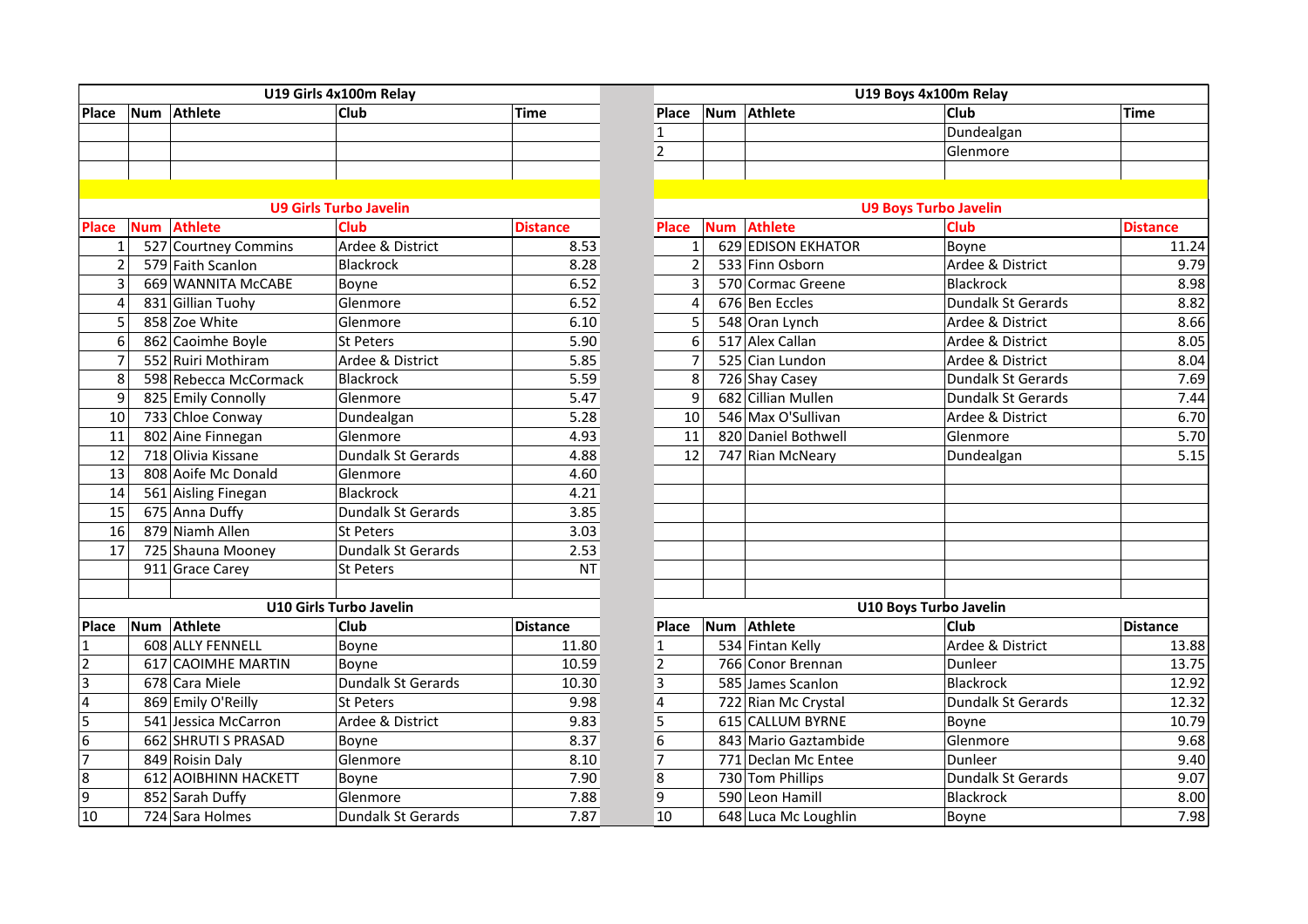| 11              | 870 Hannah O'Reilly          | <b>St Peters</b>               | 7.76            | 11              | 619 CHARLIE KINGSTON   | Boyne                         |                 |  |
|-----------------|------------------------------|--------------------------------|-----------------|-----------------|------------------------|-------------------------------|-----------------|--|
| 12              | 696 Hazel Larkin             | <b>Dundalk St Gerards</b>      | 7.65            | 12              | 691 Finn Murphy        | Dundalk St Gerards            |                 |  |
| 13              | 846 Molly Anne Moore         | Glenmore                       | 7.47            |                 |                        |                               |                 |  |
| 14              | 854 Sarah Murphy             | Glenmore                       | 6.37            |                 |                        |                               |                 |  |
|                 |                              |                                |                 |                 |                        |                               |                 |  |
|                 |                              | <b>U11 Girls Turbo Javelin</b> |                 |                 |                        | <b>U11 Boys Turbo Javelin</b> |                 |  |
| <b>Place</b>    | <b>Athlete</b><br><b>Num</b> | <b>Club</b>                    | <b>Distance</b> | <b>Place</b>    | Num Athlete            | Club                          | <b>Distance</b> |  |
| $\mathbf{1}$    | 679 Carmen Rasandratana      | Dundalk St Gerards             | 15.29           | $\mathbf{1}$    | 653 OLIVER CAROLAN     | Boyne                         | $\overline{a}$  |  |
| $\overline{2}$  | 581 Grace Reilly             | Blackrock                      | 14.62           | $\overline{2}$  | 558 Tom Maguire        | Ardee & District              | 1               |  |
| $\overline{3}$  | 560 Ailish Fee               | Blackrock                      | 13.97           | $\overline{3}$  | 520 Ashyn Mothiram     | Ardee & District              | 1               |  |
| $\overline{4}$  | 839 Katie Mc Donald          | Glenmore                       | 13.05           | 4               | 768 Dáire Mathews      | Dunleer                       | $\overline{1}$  |  |
| 5               | 523 Caoimhe Carolan          | Ardee & District               | 12.67           | 5               | 529 Dylan McCarron     | Ardee & District              | $\mathbf{1}$    |  |
| 6               | 712 Lucy Rosbothem           | <b>Dundalk St Gerards</b>      | 11.46           | 6               | 671 Adam Eccles        | <b>Dundalk St Gerards</b>     | $\mathbf{1}$    |  |
| 7               | 686 Doireann Conlon          | <b>Dundalk St Gerards</b>      | 11.32           | $\overline{7}$  | 522 Calum Caffrey      | Ardee & District              | $\mathbf{1}$    |  |
| 8               | 832 Grace Keenan             | Glenmore                       | 11.28           | $\bf 8$         | 568 Conor Ward         | Blackrock                     | 1               |  |
| $\overline{9}$  | 827 Emma Mc Carragher        | Glenmore                       | 11.05           | 9               | 594 Oscar Conway       | Blackrock                     | 1               |  |
| 10              | 727 Sophie Mc Ginnity        | Dundalk St Gerards             | 10.77           | 10              | 819 Craig Tuohy        | Glenmore                      | 1               |  |
| 11              | 817 Clare Byrne              | Glenmore                       | 10.75           | 11              | 815 Christopher Conlon | Glenmore                      | 1               |  |
| 12              | 710 Louise Houston           | Dundalk St Gerards             | 10.22           | 12              | 824 Elliot Nicholls    | Glenmore                      | 1               |  |
| 13              | 637 KATE CULHANE             | Boyne                          | 10.07           | 13              | 555 Senan Lundon       | Ardee & District              | 1               |  |
| 14              | 704 Keeley Mooney            | Dundalk St Gerards             | 10.07           | 14              | 584 Jack Greene        | Blackrock                     | 1               |  |
| 15              | 717 Nicole Mulholland        | Dundalk St Gerards             | 9.50            | 15              | 519 Arthur Sands       | Ardee & District              | 1               |  |
| 16              | 781 Grace Gormley            | Dunleer                        | 9.40            | 16              | 544 Leannan Murphy     | Ardee & District              | 1               |  |
| 17              | 836 Jessica White            | Glenmore                       | 8.79            | $\overline{17}$ | 699 James Duffy        | <b>Dundalk St Gerards</b>     |                 |  |
| 18              | 621 CHLOE HANLEY             | Boyne                          | 8.24            | 18              | 796 Robert Mc Cabe     | Dunleer                       |                 |  |
| 19              | 851 Ruby Steeples            | Glenmore                       | 8.21            | 19              | 567 Conor Carroll      | Blackrock                     |                 |  |
| 20              | 661 SHOLAH LAWRENCE          | Boyne                          | 7.64            |                 |                        |                               |                 |  |
| $\overline{21}$ | 803 Aine O Reilly            | Glenmore                       | 7.47            |                 |                        |                               |                 |  |
| $\overline{22}$ | 813 Blathnaid Kelleher       | Glenmore                       | 7.46            |                 |                        |                               |                 |  |
| $\overline{23}$ | 688 Ellie McVeigh            | Dundalk St Gerards             | 7.34            |                 |                        |                               |                 |  |
| 24              | 863 Catherine Carey          | St Peters                      | 7.24            |                 |                        |                               |                 |  |
| 25              | 575 Erin Braniff             | <b>Blackrock</b>               | 7.06            |                 |                        |                               |                 |  |
| 26              | 840 Leah Dunne               | Glenmore                       | 7.05            |                 |                        |                               |                 |  |
| $\overline{27}$ | 823 Ella Connolly            | Glenmore                       | 6.92            |                 |                        |                               |                 |  |
| 28              | 761 Caoimhe Staunton         | Dunleer                        | 6.67            |                 |                        |                               |                 |  |
| 29              | 807 Aoife Keenan             | Glenmore                       | 6.67            |                 |                        |                               |                 |  |
| 30              | 878 Mia Finnegan             | St Peters                      | 6.41            |                 |                        |                               |                 |  |
| 31              | 798 Sally Sheridan           | Dunleer                        | 6.40            |                 |                        |                               |                 |  |
| 32              | 565 Caoimhe Doherty          | Blackrock                      | 6.12            |                 |                        |                               |                 |  |

| 870 Hannah O'Reilly<br>619 CHARLIE KINGSTON<br>12<br>696 Hazel Larkin<br>12<br>Dundalk St Gerards<br>5.40<br>Dundalk St Gerards<br>7.65<br>691 Finn Murphy<br>$\overline{13}$<br>846 Molly Anne Moore<br>7.47<br>Glenmore<br>14<br>6.37<br>854 Sarah Murphy<br>Glenmore<br><b>U11 Girls Turbo Javelin</b><br><b>U11 Boys Turbo Javelin</b><br><b>Athlete</b><br>Club<br><b>Club</b><br><b>Athlete</b><br><b>Place</b><br><b>Distance</b><br><b>Distance</b><br><b>Num</b><br><b>Place</b><br><b>Num</b><br>679 Carmen Rasandratana<br>653 OLIVER CAROLAN<br>Dundalk St Gerards<br>15.29<br>Boyne<br>22.52<br>$\mathbf{1}$<br>$\overline{2}$<br>Blackrock<br>558 Tom Maguire<br>Ardee & District<br>581 Grace Reilly<br>14.62<br>18.88<br>$\overline{\mathbf{3}}$<br>Blackrock<br>560 Ailish Fee<br>13.97<br>520 Ashyn Mothiram<br>Ardee & District<br>18.10<br>$\overline{4}$<br>839 Katie Mc Donald<br>768 Dáire Mathews<br>18.06<br>13.05<br>Dunleer<br>Glenmore<br>5<br>Ardee & District<br>17.14<br>523 Caoimhe Carolan<br>Ardee & District<br>12.67<br>529 Dylan McCarron<br>$\overline{6}$<br>712 Lucy Rosbothem<br>671 Adam Eccles<br><b>Dundalk St Gerards</b><br>Dundalk St Gerards<br>11.46<br>15.46<br>$\overline{7}$<br>686 Doireann Conlon<br>Dundalk St Gerards<br>11.32<br>522 Calum Caffrey<br>Ardee & District<br>14.40<br>$\bf 8$<br>832 Grace Keenan<br>11.28<br>568 Conor Ward<br>Blackrock<br>14.19<br>Glenmore<br>9<br>594 Oscar Conway<br>14.01<br>827 Emma Mc Carragher<br>11.05<br>Blackrock<br>Glenmore<br>10<br>13.71<br>727 Sophie Mc Ginnity<br>Dundalk St Gerards<br>10.77<br>819 Craig Tuohy<br>Glenmore<br>817 Clare Byrne<br>11<br>815 Christopher Conlon<br>Glenmore<br>12.89<br>10.75<br>Glenmore<br>710 Louise Houston<br>Dundalk St Gerards<br>12<br>824 Elliot Nicholls<br>12.81<br>10.22<br>Glenmore<br>637 KATE CULHANE<br>13<br>555 Senan Lundon<br>Ardee & District<br>12.45<br>Boyne<br>10.07<br>Dundalk St Gerards<br>584 Jack Greene<br>Blackrock<br>10.90<br>704 Keeley Mooney<br>10.07<br>14<br>15<br>519 Arthur Sands<br>717 Nicole Mulholland<br>Dundalk St Gerards<br>9.50<br>Ardee & District<br>10.88<br>16<br>781 Grace Gormley<br>Dunleer<br>9.40<br>544 Leannan Murphy<br>Ardee & District<br>10.08<br>$\overline{17}$<br>8.79<br>836 Jessica White<br>699 James Duffy<br>Dundalk St Gerards<br>8.56<br>Glenmore<br>8.24<br>18<br>796 Robert Mc Cabe<br>621 CHLOE HANLEY<br>Dunleer<br>6.52<br>Boyne<br>8.21<br>19<br>567 Conor Carroll<br>5.70<br>851 Ruby Steeples<br>Blackrock<br>Glenmore<br>661 SHOLAH LAWRENCE<br>7.64<br>Boyne<br>7.47<br>803 Aine O Reilly<br>Glenmore<br>813 Blathnaid Kelleher<br>7.46<br>Glenmore<br>688 Ellie McVeigh<br>7.34<br>Dundalk St Gerards<br>863 Catherine Carey<br><b>St Peters</b><br>7.24<br>575 Erin Braniff<br>Blackrock<br>7.06<br>7.05<br>840 Leah Dunne<br>Glenmore<br>6.92<br>823 Ella Connolly<br>Glenmore<br>6.67<br>761 Caoimhe Staunton<br>Dunleer<br>807 Aoife Keenan<br>6.67<br>Glenmore<br>878 Mia Finnegan<br>St Peters<br>6.41<br>798 Sally Sheridan<br>Dunleer<br>6.40<br>6.12<br>565 Caoimhe Doherty<br>Blackrock |                |  |           |      |    |  |       |      |
|------------------------------------------------------------------------------------------------------------------------------------------------------------------------------------------------------------------------------------------------------------------------------------------------------------------------------------------------------------------------------------------------------------------------------------------------------------------------------------------------------------------------------------------------------------------------------------------------------------------------------------------------------------------------------------------------------------------------------------------------------------------------------------------------------------------------------------------------------------------------------------------------------------------------------------------------------------------------------------------------------------------------------------------------------------------------------------------------------------------------------------------------------------------------------------------------------------------------------------------------------------------------------------------------------------------------------------------------------------------------------------------------------------------------------------------------------------------------------------------------------------------------------------------------------------------------------------------------------------------------------------------------------------------------------------------------------------------------------------------------------------------------------------------------------------------------------------------------------------------------------------------------------------------------------------------------------------------------------------------------------------------------------------------------------------------------------------------------------------------------------------------------------------------------------------------------------------------------------------------------------------------------------------------------------------------------------------------------------------------------------------------------------------------------------------------------------------------------------------------------------------------------------------------------------------------------------------------------------------------------------------------------------------------------------------------------------------------------------------------------------------------------------------------------------------------------------------------------------------------------------------------------------------------------------------------------------------------------------------------------------------------------------------------------------------------------------------------------------------------------------------|----------------|--|-----------|------|----|--|-------|------|
|                                                                                                                                                                                                                                                                                                                                                                                                                                                                                                                                                                                                                                                                                                                                                                                                                                                                                                                                                                                                                                                                                                                                                                                                                                                                                                                                                                                                                                                                                                                                                                                                                                                                                                                                                                                                                                                                                                                                                                                                                                                                                                                                                                                                                                                                                                                                                                                                                                                                                                                                                                                                                                                                                                                                                                                                                                                                                                                                                                                                                                                                                                                                    | 11             |  | St Peters | 7.76 | 11 |  | Boyne | 5.94 |
|                                                                                                                                                                                                                                                                                                                                                                                                                                                                                                                                                                                                                                                                                                                                                                                                                                                                                                                                                                                                                                                                                                                                                                                                                                                                                                                                                                                                                                                                                                                                                                                                                                                                                                                                                                                                                                                                                                                                                                                                                                                                                                                                                                                                                                                                                                                                                                                                                                                                                                                                                                                                                                                                                                                                                                                                                                                                                                                                                                                                                                                                                                                                    |                |  |           |      |    |  |       |      |
|                                                                                                                                                                                                                                                                                                                                                                                                                                                                                                                                                                                                                                                                                                                                                                                                                                                                                                                                                                                                                                                                                                                                                                                                                                                                                                                                                                                                                                                                                                                                                                                                                                                                                                                                                                                                                                                                                                                                                                                                                                                                                                                                                                                                                                                                                                                                                                                                                                                                                                                                                                                                                                                                                                                                                                                                                                                                                                                                                                                                                                                                                                                                    |                |  |           |      |    |  |       |      |
|                                                                                                                                                                                                                                                                                                                                                                                                                                                                                                                                                                                                                                                                                                                                                                                                                                                                                                                                                                                                                                                                                                                                                                                                                                                                                                                                                                                                                                                                                                                                                                                                                                                                                                                                                                                                                                                                                                                                                                                                                                                                                                                                                                                                                                                                                                                                                                                                                                                                                                                                                                                                                                                                                                                                                                                                                                                                                                                                                                                                                                                                                                                                    |                |  |           |      |    |  |       |      |
|                                                                                                                                                                                                                                                                                                                                                                                                                                                                                                                                                                                                                                                                                                                                                                                                                                                                                                                                                                                                                                                                                                                                                                                                                                                                                                                                                                                                                                                                                                                                                                                                                                                                                                                                                                                                                                                                                                                                                                                                                                                                                                                                                                                                                                                                                                                                                                                                                                                                                                                                                                                                                                                                                                                                                                                                                                                                                                                                                                                                                                                                                                                                    |                |  |           |      |    |  |       |      |
|                                                                                                                                                                                                                                                                                                                                                                                                                                                                                                                                                                                                                                                                                                                                                                                                                                                                                                                                                                                                                                                                                                                                                                                                                                                                                                                                                                                                                                                                                                                                                                                                                                                                                                                                                                                                                                                                                                                                                                                                                                                                                                                                                                                                                                                                                                                                                                                                                                                                                                                                                                                                                                                                                                                                                                                                                                                                                                                                                                                                                                                                                                                                    |                |  |           |      |    |  |       |      |
|                                                                                                                                                                                                                                                                                                                                                                                                                                                                                                                                                                                                                                                                                                                                                                                                                                                                                                                                                                                                                                                                                                                                                                                                                                                                                                                                                                                                                                                                                                                                                                                                                                                                                                                                                                                                                                                                                                                                                                                                                                                                                                                                                                                                                                                                                                                                                                                                                                                                                                                                                                                                                                                                                                                                                                                                                                                                                                                                                                                                                                                                                                                                    |                |  |           |      |    |  |       |      |
|                                                                                                                                                                                                                                                                                                                                                                                                                                                                                                                                                                                                                                                                                                                                                                                                                                                                                                                                                                                                                                                                                                                                                                                                                                                                                                                                                                                                                                                                                                                                                                                                                                                                                                                                                                                                                                                                                                                                                                                                                                                                                                                                                                                                                                                                                                                                                                                                                                                                                                                                                                                                                                                                                                                                                                                                                                                                                                                                                                                                                                                                                                                                    | 1              |  |           |      |    |  |       |      |
|                                                                                                                                                                                                                                                                                                                                                                                                                                                                                                                                                                                                                                                                                                                                                                                                                                                                                                                                                                                                                                                                                                                                                                                                                                                                                                                                                                                                                                                                                                                                                                                                                                                                                                                                                                                                                                                                                                                                                                                                                                                                                                                                                                                                                                                                                                                                                                                                                                                                                                                                                                                                                                                                                                                                                                                                                                                                                                                                                                                                                                                                                                                                    | $\overline{2}$ |  |           |      |    |  |       |      |
|                                                                                                                                                                                                                                                                                                                                                                                                                                                                                                                                                                                                                                                                                                                                                                                                                                                                                                                                                                                                                                                                                                                                                                                                                                                                                                                                                                                                                                                                                                                                                                                                                                                                                                                                                                                                                                                                                                                                                                                                                                                                                                                                                                                                                                                                                                                                                                                                                                                                                                                                                                                                                                                                                                                                                                                                                                                                                                                                                                                                                                                                                                                                    | 3              |  |           |      |    |  |       |      |
|                                                                                                                                                                                                                                                                                                                                                                                                                                                                                                                                                                                                                                                                                                                                                                                                                                                                                                                                                                                                                                                                                                                                                                                                                                                                                                                                                                                                                                                                                                                                                                                                                                                                                                                                                                                                                                                                                                                                                                                                                                                                                                                                                                                                                                                                                                                                                                                                                                                                                                                                                                                                                                                                                                                                                                                                                                                                                                                                                                                                                                                                                                                                    | 4              |  |           |      |    |  |       |      |
|                                                                                                                                                                                                                                                                                                                                                                                                                                                                                                                                                                                                                                                                                                                                                                                                                                                                                                                                                                                                                                                                                                                                                                                                                                                                                                                                                                                                                                                                                                                                                                                                                                                                                                                                                                                                                                                                                                                                                                                                                                                                                                                                                                                                                                                                                                                                                                                                                                                                                                                                                                                                                                                                                                                                                                                                                                                                                                                                                                                                                                                                                                                                    | 5              |  |           |      |    |  |       |      |
|                                                                                                                                                                                                                                                                                                                                                                                                                                                                                                                                                                                                                                                                                                                                                                                                                                                                                                                                                                                                                                                                                                                                                                                                                                                                                                                                                                                                                                                                                                                                                                                                                                                                                                                                                                                                                                                                                                                                                                                                                                                                                                                                                                                                                                                                                                                                                                                                                                                                                                                                                                                                                                                                                                                                                                                                                                                                                                                                                                                                                                                                                                                                    | $\overline{6}$ |  |           |      |    |  |       |      |
|                                                                                                                                                                                                                                                                                                                                                                                                                                                                                                                                                                                                                                                                                                                                                                                                                                                                                                                                                                                                                                                                                                                                                                                                                                                                                                                                                                                                                                                                                                                                                                                                                                                                                                                                                                                                                                                                                                                                                                                                                                                                                                                                                                                                                                                                                                                                                                                                                                                                                                                                                                                                                                                                                                                                                                                                                                                                                                                                                                                                                                                                                                                                    | $\overline{7}$ |  |           |      |    |  |       |      |
|                                                                                                                                                                                                                                                                                                                                                                                                                                                                                                                                                                                                                                                                                                                                                                                                                                                                                                                                                                                                                                                                                                                                                                                                                                                                                                                                                                                                                                                                                                                                                                                                                                                                                                                                                                                                                                                                                                                                                                                                                                                                                                                                                                                                                                                                                                                                                                                                                                                                                                                                                                                                                                                                                                                                                                                                                                                                                                                                                                                                                                                                                                                                    | 8              |  |           |      |    |  |       |      |
|                                                                                                                                                                                                                                                                                                                                                                                                                                                                                                                                                                                                                                                                                                                                                                                                                                                                                                                                                                                                                                                                                                                                                                                                                                                                                                                                                                                                                                                                                                                                                                                                                                                                                                                                                                                                                                                                                                                                                                                                                                                                                                                                                                                                                                                                                                                                                                                                                                                                                                                                                                                                                                                                                                                                                                                                                                                                                                                                                                                                                                                                                                                                    | 9              |  |           |      |    |  |       |      |
|                                                                                                                                                                                                                                                                                                                                                                                                                                                                                                                                                                                                                                                                                                                                                                                                                                                                                                                                                                                                                                                                                                                                                                                                                                                                                                                                                                                                                                                                                                                                                                                                                                                                                                                                                                                                                                                                                                                                                                                                                                                                                                                                                                                                                                                                                                                                                                                                                                                                                                                                                                                                                                                                                                                                                                                                                                                                                                                                                                                                                                                                                                                                    | 10             |  |           |      |    |  |       |      |
|                                                                                                                                                                                                                                                                                                                                                                                                                                                                                                                                                                                                                                                                                                                                                                                                                                                                                                                                                                                                                                                                                                                                                                                                                                                                                                                                                                                                                                                                                                                                                                                                                                                                                                                                                                                                                                                                                                                                                                                                                                                                                                                                                                                                                                                                                                                                                                                                                                                                                                                                                                                                                                                                                                                                                                                                                                                                                                                                                                                                                                                                                                                                    | 11             |  |           |      |    |  |       |      |
|                                                                                                                                                                                                                                                                                                                                                                                                                                                                                                                                                                                                                                                                                                                                                                                                                                                                                                                                                                                                                                                                                                                                                                                                                                                                                                                                                                                                                                                                                                                                                                                                                                                                                                                                                                                                                                                                                                                                                                                                                                                                                                                                                                                                                                                                                                                                                                                                                                                                                                                                                                                                                                                                                                                                                                                                                                                                                                                                                                                                                                                                                                                                    | 12             |  |           |      |    |  |       |      |
|                                                                                                                                                                                                                                                                                                                                                                                                                                                                                                                                                                                                                                                                                                                                                                                                                                                                                                                                                                                                                                                                                                                                                                                                                                                                                                                                                                                                                                                                                                                                                                                                                                                                                                                                                                                                                                                                                                                                                                                                                                                                                                                                                                                                                                                                                                                                                                                                                                                                                                                                                                                                                                                                                                                                                                                                                                                                                                                                                                                                                                                                                                                                    | 13             |  |           |      |    |  |       |      |
|                                                                                                                                                                                                                                                                                                                                                                                                                                                                                                                                                                                                                                                                                                                                                                                                                                                                                                                                                                                                                                                                                                                                                                                                                                                                                                                                                                                                                                                                                                                                                                                                                                                                                                                                                                                                                                                                                                                                                                                                                                                                                                                                                                                                                                                                                                                                                                                                                                                                                                                                                                                                                                                                                                                                                                                                                                                                                                                                                                                                                                                                                                                                    | 14             |  |           |      |    |  |       |      |
|                                                                                                                                                                                                                                                                                                                                                                                                                                                                                                                                                                                                                                                                                                                                                                                                                                                                                                                                                                                                                                                                                                                                                                                                                                                                                                                                                                                                                                                                                                                                                                                                                                                                                                                                                                                                                                                                                                                                                                                                                                                                                                                                                                                                                                                                                                                                                                                                                                                                                                                                                                                                                                                                                                                                                                                                                                                                                                                                                                                                                                                                                                                                    | 15             |  |           |      |    |  |       |      |
|                                                                                                                                                                                                                                                                                                                                                                                                                                                                                                                                                                                                                                                                                                                                                                                                                                                                                                                                                                                                                                                                                                                                                                                                                                                                                                                                                                                                                                                                                                                                                                                                                                                                                                                                                                                                                                                                                                                                                                                                                                                                                                                                                                                                                                                                                                                                                                                                                                                                                                                                                                                                                                                                                                                                                                                                                                                                                                                                                                                                                                                                                                                                    | 16             |  |           |      |    |  |       |      |
|                                                                                                                                                                                                                                                                                                                                                                                                                                                                                                                                                                                                                                                                                                                                                                                                                                                                                                                                                                                                                                                                                                                                                                                                                                                                                                                                                                                                                                                                                                                                                                                                                                                                                                                                                                                                                                                                                                                                                                                                                                                                                                                                                                                                                                                                                                                                                                                                                                                                                                                                                                                                                                                                                                                                                                                                                                                                                                                                                                                                                                                                                                                                    | 17             |  |           |      |    |  |       |      |
|                                                                                                                                                                                                                                                                                                                                                                                                                                                                                                                                                                                                                                                                                                                                                                                                                                                                                                                                                                                                                                                                                                                                                                                                                                                                                                                                                                                                                                                                                                                                                                                                                                                                                                                                                                                                                                                                                                                                                                                                                                                                                                                                                                                                                                                                                                                                                                                                                                                                                                                                                                                                                                                                                                                                                                                                                                                                                                                                                                                                                                                                                                                                    | 18             |  |           |      |    |  |       |      |
|                                                                                                                                                                                                                                                                                                                                                                                                                                                                                                                                                                                                                                                                                                                                                                                                                                                                                                                                                                                                                                                                                                                                                                                                                                                                                                                                                                                                                                                                                                                                                                                                                                                                                                                                                                                                                                                                                                                                                                                                                                                                                                                                                                                                                                                                                                                                                                                                                                                                                                                                                                                                                                                                                                                                                                                                                                                                                                                                                                                                                                                                                                                                    | 19             |  |           |      |    |  |       |      |
|                                                                                                                                                                                                                                                                                                                                                                                                                                                                                                                                                                                                                                                                                                                                                                                                                                                                                                                                                                                                                                                                                                                                                                                                                                                                                                                                                                                                                                                                                                                                                                                                                                                                                                                                                                                                                                                                                                                                                                                                                                                                                                                                                                                                                                                                                                                                                                                                                                                                                                                                                                                                                                                                                                                                                                                                                                                                                                                                                                                                                                                                                                                                    | 20             |  |           |      |    |  |       |      |
|                                                                                                                                                                                                                                                                                                                                                                                                                                                                                                                                                                                                                                                                                                                                                                                                                                                                                                                                                                                                                                                                                                                                                                                                                                                                                                                                                                                                                                                                                                                                                                                                                                                                                                                                                                                                                                                                                                                                                                                                                                                                                                                                                                                                                                                                                                                                                                                                                                                                                                                                                                                                                                                                                                                                                                                                                                                                                                                                                                                                                                                                                                                                    | 21             |  |           |      |    |  |       |      |
|                                                                                                                                                                                                                                                                                                                                                                                                                                                                                                                                                                                                                                                                                                                                                                                                                                                                                                                                                                                                                                                                                                                                                                                                                                                                                                                                                                                                                                                                                                                                                                                                                                                                                                                                                                                                                                                                                                                                                                                                                                                                                                                                                                                                                                                                                                                                                                                                                                                                                                                                                                                                                                                                                                                                                                                                                                                                                                                                                                                                                                                                                                                                    | 22             |  |           |      |    |  |       |      |
|                                                                                                                                                                                                                                                                                                                                                                                                                                                                                                                                                                                                                                                                                                                                                                                                                                                                                                                                                                                                                                                                                                                                                                                                                                                                                                                                                                                                                                                                                                                                                                                                                                                                                                                                                                                                                                                                                                                                                                                                                                                                                                                                                                                                                                                                                                                                                                                                                                                                                                                                                                                                                                                                                                                                                                                                                                                                                                                                                                                                                                                                                                                                    | 23             |  |           |      |    |  |       |      |
|                                                                                                                                                                                                                                                                                                                                                                                                                                                                                                                                                                                                                                                                                                                                                                                                                                                                                                                                                                                                                                                                                                                                                                                                                                                                                                                                                                                                                                                                                                                                                                                                                                                                                                                                                                                                                                                                                                                                                                                                                                                                                                                                                                                                                                                                                                                                                                                                                                                                                                                                                                                                                                                                                                                                                                                                                                                                                                                                                                                                                                                                                                                                    | 24             |  |           |      |    |  |       |      |
|                                                                                                                                                                                                                                                                                                                                                                                                                                                                                                                                                                                                                                                                                                                                                                                                                                                                                                                                                                                                                                                                                                                                                                                                                                                                                                                                                                                                                                                                                                                                                                                                                                                                                                                                                                                                                                                                                                                                                                                                                                                                                                                                                                                                                                                                                                                                                                                                                                                                                                                                                                                                                                                                                                                                                                                                                                                                                                                                                                                                                                                                                                                                    | 25             |  |           |      |    |  |       |      |
|                                                                                                                                                                                                                                                                                                                                                                                                                                                                                                                                                                                                                                                                                                                                                                                                                                                                                                                                                                                                                                                                                                                                                                                                                                                                                                                                                                                                                                                                                                                                                                                                                                                                                                                                                                                                                                                                                                                                                                                                                                                                                                                                                                                                                                                                                                                                                                                                                                                                                                                                                                                                                                                                                                                                                                                                                                                                                                                                                                                                                                                                                                                                    | 26             |  |           |      |    |  |       |      |
|                                                                                                                                                                                                                                                                                                                                                                                                                                                                                                                                                                                                                                                                                                                                                                                                                                                                                                                                                                                                                                                                                                                                                                                                                                                                                                                                                                                                                                                                                                                                                                                                                                                                                                                                                                                                                                                                                                                                                                                                                                                                                                                                                                                                                                                                                                                                                                                                                                                                                                                                                                                                                                                                                                                                                                                                                                                                                                                                                                                                                                                                                                                                    | 27             |  |           |      |    |  |       |      |
|                                                                                                                                                                                                                                                                                                                                                                                                                                                                                                                                                                                                                                                                                                                                                                                                                                                                                                                                                                                                                                                                                                                                                                                                                                                                                                                                                                                                                                                                                                                                                                                                                                                                                                                                                                                                                                                                                                                                                                                                                                                                                                                                                                                                                                                                                                                                                                                                                                                                                                                                                                                                                                                                                                                                                                                                                                                                                                                                                                                                                                                                                                                                    | 28             |  |           |      |    |  |       |      |
|                                                                                                                                                                                                                                                                                                                                                                                                                                                                                                                                                                                                                                                                                                                                                                                                                                                                                                                                                                                                                                                                                                                                                                                                                                                                                                                                                                                                                                                                                                                                                                                                                                                                                                                                                                                                                                                                                                                                                                                                                                                                                                                                                                                                                                                                                                                                                                                                                                                                                                                                                                                                                                                                                                                                                                                                                                                                                                                                                                                                                                                                                                                                    | 29             |  |           |      |    |  |       |      |
|                                                                                                                                                                                                                                                                                                                                                                                                                                                                                                                                                                                                                                                                                                                                                                                                                                                                                                                                                                                                                                                                                                                                                                                                                                                                                                                                                                                                                                                                                                                                                                                                                                                                                                                                                                                                                                                                                                                                                                                                                                                                                                                                                                                                                                                                                                                                                                                                                                                                                                                                                                                                                                                                                                                                                                                                                                                                                                                                                                                                                                                                                                                                    | 30             |  |           |      |    |  |       |      |
|                                                                                                                                                                                                                                                                                                                                                                                                                                                                                                                                                                                                                                                                                                                                                                                                                                                                                                                                                                                                                                                                                                                                                                                                                                                                                                                                                                                                                                                                                                                                                                                                                                                                                                                                                                                                                                                                                                                                                                                                                                                                                                                                                                                                                                                                                                                                                                                                                                                                                                                                                                                                                                                                                                                                                                                                                                                                                                                                                                                                                                                                                                                                    | 31             |  |           |      |    |  |       |      |
|                                                                                                                                                                                                                                                                                                                                                                                                                                                                                                                                                                                                                                                                                                                                                                                                                                                                                                                                                                                                                                                                                                                                                                                                                                                                                                                                                                                                                                                                                                                                                                                                                                                                                                                                                                                                                                                                                                                                                                                                                                                                                                                                                                                                                                                                                                                                                                                                                                                                                                                                                                                                                                                                                                                                                                                                                                                                                                                                                                                                                                                                                                                                    | 32             |  |           |      |    |  |       |      |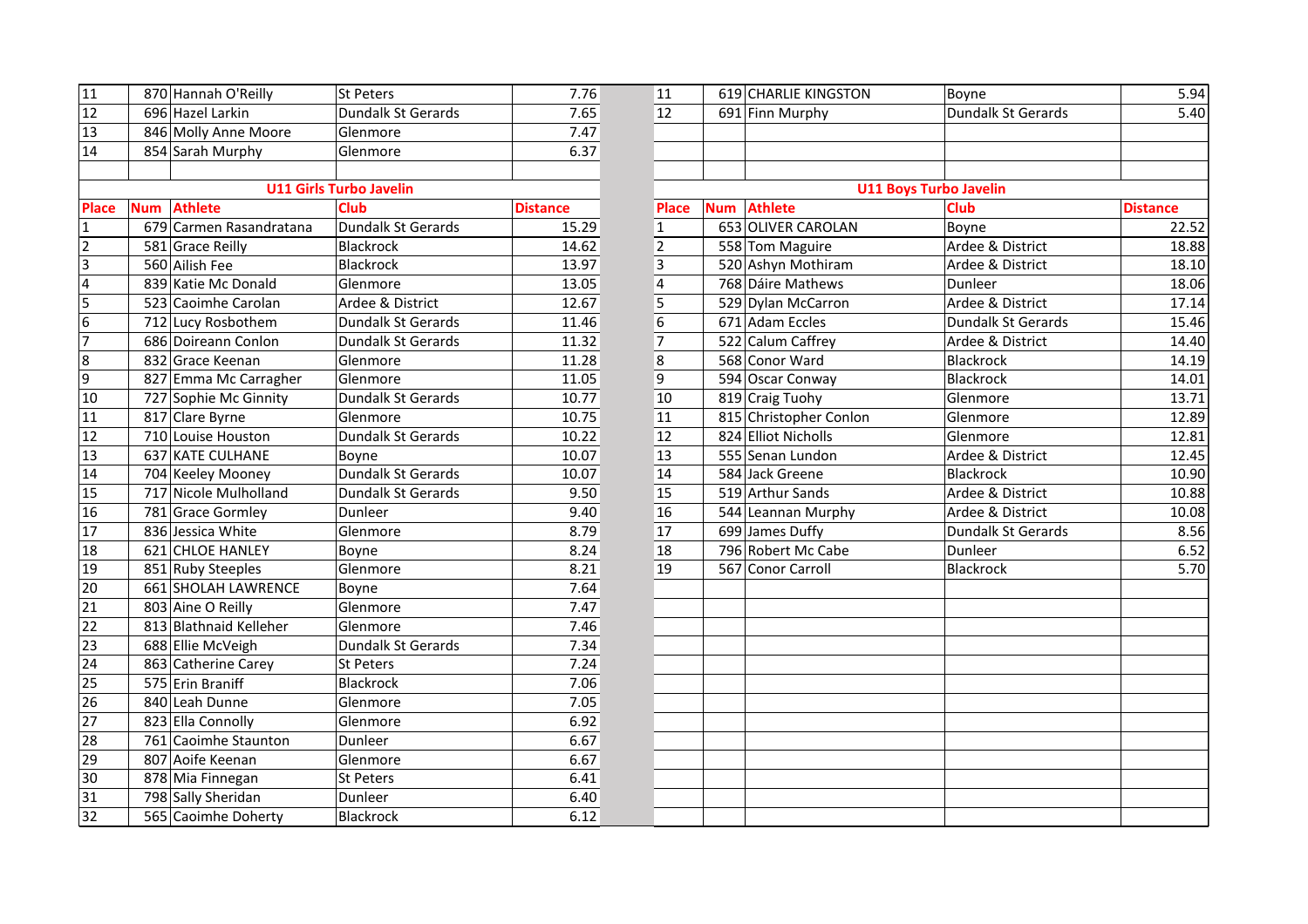| 33             |            | 822 Eimear Finnegan  | Glenmore                  | 6.00            |                |            |                       |                           |                 |
|----------------|------------|----------------------|---------------------------|-----------------|----------------|------------|-----------------------|---------------------------|-----------------|
| 34             |            | 723 Sadhbh Brannigan | Dundalk St Gerards        | 5.60            |                |            |                       |                           |                 |
| 35             |            | 912 Aine Gallagher   | Glenmore                  | 5.19            |                |            |                       |                           |                 |
| 36             |            | 881 Orla McLoughlin  | St Peters                 | 4.99            |                |            |                       |                           |                 |
|                |            |                      |                           |                 |                |            |                       |                           |                 |
|                |            |                      | U12 Girls Turbo Javelin   |                 |                |            |                       | U12 Boys Turbo Javelin    |                 |
| <b>Place</b>   | <b>Num</b> | Athlete              | <b>Club</b>               | <b>Distance</b> | <b>Place</b>   |            | Num Athlete           | <b>Club</b>               | Distance        |
|                |            | 884 Enya Silkena     | <b>Dundalk St Gerards</b> | 23.38 (CBP)     | $\mathbf{1}$   |            | 557 Tadhg Caffrey     | Ardee & District          | 19.57           |
| $\overline{2}$ |            | 713 Meadbh O Connor  | <b>Dundalk St Gerards</b> | 21.80           | $\overline{2}$ |            | 871 Harry O'Reilly    | <b>St Peters</b>          | 18.14           |
| $\overline{3}$ |            | 670 Abaigh Moonan    | <b>Dundalk St Gerards</b> | 15.47           | $\overline{3}$ |            | 524 Charlie Sands     | Ardee & District          | 17.35           |
| $\overline{a}$ |            | 693 Grainne Moran    | <b>Dundalk St Gerards</b> | 13.95           | $\overline{4}$ |            | 919 Eoghan O'Brien    | Blackrock                 | 16.25           |
| 5              |            | 711 Lucy Mahon       | <b>Dundalk St Gerards</b> | 12.05           | 5              |            | 695 Hayden Mulholland | <b>Dundalk St Gerards</b> | 15.97           |
| $\overline{6}$ |            | 635 ISABELLA GARCIA  | Boyne                     | 11.14           |                |            | 596 Ralph Tinsley     | Blackrock                 | <b>NT</b>       |
| $\overline{z}$ |            | 630 Eimear Cooney    | Boyne                     | 11.10           |                |            |                       |                           |                 |
| 8              |            | 729 Tara O Connor    | Dundalk St Gerards        | 10.96           |                |            |                       |                           |                 |
| $\overline{9}$ |            | 685 Dara McEnteggart | Dundalk St Gerards        | 9.44            |                |            |                       |                           |                 |
| 10             |            | 731 Abigail Wright   | Dundealgan                | 8.20            |                |            |                       |                           |                 |
| 11             |            | 751 Saoirse Hearty   | Dundealgan                | 6.07            |                |            |                       |                           |                 |
|                |            |                      |                           |                 |                |            |                       |                           |                 |
|                |            |                      | <b>U13 Girls Javelin</b>  |                 |                |            |                       | <b>U13 Boys Javelin</b>   |                 |
| <b>Place</b>   | <b>Num</b> | <b>Athlete</b>       | <b>Club</b>               | <b>Distance</b> | Place          | <b>Num</b> | <b>Athlete</b>        | <b>Club</b>               | <b>Distance</b> |
| $\mathbf{1}$   |            | Kya Mothiram         | Ardee & District          | 21.39           | $\mathbf{1}$   |            | <b>Aaron Fennell</b>  | Boyne A.C.                | 34.01           |
|                |            |                      |                           |                 |                |            |                       |                           |                 |
|                |            |                      |                           |                 | $\overline{2}$ |            | Andrew Rosbotham      | Dundalk St Gerards A.C.   | 27.55           |
|                |            |                      |                           |                 | $\overline{3}$ |            | Paddy Price           | Boyne A.C.                | 23.38           |
|                |            |                      |                           |                 | $\overline{4}$ |            | Hely Rasandrantana    | Dundalk St Gerards A.C.   | 10.51           |
|                |            |                      |                           |                 |                |            |                       |                           |                 |
|                |            |                      | <b>U14 Girls Javelin</b>  |                 |                |            |                       | <b>U14 Boys Javelin</b>   |                 |
| Place          | Num        | Athlete              | Club                      | Distance        | Place          | <b>Num</b> | <b>Athlete</b>        | <b>Club</b>               | Distance        |
| $\mathbf{1}$   |            | Ciara O' Brien       | Blackrock A.C.            | 25.27           | $\mathbf{1}$   |            | <b>Karlis Kaugars</b> | <b>Dunleer A.C.</b>       | 42.90 (CBP)     |
| $\overline{2}$ |            | Orlaith Carolan      | Ardee & District A.C.     | 20.30           | $\overline{2}$ |            | Max Kingston          | Boyne A.C.                |                 |
| $\overline{3}$ |            | <b>Ava Nc Nally</b>  | Ardee & District A.C.     | 17.97           |                |            |                       |                           | 32.16           |
| 4              |            | Samantha Mc Carron   | Ardee & District A.C.     | 17.67           |                |            |                       |                           |                 |
| 5              |            | Leah Miele           | Dundalk St Gerards A.C.   | 12.12           |                |            |                       |                           |                 |
|                |            |                      |                           |                 |                |            |                       |                           |                 |
|                |            |                      | <b>U15 Girls Javelin</b>  |                 |                |            |                       | <b>U15 Boys Javelin</b>   |                 |
| <b>Place</b>   | <b>Num</b> | <b>Athlete</b>       | <b>Club</b>               | <b>Distance</b> | <b>Place</b>   | <b>Num</b> | <b>Athlete</b>        | <b>Club</b>               | <b>Distance</b> |
| $\mathbf{1}$   |            | Rebecca Mc Carron    | Ardee & District A.C.     | 19.89           | $\mathbf 1$    |            | Cathal Monaghan       | Boyne A.C                 | 34.00           |
| $\overline{2}$ |            | Eirinn Hoey          | Ardee & District A.C.     | 19.06           | $\overline{2}$ |            | <b>Tadg Reilly</b>    | Dunleer A.C.              | 19.80           |

|                         |            | <b>U12 Boys Turbo Javelin</b> |                         |                 |  |  |  |  |  |
|-------------------------|------------|-------------------------------|-------------------------|-----------------|--|--|--|--|--|
| Place                   | Num        | <b>Athlete</b>                | Club                    | <b>Distance</b> |  |  |  |  |  |
| 1                       |            | 557 Tadhg Caffrey             | Ardee & District        | 19.57           |  |  |  |  |  |
| 2                       |            | 871 Harry O'Reilly            | <b>St Peters</b>        | 18.14           |  |  |  |  |  |
| 3                       |            | 524 Charlie Sands             | Ardee & District        | 17.35           |  |  |  |  |  |
| $\overline{\mathbf{4}}$ |            | 919 Eoghan O'Brien            | <b>Blackrock</b>        | 16.25           |  |  |  |  |  |
| $\overline{5}$          |            | 695 Hayden Mulholland         | Dundalk St Gerards      | 15.97           |  |  |  |  |  |
|                         |            | 596 Ralph Tinsley             | <b>Blackrock</b>        | ΝT              |  |  |  |  |  |
|                         |            |                               |                         |                 |  |  |  |  |  |
|                         |            |                               |                         |                 |  |  |  |  |  |
|                         |            |                               |                         |                 |  |  |  |  |  |
|                         |            |                               |                         |                 |  |  |  |  |  |
|                         |            |                               |                         |                 |  |  |  |  |  |
|                         |            |                               |                         |                 |  |  |  |  |  |
| <b>U13 Boys Javelin</b> |            |                               |                         |                 |  |  |  |  |  |
| <b>Place</b>            | <b>Num</b> | <b>Athlete</b>                | <b>Club</b>             | <b>Distance</b> |  |  |  |  |  |
| $\mathbf{1}$            |            | <b>Aaron Fennell</b>          | Boyne A.C.              | 34.01           |  |  |  |  |  |
| 2                       |            | Andrew Rosbotham              | Dundalk St Gerards A.C. | 27.55           |  |  |  |  |  |
| 3                       |            | Paddy Price                   | Boyne A.C.              | 23.38           |  |  |  |  |  |
| 4                       |            | Hely Rasandrantana            | Dundalk St Gerards A.C. | 10.51           |  |  |  |  |  |
|                         |            |                               |                         |                 |  |  |  |  |  |
|                         |            | <b>U14 Boys Javelin</b>       |                         |                 |  |  |  |  |  |
| Place                   | <b>Num</b> | <b>Athlete</b>                | Club                    | <b>Distance</b> |  |  |  |  |  |
| 1                       |            | <b>Karlis Kaugars</b>         | <b>Dunleer A.C.</b>     | 42.90 (CBP)     |  |  |  |  |  |
| $\mathfrak{p}$          |            | Max Kingston                  | Boyne A.C.              | 32.16           |  |  |  |  |  |
|                         |            |                               |                         |                 |  |  |  |  |  |
|                         |            |                               |                         |                 |  |  |  |  |  |
|                         |            |                               |                         |                 |  |  |  |  |  |
|                         |            |                               |                         |                 |  |  |  |  |  |
|                         |            | <b>U15 Boys Javelin</b>       |                         |                 |  |  |  |  |  |
| <b>Place</b>            | <b>Num</b> | <b>Athlete</b>                | Club                    | <b>Distance</b> |  |  |  |  |  |
| $\mathbf{1}$            |            | Cathal Monaghan               | Boyne A.C               | 34.00           |  |  |  |  |  |
| 2                       |            | <b>Tadg Reilly</b>            | Dunleer A.C.            | 19.80           |  |  |  |  |  |
|                         |            |                               |                         |                 |  |  |  |  |  |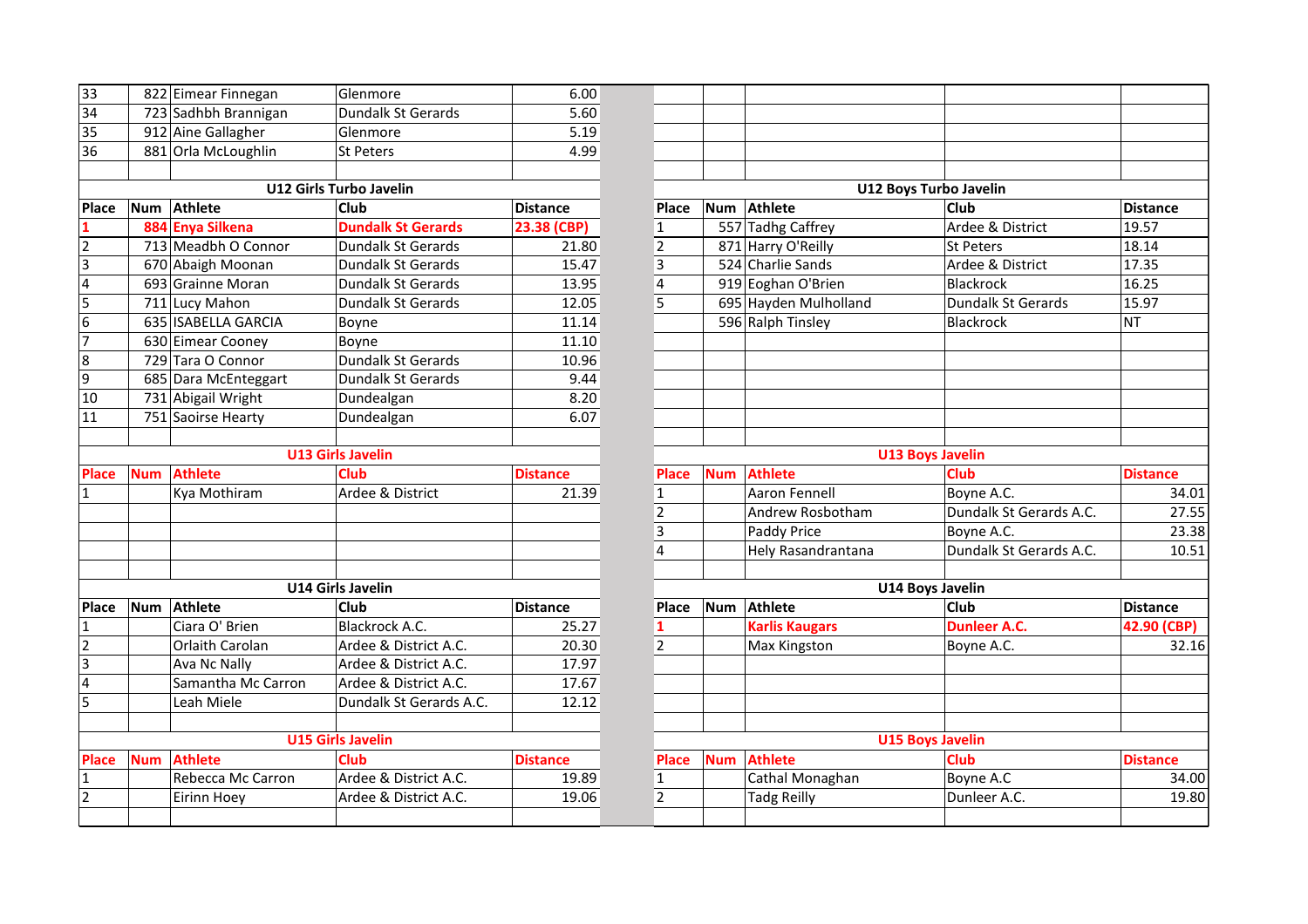|                | <b>U16 Girls Javelin</b> |                       |                           |                 |  |  |  |  |  |  |
|----------------|--------------------------|-----------------------|---------------------------|-----------------|--|--|--|--|--|--|
| Place          | <b>Num</b>               | <b>Athlete</b>        | Club                      | <b>Distance</b> |  |  |  |  |  |  |
| 1              |                          | Kate Kelly            | Boyne A.C.                | 27.29           |  |  |  |  |  |  |
| $\overline{2}$ |                          | Aoife O' Brien        | Blackrock A.C.            | 26.62           |  |  |  |  |  |  |
| $\overline{3}$ |                          | Kate O' Reilly        | Drogheda & District A.C.  | 17.39           |  |  |  |  |  |  |
|                |                          |                       |                           |                 |  |  |  |  |  |  |
|                |                          |                       | <b>U17 Girls Javelin</b>  |                 |  |  |  |  |  |  |
| Place          | <b>Num</b>               | <b>Athlete</b>        | <b>Club</b>               | <b>Distance</b> |  |  |  |  |  |  |
| 1              |                          | <b>Liene Kaugare</b>  | <b>Dunleer A.C.</b>       | 29.45 (CBP)     |  |  |  |  |  |  |
| $\overline{2}$ |                          | Moya Mc Cabe          | Drogheda & District A.C.  | 24.49           |  |  |  |  |  |  |
| 3              |                          | Erinn Mc Shane        | Blackrock A.C.            | 15.72           |  |  |  |  |  |  |
| $\overline{4}$ |                          | Sarah Clarke          | Blackrock A.C.            | 12.71           |  |  |  |  |  |  |
|                |                          |                       |                           |                 |  |  |  |  |  |  |
|                |                          |                       | <b>U19 Girls Javelin</b>  |                 |  |  |  |  |  |  |
| Place          | <b>Num</b>               | <b>Athlete</b>        | Club                      | <b>Distance</b> |  |  |  |  |  |  |
| 1              |                          | Katelyn Quinn         | Glenmore A.C.             | 25.45           |  |  |  |  |  |  |
|                |                          |                       |                           |                 |  |  |  |  |  |  |
|                |                          |                       |                           |                 |  |  |  |  |  |  |
|                |                          |                       | <b>U9 Girls Long Jump</b> |                 |  |  |  |  |  |  |
| <b>Place</b>   |                          | Num Athlete           | <b>Club</b>               | <b>Distance</b> |  |  |  |  |  |  |
| 1              |                          | 527 Courtney Commins  | Ardee & District          | 2.88            |  |  |  |  |  |  |
| 2              |                          | 831 Gillian Tuohy     | Glenmore                  | 2.77            |  |  |  |  |  |  |
| 3              |                          | 862 Aoibheann Boyle   | St Peters                 | 2.72            |  |  |  |  |  |  |
| 4              |                          | 669 WANNITA McCABE    | Boyne                     | 2.66            |  |  |  |  |  |  |
| 5              |                          | 808 Aoife Mc Donald   | Glenmore                  | 2.55            |  |  |  |  |  |  |
| $\overline{6}$ |                          | 879 Niamh Allen       | <b>St Peters</b>          | 2.50            |  |  |  |  |  |  |
| 7              |                          | 858 Zoe White         | Glenmore                  | 2.41            |  |  |  |  |  |  |
| 8              |                          | 733 Chloe Conway      | Dundealgan                | 2.22            |  |  |  |  |  |  |
| 9              |                          | 911 Grace Carey       | <b>St Peters</b>          | 2.19            |  |  |  |  |  |  |
| 10             |                          | 675 Anna Duffy        | Dundalk St Gerards        | 2.01            |  |  |  |  |  |  |
| 11             |                          | 552 Ruiri Mothiram    | Ardee & District          | 1.85            |  |  |  |  |  |  |
| 12             |                          | 833 Holly Mc Cann     | Glenmore                  | 1.85            |  |  |  |  |  |  |
| 13             |                          | 802 Aine Finnegan     | Glenmore                  | 1.84            |  |  |  |  |  |  |
| 14             |                          | 598 Rebecca McCormack | <b>Blackrock</b>          | 1.83            |  |  |  |  |  |  |
| 15             |                          | 718 Olivia Kissane    | Dundalk St Gerards        | 1.81            |  |  |  |  |  |  |
| 16             |                          | 825 Emily Connolly    | Glenmore                  | 1.76            |  |  |  |  |  |  |
| 17             | 561 Aisling Finegan      |                       | <b>Blackrock</b>          | 1.72            |  |  |  |  |  |  |
| 18             |                          | 579 Faith Scanlon     | <b>Blackrock</b>          | 1.59            |  |  |  |  |  |  |
| 19             |                          | 904 Sadhbh O'Donoghue | Boyne                     | <b>NJ</b>       |  |  |  |  |  |  |

|                         |            |                       | <b>U16 Girls Javelin</b>  |                 | <b>U16 Boys Javelin</b> |            |                           |                          |                 |
|-------------------------|------------|-----------------------|---------------------------|-----------------|-------------------------|------------|---------------------------|--------------------------|-----------------|
| Place                   | Num        | Athlete               | <b>Club</b>               | <b>Distance</b> | <b>Place</b>            | <b>Num</b> | <b>Athlete</b>            | <b>Club</b>              | <b>Distance</b> |
| 1                       |            | Kate Kelly            | Boyne A.C.                | 27.29           | $\mathbf{1}$            |            | <b>Edward Mc Entee</b>    | Dunleer A.C              | 21.20           |
| 2                       |            | Aoife O' Brien        | Blackrock A.C.            | 26.62           | $\overline{2}$          |            | Peter Aylward             | Drogheda & District A.C. | 13.75           |
| 3                       |            | Kate O' Reilly        | Drogheda & District A.C.  | 17.39           | 3                       |            | Daniel Aylward            | Drogheda & District A.C. | 12.37           |
|                         |            |                       |                           |                 |                         |            |                           |                          |                 |
|                         |            |                       | <b>U17 Girls Javelin</b>  |                 |                         |            |                           | <b>U17 Boys Javelin</b>  |                 |
| <b>Place</b>            | <b>Num</b> | <b>Athlete</b>        | <b>Club</b>               | <b>Distance</b> | <b>Place</b>            | <b>Num</b> | <b>Athlete</b>            | <b>Club</b>              | <b>Distance</b> |
|                         |            | <b>Liene Kaugare</b>  | <b>Dunleer A.C.</b>       | 29.45 (CBP)     |                         |            |                           |                          |                 |
| $\overline{\mathbf{c}}$ |            | Moya Mc Cabe          | Drogheda & District A.C.  | 24.49           |                         |            |                           |                          |                 |
| $\overline{3}$          |            | Erinn Mc Shane        | <b>Blackrock A.C.</b>     | 15.72           |                         |            |                           |                          |                 |
| 4                       |            | Sarah Clarke          | Blackrock A.C.            | 12.71           |                         |            |                           |                          |                 |
|                         |            |                       |                           |                 |                         |            |                           |                          |                 |
|                         |            |                       | <b>U19 Girls Javelin</b>  |                 |                         |            |                           | <b>U19 Boys Javelin</b>  |                 |
| Place                   | Num        | <b>Athlete</b>        | Club                      | <b>Distance</b> | <b>Place</b>            | <b>Num</b> | Athlete                   | Club                     | <b>Distance</b> |
| 1                       |            | Katelyn Quinn         | Glenmore A.C.             | 25.45           |                         |            |                           |                          |                 |
|                         |            |                       |                           |                 |                         |            |                           |                          |                 |
|                         |            |                       |                           |                 |                         |            |                           |                          |                 |
|                         |            |                       | <b>U9 Girls Long Jump</b> |                 |                         |            |                           | <b>U9 Boys Long Jump</b> |                 |
| <b>Place</b>            | <b>Num</b> | <b>Athlete</b>        | <b>Club</b>               | <b>Distance</b> | <b>Place</b>            | <b>Num</b> | <b>Athlete</b>            | <b>Club</b>              | <b>Distance</b> |
| $\mathbf{1}$            |            | 527 Courtney Commins  | Ardee & District          | 2.88            | $\mathbf{1}$            |            | <b>629 EDISON EKHATOR</b> | Boyne                    | 2.77            |
| $\overline{2}$          |            | 831 Gillian Tuohy     | Glenmore                  | 2.77            | $\mathbf 2$             |            | 726 Shay Casey            | Dundalk St Gerards       | 2.63            |
| $\mathsf{3}$            |            | 862 Aoibheann Boyle   | St Peters                 | 2.72            | $\overline{3}$          |            | 548 Oran Lynch            | Ardee & District         | 2.46            |
| $\overline{4}$          |            | 669 WANNITA McCABE    | Boyne                     | 2.66            | $\overline{\mathbf{4}}$ |            | 676 Ben Eccles            | Dundalk St Gerards       | 2.46            |
| 5                       |            | 808 Aoife Mc Donald   | Glenmore                  | 2.55            | $\overline{5}$          |            | 517 Alex Callan           | Ardee & District         | 2.37            |
| 6                       |            | 879 Niamh Allen       | <b>St Peters</b>          | 2.50            | $\overline{6}$          |            | 747 Rian Mc Neary         | Dundealgan               | 2.31            |
| $\overline{7}$          |            | 858 Zoe White         | Glenmore                  | 2.41            | $\overline{7}$          |            | 533 Finn Osborn           | Ardee & District         | 2.14            |
| 8                       |            | 733 Chloe Conway      | Dundealgan                | 2.22            | 8                       |            | 570 Cormac Greene         | Blackrock                | 2.10            |
| 9                       |            | 911 Grace Carey       | <b>St Peters</b>          | 2.19            | $\overline{9}$          |            | 546 Max O'Sullivan        | Ardee & District         | 1.90            |
| 10                      |            | 675 Anna Duffy        | Dundalk St Gerards        | 2.01            | 10                      |            | 865 Cian Smyth            | St Peters                | 1.88            |
| 11                      |            | 552 Ruiri Mothiram    | Ardee & District          | 1.85            | 11                      |            | 525 Cian Lundon           | Ardee & District         | 1.42            |
| 12                      |            | 833 Holly Mc Cann     | Glenmore                  | 1.85            | 12                      |            | 682 Cillian Mullen        | Dundalk St Gerards       | 1.17            |
| 13                      |            | 802 Aine Finnegan     | Glenmore                  | 1.84            |                         |            |                           |                          |                 |
| 14                      |            | 598 Rebecca McCormack | Blackrock                 | 1.83            |                         |            |                           |                          |                 |
| 15                      |            | 718 Olivia Kissane    | Dundalk St Gerards        | 1.81            |                         |            |                           |                          |                 |
| 16                      |            | 825 Emily Connolly    | Glenmore                  | 1.76            |                         |            |                           |                          |                 |
| 17                      |            | 561 Aisling Finegan   | <b>Blackrock</b>          | 1.72            |                         |            |                           |                          |                 |
| 18                      |            | 579 Faith Scanlon     | Blackrock                 | 1.59            |                         |            |                           |                          |                 |
| 19                      |            | 904 Sadhbh O'Donoghue | Boyne                     | NJ              |                         |            |                           |                          |                 |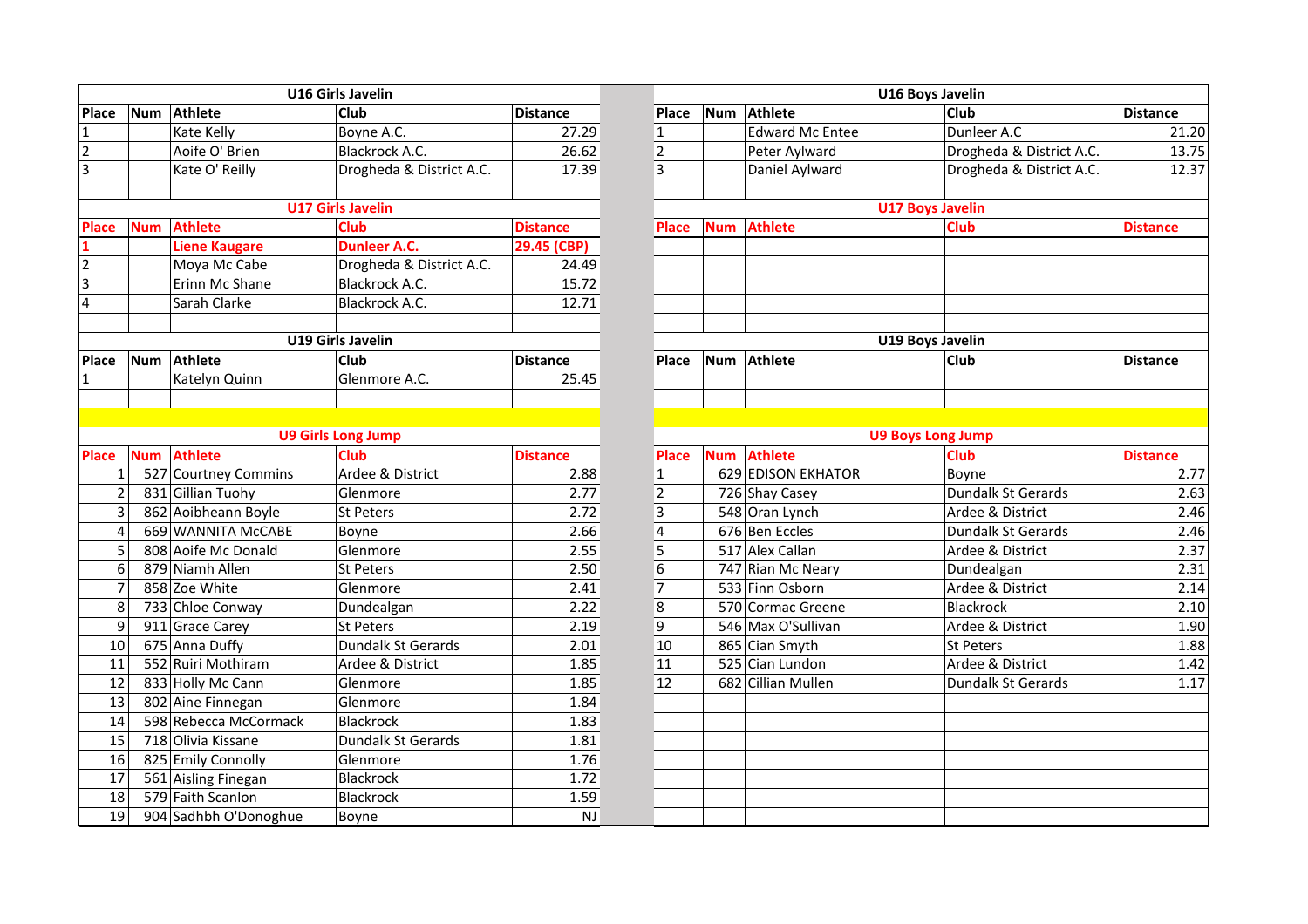|                         |            |                       | <b>U10 Girls Long Jump</b> |                 |
|-------------------------|------------|-----------------------|----------------------------|-----------------|
| Place                   | <b>Num</b> | <b>Athlete</b>        | Club                       | <b>Distance</b> |
| 1                       |            | 869 Emily O'Reilly    | <b>St Peters</b>           | 3.11            |
| $\overline{\mathbf{c}}$ |            | 608 ALLY FENNELL      | Boyne                      | 3.00            |
| 3                       |            | 846 Molly Anne Moore  | Glenmore                   | 3.00            |
| 4                       |            | 662 SHRUTI S PRASAD   | Boyne                      | 2.94            |
| 5                       |            | 849 Roisin Daly       | Glenmore                   | 2.89            |
| 6                       |            | 678 Cara Miele        | <b>Dundalk St Gerards</b>  | 2.83            |
| 7                       |            | 696 Hazel Larkin      | Dundalk St Gerards         | 2.75            |
| 8                       |            | 564 Bonnie Walsh      | <b>Blackrock</b>           | 2.58            |
| 9                       |            | 541 Jessica McCarron  | Ardee & District           | 2.46            |
| 10                      |            | 852 Sarah Duffy       | Glenmore                   | 2.40            |
| 11                      |            | 709 Lilly Mc Clean    | Dundalk St Gerards         | 2.38            |
| 12                      |            | 612 AOIBHINN HACKETT  | Boyne                      | 2.35            |
| 13                      |            | 907 Leah Rooney       | Dunleer                    | 2.27            |
| 14                      |            | 617 CAOIMHE MARTIN    | Boyne                      | 2.09            |
| 15                      |            | 870 Hannah O'Reilly   | <b>St Peters</b>           | 2.05            |
| 16                      |            | 854 Sarah Murphy      | Glenmore                   | 1.96            |
| 17                      |            | 857 Sophie Cumiskey   | Glenmore                   | 1.79            |
| 18                      |            | 724 Sara Holmes       | Dundalk St Gerards         | 1.75            |
|                         |            |                       |                            |                 |
|                         |            |                       | <b>U11 Girls Long Jump</b> |                 |
| <b>Place</b>            | <b>Num</b> | <b>Athlete</b>        | <b>Club</b>                | <b>Distance</b> |
| 1                       |            | 881 Orla McLoughlin   | <b>St Peters</b>           | 3.48            |
| 2                       |            | 686 Doireann Conlon   | <b>Dundalk St Gerards</b>  | 3.40            |
| 3                       |            | 839 Katie Mc Donald   | Glenmore                   | 3.38            |
| 4                       |            | 581 Grace Reilly      | <b>Blackrock</b>           | 3.28            |
| 5                       |            | 832 Grace Keenan      | Glenmore                   | 3.25            |
| 6                       |            | 523 Caoimhe Carolan   | Ardee & District           | 3.21            |
| 7                       |            | 863 Catherine Carey   | St Peters                  | 3.07            |
| 8                       |            | 827 Emma Mc Carragher | Glenmore                   | 2.99            |
| 9                       |            | 637 KATE CULHANE      | Boyne                      | 2.90            |
| 10                      |            | 661 SHOLAH LAWRENCE   | Boyne                      | 2.89            |
| 11                      |            | 840 Leah Dunne        | Glenmore                   | 2.86            |
| 12                      |            | 836 Jessica White     | Glenmore                   | 2.85            |
| 13                      |            | 878 Mia Finnegan      | St Peters                  | 2.83            |
| 14                      |            | 560 Ailish Fee        | Blackrock                  | 2.82            |
| 15                      |            | 717 Nicole Mulholland | <b>Dundalk St Gerards</b>  | 2.78            |

|                         |            |                       | <b>U10 Girls Long Jump</b> |                 |                 |            |                      | <b>U10 Boys Long Jump</b> |                 |
|-------------------------|------------|-----------------------|----------------------------|-----------------|-----------------|------------|----------------------|---------------------------|-----------------|
| Place                   | Num        | Athlete               | <b>Club</b>                | <b>Distance</b> | Place           | Num        | <b>Athlete</b>       | <b>Club</b>               | <b>Distance</b> |
| 1                       |            | 869 Emily O'Reilly    | <b>St Peters</b>           | 3.11            | $\mathbf{1}$    |            | 730 Tom Phillips     | Dundalk St Gerards        | 3.29            |
| $\overline{\mathbf{c}}$ |            | 608 ALLY FENNELL      | Boyne                      | 3.00            | $\overline{2}$  |            | 722 Rian Mc Crystal  | <b>Dundalk St Gerards</b> | 3.17            |
| 3                       |            | 846 Molly Anne Moore  | Glenmore                   | 3.00            | 3               |            | 766 Conor Brennan    | Dunleer                   | 3.11            |
| 4                       |            | 662 SHRUTI S PRASAD   | Boyne                      | 2.94            | 4               |            | 585 James Scanlon    | Blackrock                 | 2.96            |
| 5                       |            | 849 Roisin Daly       | Glenmore                   | 2.89            | $\overline{5}$  |            | 648 Luca Mc Loughlin | Boyne                     | 2.86            |
| 6                       |            | 678 Cara Miele        | <b>Dundalk St Gerards</b>  | 2.83            | $\overline{6}$  |            | 615 CALLUM BYRNE     | Boyne                     | 2.77            |
| 7                       |            | 696 Hazel Larkin      | Dundalk St Gerards         | 2.75            | $\overline{7}$  |            | 850 Ronan Dunne      | Glenmore                  | 2.56            |
| 8                       |            | 564 Bonnie Walsh      | <b>Blackrock</b>           | 2.58            | 8               |            | 619 CHARLIE KINGSTON | Boyne                     | 2.52            |
| 9                       |            | 541 Jessica McCarron  | Ardee & District           | 2.46            | $\overline{9}$  |            | 843 Mario Gaztambide | Glenmore                  | 1.98            |
| 10                      |            | 852 Sarah Duffy       | Glenmore                   | 2.40            | $\overline{10}$ |            | 590 Leon Hamill      | Blackrock                 | 1.95            |
| 11                      |            | 709 Lilly Mc Clean    | Dundalk St Gerards         | 2.38            | $\overline{11}$ |            | 691 Finn Murphy      | Dundalk St Gerards        | 1.90            |
| 12                      |            | 612 AOIBHINN HACKETT  | Boyne                      | 2.35            | 12              |            | 736 Danny Rice       | Dundealgan                | 1.78            |
| 13                      |            | 907 Leah Rooney       | Dunleer                    | 2.27            |                 |            |                      |                           |                 |
| 14                      |            | 617 CAOIMHE MARTIN    | Boyne                      | 2.09            |                 |            |                      |                           |                 |
| 15                      |            | 870 Hannah O'Reilly   | <b>St Peters</b>           | 2.05            |                 |            |                      |                           |                 |
| 16                      |            | 854 Sarah Murphy      | Glenmore                   | 1.96            |                 |            |                      |                           |                 |
| 17                      |            | 857 Sophie Cumiskey   | Glenmore                   | 1.79            |                 |            |                      |                           |                 |
| 18                      |            | 724 Sara Holmes       | Dundalk St Gerards         | 1.75            |                 |            |                      |                           |                 |
|                         |            |                       |                            |                 |                 |            |                      |                           |                 |
|                         |            |                       | <b>U11 Girls Long Jump</b> |                 |                 |            |                      | <b>U11 Boys Long Jump</b> |                 |
| <b>Place</b>            | <b>Num</b> | <b>Athlete</b>        | <b>Club</b>                | <b>Distance</b> | <b>Place</b>    | <b>Num</b> | <b>Athlete</b>       | <b>Club</b>               | <b>Distance</b> |
| 1                       |            | 881 Orla McLoughlin   | <b>St Peters</b>           | 3.48            | $\mathbf{1}$    |            | 558 Tom Maguire      | Ardee & District          | 3.61            |
| 2                       |            | 686 Doireann Conlon   | <b>Dundalk St Gerards</b>  | 3.40            | $\overline{2}$  |            | 653 OLIVER CAROLAN   | Boyne                     | 3.53            |
| 3                       |            | 839 Katie Mc Donald   | Glenmore                   | 3.38            | $\overline{3}$  |            | 768 Dáire Mathews    | Dunleer                   | 3.52            |
| 4                       |            | 581 Grace Reilly      | Blackrock                  | 3.28            | $\overline{4}$  |            | 522 Calum Caffrey    | Ardee & District          | 3.40            |
| 5                       |            | 832 Grace Keenan      | Glenmore                   | 3.25            | $\overline{5}$  |            | 824 Elliot Nicholls  | Glenmore                  | 3.33            |
| 6                       |            | 523 Caoimhe Carolan   | Ardee & District           | 3.21            | $\overline{6}$  |            | 519 Arthur Sands     | Ardee & District          | 3.29            |
| 7                       |            | 863 Catherine Carey   | <b>St Peters</b>           | 3.07            | $\overline{7}$  |            | 571 Dillon Rowland   | Blackrock                 | 3.07            |
| 8                       |            | 827 Emma Mc Carragher | Glenmore                   | 2.99            | 8               |            | 520 Ashyn Mothiram   | Ardee & District          | 3.06            |
| $\overline{9}$          |            | 637 KATE CULHANE      | Boyne                      | 2.90            | $\overline{9}$  |            | 555 Senan Lundon     | Ardee & District          | 3.00            |
| 10                      |            | 661 SHOLAH LAWRENCE   | Boyne                      | 2.89            | $\overline{10}$ |            | 819 Craig Tuohy      | Glenmore                  | 2.91            |
| 11                      |            | 840 Leah Dunne        | Glenmore                   | 2.86            | 11              |            | 584 Jack Greene      | Blackrock                 | 2.71            |
| 12                      |            | 836 Jessica White     | Glenmore                   | 2.85            | 12              |            | 544 Leannan Murphy   | Ardee & District          | 2.67            |
| 13                      |            | 878 Mia Finnegan      | <b>St Peters</b>           | 2.83            | 13              |            | 529 Dylan McCarron   | Ardee & District          | 2.65            |
| 14                      |            | 560 Ailish Fee        | Blackrock                  | 2.82            | 14              |            | 742 Jamie Williams   | Dundealgan                | 2.57            |
| 15                      |            | 717 Nicole Mulholland | <b>Dundalk St Gerards</b>  | 2.78            | 15              |            | 671 Adam Eccles      | Dundalk St Gerards        | 2.56            |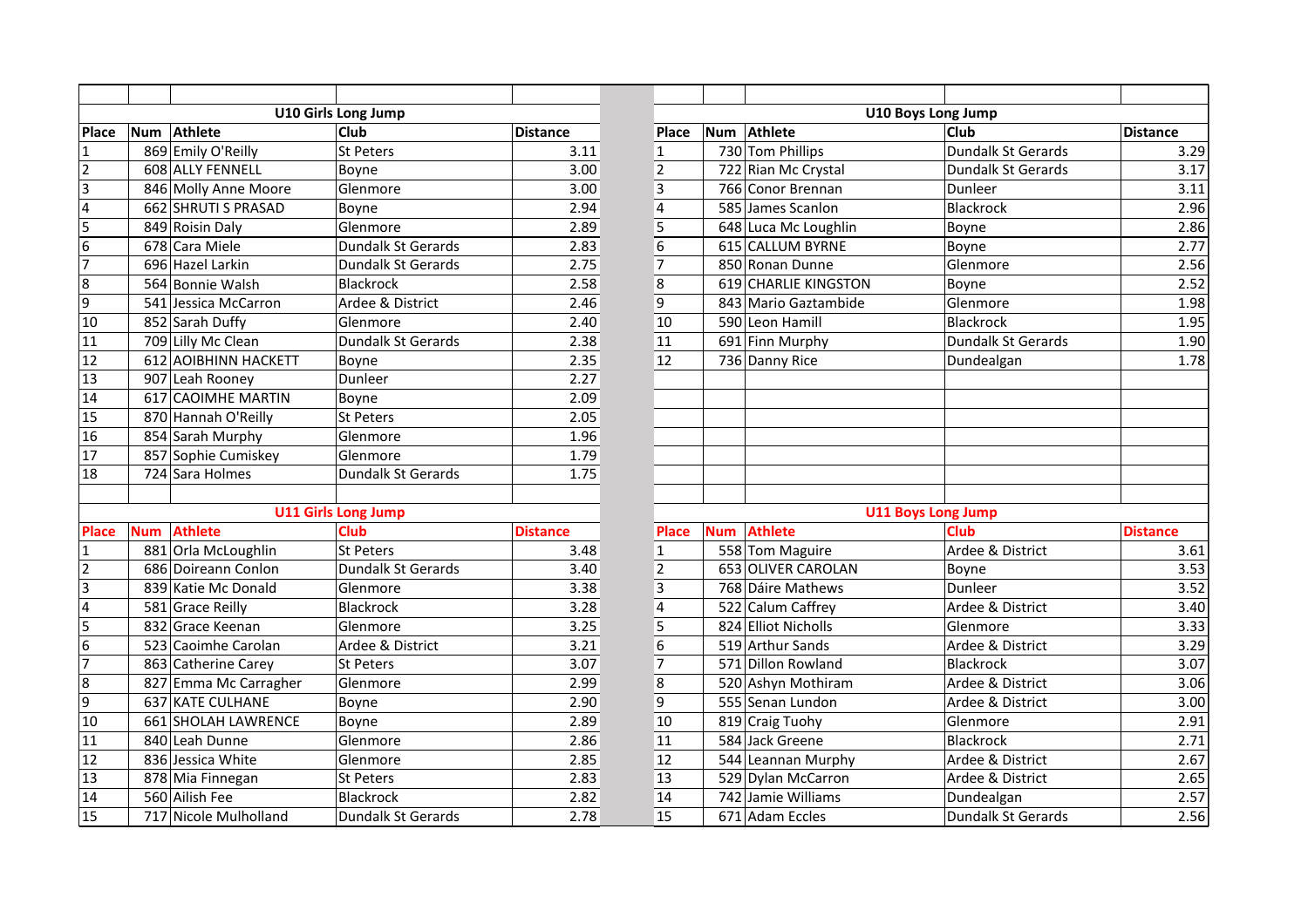| 16               |            | 817 Clare Byrne         | Glenmore                   | 2.75            | 16                      |            | 634 Fergus Nolan        | Boyne                     |
|------------------|------------|-------------------------|----------------------------|-----------------|-------------------------|------------|-------------------------|---------------------------|
| 17               |            | 851 Ruby Steeples       | Glenmore                   | 2.68            | 17                      |            | 719 Oran Keogh          | Dundalk St Gerards        |
| 18               |            | 679 Carmen Rasandratana | Dundalk St Gerards         | 2.67            | 18                      |            | 594 Oscar Conway        | Blackrock                 |
| 19               |            | 636 JULIER HURLEY       | Boyne                      | 2.64            | 19                      |            | 655 RHYS CLARKE         | Boyne                     |
| 20               |            | 688 Ellie McVeigh       | Dundalk St Gerards         | 2.63            | 20                      |            | 568 Conor Ward          | Blackrock                 |
| 21               |            | 710 Louise Houston      | Dundalk St Gerards         | 2.61            | 21                      |            | 745 Mikey Rice          | Dundealgan                |
| 22               |            | 712 Lucy Rosbothem      | Dundalk St Gerards         | 2.60            | 22                      |            | 567 Conor Carroll       | Blackrock                 |
| 23               |            | 781 Grace Gormley       | Dunleer                    | 2.41            | 23                      |            | 796 Robert Mc Cabe      | Dunleer                   |
| 24               |            | 803 Aine O Reilly       | Glenmore                   | 2.27            | 24                      |            | 699 James Duffy         | Dundalk St Gerards        |
| 25               |            | 621 CHLOE HANLEY        | Boyne                      | 2.24            |                         |            |                         |                           |
| 26               |            | 727 Sophie Mc Ginnity   | Dundalk St Gerards         | 2.16            |                         |            |                         |                           |
| 27               |            | 761 Caoimhe Staunton    | Dunleer                    | 2.14            |                         |            |                         |                           |
| 28               |            | 823 Ella Connolly       | Glenmore                   | 2.14            |                         |            |                         |                           |
| 29               |            | 813 Blathnaid Kelleher  | Glenmore                   | 2.10            |                         |            |                         |                           |
| 30               |            | 798 Sally Sheridan      | Dunleer                    | 2.09            |                         |            |                         |                           |
| 31               |            | 807 Aoife Keenan        | Glenmore                   | 2.00            |                         |            |                         |                           |
| 32               |            | 822 Eimear Finnegan     | Glenmore                   | 1.86            |                         |            |                         |                           |
| 33               |            | 912 Aine Gallagher      | Glenmore                   | 1.82            |                         |            |                         |                           |
| 34               |            | 565 Caoimhe Doherty     | <b>Blackrock</b>           | 1.80            |                         |            |                         |                           |
|                  |            |                         |                            |                 |                         |            |                         |                           |
|                  |            |                         | U12 Girls Long Jump        |                 |                         |            |                         | U12 Boys Long Jump        |
| <b>Place</b>     |            | Num Athlete             | Club                       | <b>Distance</b> | <b>Place</b>            |            | Num Athlete             | <b>Club</b>               |
| $\mathbf{1}$     |            | 884 Enya Silkena        | <b>Dundalk St Gerards</b>  | 4.24 (CBP)      | $\mathbf{1}$            |            | 538 Jack Dowdall        | Ardee & District          |
|                  |            |                         |                            |                 |                         |            |                         |                           |
| $\overline{2}$   |            | 713 Meadbh O Connor     | Dundalk St Gerards         | 4.11            | $\overline{2}$          |            | 690 Ethan Mullen        | Dundalk St Gerards        |
| ε                |            | 729 Tara O Connor       | Dundalk St Gerards         | 3.86            | 3                       |            | 557 Tadhg Caffrey       | Ardee & District          |
| $\overline{4}$   |            | 630 EIMEAR COONEY       | Boyne                      | 3.46            | $\overline{\mathbf{4}}$ |            | 626 DARAGH PETERS       | Boyne                     |
| 5                |            | 711 Lucy Mahon          | Dundalk St Gerards         | 3.43            | 5                       |            | 695 Hayden Mulholland   | Dundalk St Gerards        |
| 6                |            | 693 Grainne Moran       | Dundalk St Gerards         | 3.34            | 6                       |            | 743 Joshua McGurk       | Dundealgan                |
| $\overline{7}$   |            | 867 Dearbhla Allen      | <b>St Peters</b>           | 3.34            |                         |            |                         |                           |
| $\boldsymbol{8}$ |            | 685 Dara McEnteggart    | Dundalk St Gerards         | 3.26            |                         |            |                         |                           |
| 9                |            | 635 Isabella Garcia     | Boyne                      | 3.15            |                         |            |                         |                           |
| 10               |            | 751 Saoirse Hearty      | Dundealgan                 | 2.00            |                         |            |                         |                           |
| 11               |            | 731 Abigail Wright      | Dundealgan                 | 1.61            |                         |            |                         |                           |
|                  |            |                         |                            |                 |                         |            |                         |                           |
|                  |            |                         | <b>U13 Girls Long Jump</b> |                 |                         |            |                         | <b>U13 Boys Long Jump</b> |
| <b>Place</b>     | <b>Num</b> | <b>Athlete</b>          | <b>Club</b>                | <b>Distance</b> | Place                   | <b>Num</b> | <b>Athlete</b>          | <b>Club</b>               |
| $\mathbf{1}$     |            | 875 Lucy Brennan        | <b>St Peters</b>           | 4.32            | $\mathbf{1}$            |            | 603 AARON FENNELL       | Boyne                     |
| $\overline{2}$   |            | 842 Lucy White          | Glenmore                   | 4.19            | $\overline{2}$          |            | 610 AMITESH BALA        | Boyne                     |
| $\overline{3}$   |            | 681 Ciara Cunningham    | Dundalk St Gerards         | 4.02            | 3                       |            | 792 Matthew Fitzpatrick | Dunleer                   |

| 16              |            | 817 Clare Byrne                        | Glenmore                              | 2.75            | 16                               |            | 634 Fergus Nolan                            | Boyne              | 2.34            |
|-----------------|------------|----------------------------------------|---------------------------------------|-----------------|----------------------------------|------------|---------------------------------------------|--------------------|-----------------|
| 17              |            | 851 Ruby Steeples                      | Glenmore                              | 2.68            | 17                               |            | 719 Oran Keogh                              | Dundalk St Gerards | 2.30            |
| 18              |            | 679 Carmen Rasandratana                | Dundalk St Gerards                    | 2.67            | 18                               |            | 594 Oscar Conway                            | Blackrock          | 2.06            |
| 19              |            | 636 JULIER HURLEY                      | Boyne                                 | 2.64            | 19                               |            | 655 RHYS CLARKE                             | Boyne              | 1.93            |
| 20              |            | 688 Ellie McVeigh                      | Dundalk St Gerards                    | 2.63            | 20                               |            | 568 Conor Ward                              | <b>Blackrock</b>   | 1.83            |
| 21              |            | 710 Louise Houston                     | Dundalk St Gerards                    | 2.61            | 21                               |            | 745 Mikey Rice                              | Dundealgan         | 1.76            |
| 22              |            | 712 Lucy Rosbothem                     | <b>Dundalk St Gerards</b>             | 2.60            | 22                               |            | 567 Conor Carroll                           | Blackrock          | 1.69            |
| 23              |            | 781 Grace Gormley                      | Dunleer                               | 2.41            | 23                               |            | 796 Robert Mc Cabe                          | Dunleer            | 1.63            |
| 24              |            | 803 Aine O Reilly                      | Glenmore                              | 2.27            | 24                               |            | 699 James Duffy                             | Dundalk St Gerards |                 |
| 25              |            | 621 CHLOE HANLEY                       | Boyne                                 | 2.24            |                                  |            |                                             |                    |                 |
| $\overline{26}$ |            | 727 Sophie Mc Ginnity                  | Dundalk St Gerards                    | 2.16            |                                  |            |                                             |                    |                 |
| 27              |            | 761 Caoimhe Staunton                   | Dunleer                               | 2.14            |                                  |            |                                             |                    |                 |
| 28              |            | 823 Ella Connolly                      | Glenmore                              | 2.14            |                                  |            |                                             |                    |                 |
| 29              |            | 813 Blathnaid Kelleher                 | Glenmore                              | 2.10            |                                  |            |                                             |                    |                 |
| 30              |            | 798 Sally Sheridan                     | Dunleer                               | 2.09            |                                  |            |                                             |                    |                 |
| 31              |            | 807 Aoife Keenan                       | Glenmore                              | 2.00            |                                  |            |                                             |                    |                 |
| 32              |            | 822 Eimear Finnegan                    | Glenmore                              | 1.86            |                                  |            |                                             |                    |                 |
| 33              |            | 912 Aine Gallagher                     | Glenmore                              | 1.82            |                                  |            |                                             |                    |                 |
| 34              |            | 565 Caoimhe Doherty                    | Blackrock                             | 1.80            |                                  |            |                                             |                    |                 |
|                 |            |                                        |                                       |                 |                                  |            |                                             |                    |                 |
|                 |            |                                        |                                       |                 |                                  |            |                                             |                    |                 |
|                 |            |                                        | <b>U12 Girls Long Jump</b>            |                 |                                  |            | <b>U12 Boys Long Jump</b>                   |                    |                 |
| Place           | Num        | Athlete                                | <b>Club</b>                           | <b>Distance</b> | Place                            | Num        | Athlete                                     | <b>Club</b>        | <b>Distance</b> |
|                 |            | 884 Enya Silkena                       | <b>Dundalk St Gerards</b>             | 4.24 (CBP)      | $\mathbf{1}$                     |            | 538 Jack Dowdall                            | Ardee & District   | 3.92            |
| 2               |            | 713 Meadbh O Connor                    | <b>Dundalk St Gerards</b>             | 4.11            | $\overline{2}$                   |            | 690 Ethan Mullen                            | Dundalk St Gerards | 3.60            |
| 3               |            | 729 Tara O Connor                      | Dundalk St Gerards                    | 3.86            | 3                                |            | 557 Tadhg Caffrey                           | Ardee & District   | 3.50            |
| 4               |            | 630 EIMEAR COONEY                      | Boyne                                 | 3.46            | $\overline{4}$                   |            | 626 DARAGH PETERS                           | Boyne              | 3.36            |
|                 |            | 711 Lucy Mahon                         | Dundalk St Gerards                    | 3.43            | 5                                |            | 695 Hayden Mulholland                       | Dundalk St Gerards | 3.18            |
| 5<br>6          |            | 693 Grainne Moran                      | <b>Dundalk St Gerards</b>             | 3.34            | 6                                |            | 743 Joshua McGurk                           | Dundealgan         | 2.82            |
| 7               |            | 867 Dearbhla Allen                     | <b>St Peters</b>                      | 3.34            |                                  |            |                                             |                    |                 |
| 8               |            | 685 Dara McEnteggart                   | Dundalk St Gerards                    | 3.26            |                                  |            |                                             |                    |                 |
| $\overline{9}$  |            | 635 Isabella Garcia                    | Boyne                                 | 3.15            |                                  |            |                                             |                    |                 |
|                 |            | 751 Saoirse Hearty                     | Dundealgan                            | 2.00            |                                  |            |                                             |                    |                 |
| 10<br>11        |            | 731 Abigail Wright                     | Dundealgan                            | 1.61            |                                  |            |                                             |                    |                 |
|                 |            |                                        |                                       |                 |                                  |            |                                             |                    |                 |
|                 |            |                                        | <b>U13 Girls Long Jump</b>            |                 |                                  |            | <b>U13 Boys Long Jump</b>                   |                    |                 |
| <b>Place</b>    | <b>Num</b> | <b>Athlete</b>                         | <b>Club</b>                           | <b>Distance</b> | <b>Place</b>                     | <b>Num</b> | <b>Athlete</b>                              | <b>Club</b>        | <b>Distance</b> |
| 1               |            | 875 Lucy Brennan                       | St Peters                             | 4.32            | $\mathbf{1}$                     |            | 603 AARON FENNELL                           | Boyne              | 4.23            |
| 2<br>3          |            | 842 Lucy White<br>681 Ciara Cunningham | Glenmore<br><b>Dundalk St Gerards</b> | 4.19<br>4.02    | $\overline{2}$<br>$\overline{3}$ |            | 610 AMITESH BALA<br>792 Matthew Fitzpatrick | Boyne<br>Dunleer   | 4.04<br>3.89    |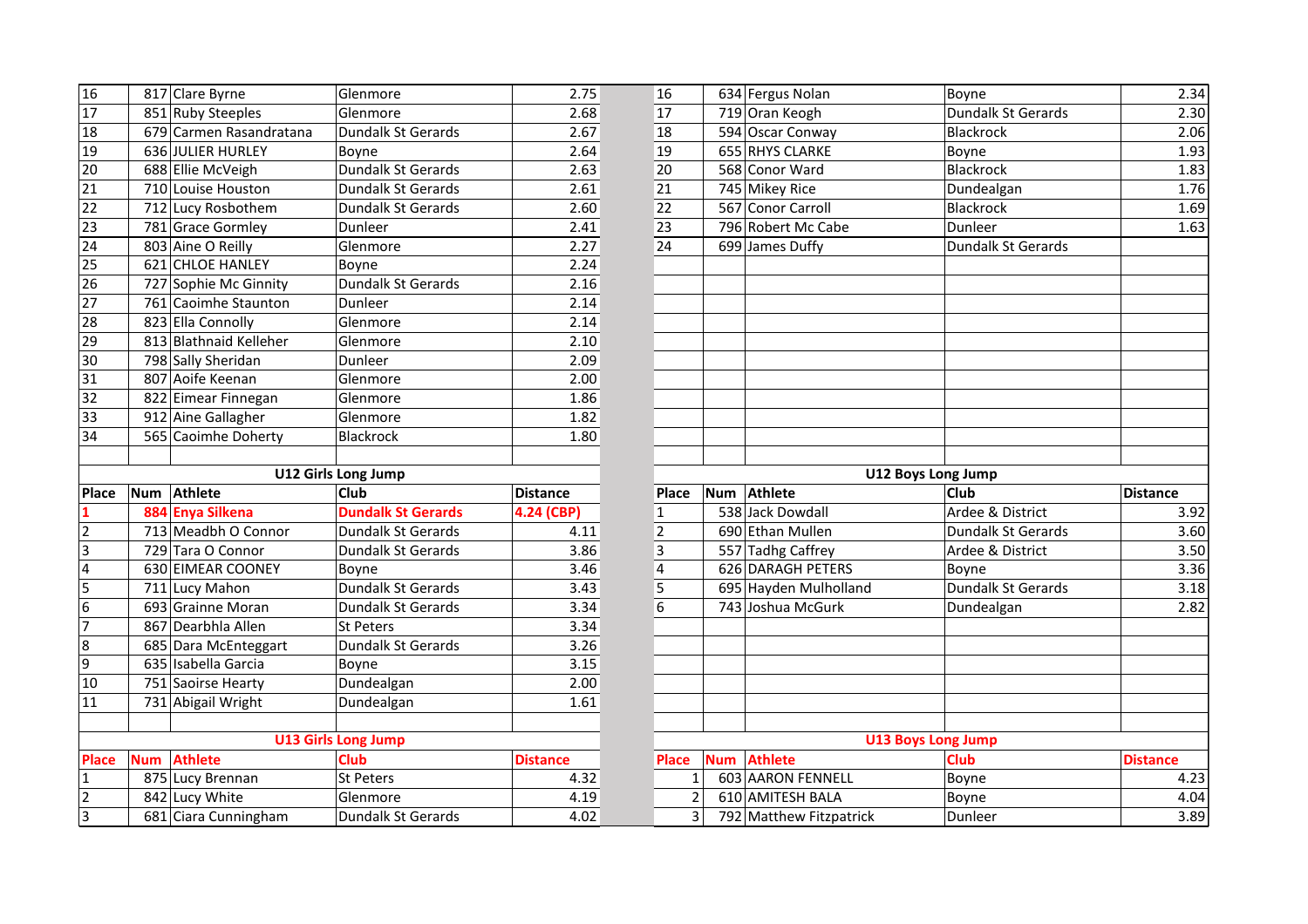| $\overline{\mathbf{4}}$ |            | 714 Mia Keeley           | Dundalk St Gerards         | 3.92            |
|-------------------------|------------|--------------------------|----------------------------|-----------------|
| $\overline{5}$          |            | 716 Nicola McElroy       | Dundalk St Gerards         | 3.62            |
| $\overline{6}$          |            | 721 Rachelle Culligan    | Dundalk St Gerards         | 3.59            |
| 7                       |            | 848 Orlaith Daly         | Glenmore                   | 3.58            |
| 8                       |            | 505 Sophie Kinsella      | Drogheda & District        | 3.54            |
| 9                       |            | 810 Ava Ashby            | Glenmore                   | 3.50            |
| 10                      |            | 631 Ella Mc Loughlin     | Boyne                      | 3.35            |
| 11                      |            | 543 Kya Mothiram         | Ardee & District           | 3.24            |
| 12                      |            | 504 Sinead Leech         | Drogheda & District        | 3.12            |
| 13                      |            | 586 Katie Clarke         | <b>Blackrock</b>           | 2.79            |
|                         |            |                          |                            |                 |
|                         |            |                          | <b>U14 Girls Long Jump</b> |                 |
| Place                   | Num        | <b>Athlete</b>           | Club                       | <b>Distance</b> |
| $\mathbf{1}$            |            | 874 Julie McLoughlin     | <b>St Peters</b>           | 4.39            |
| $\overline{2}$          |            | 920 Anastasia Drakoulaki | Drogheda & District        | 4.35            |
| 3                       |            | 873 Judith Bell          | <b>St Peters</b>           | 4.34            |
| 4                       |            | 880 Niamh Brady          | <b>St Peters</b>           | 4.05            |
| 5                       |            | 811 Ava Brady            | Glenmore                   | 4.02            |
| 6                       |            | 535 Hallie Sands         | Ardee & District           | 4.00            |
| 7                       |            | 876 Lucy Smyth           | <b>St Peters</b>           | 3.70            |
| 8                       |            | 553 Ruth Gillespie       | Ardee & District           | 3.55            |
| 9                       |            | 554 Samantha McCarron    | Ardee & District           | 3.36            |
| 10                      |            | 826 Emily Tuohy          | Glenmore                   | 3.16            |
|                         |            |                          |                            |                 |
|                         |            |                          | <b>U15 Girls Long Jump</b> |                 |
| <b>Place</b>            | <b>Num</b> | <b>Athlete</b>           | <b>Club</b>                | <b>Distance</b> |
| 1                       |            | 754 Aeyla Orr            | Dunleer                    | 4.58            |
| $\overline{2}$          |            | 580 Faye Tinsley         | <b>Blackrock</b>           | 3.99            |
|                         |            |                          |                            |                 |
|                         |            |                          |                            |                 |
|                         |            |                          |                            |                 |
|                         |            |                          |                            |                 |
|                         |            |                          |                            |                 |
|                         |            |                          | U16 Girls Long Jump        |                 |
| Place                   | <b>Num</b> | <b>Athlete</b>           | Club                       | <b>Distance</b> |
| $\mathbf{1}$            |            | Nicole Barry             | Glenmore A.C.              | 4.54            |
| $\overline{2}$          |            | Kirsten Doherty          | <b>Blackrock A.C</b>       | 4.45            |
| 3                       |            | Aoibheann Carolan        | Ardee & District A.C.      | 4.28            |
| 4                       |            | Emma Gillespie           | Ardee & District A.C.      | 4.23            |

| 4              |            | 714 Mia Keeley           | Dundalk St Gerards         | 3.92            | $\overline{4}$          |            | 539 Jack McCarron      | Ardee & District          | 3.78            |
|----------------|------------|--------------------------|----------------------------|-----------------|-------------------------|------------|------------------------|---------------------------|-----------------|
| 5              |            | 716 Nicola McElroy       | Dundalk St Gerards         | 3.62            | 5                       |            | 740 James McKeown      | Dundealgan                | 3.60            |
| $\overline{6}$ |            | 721 Rachelle Culligan    | <b>Dundalk St Gerards</b>  | 3.59            | 6                       |            | 697 Hely Rasandratana  | Dundalk St Gerards        | 3.48            |
| 7              |            | 848 Orlaith Daly         | Glenmore                   | 3.58            | $\overline{7}$          |            | 578 Ethan Doherty      | <b>Blackrock</b>          | 3.30            |
| 8              |            | 505 Sophie Kinsella      | Drogheda & District        | 3.54            |                         |            |                        |                           |                 |
| 9              |            | 810 Ava Ashby            | Glenmore                   | 3.50            |                         |            |                        |                           |                 |
| 10             |            | 631 Ella Mc Loughlin     | Boyne                      | 3.35            |                         |            |                        |                           |                 |
| 11             |            | 543 Kya Mothiram         | Ardee & District           | 3.24            |                         |            |                        |                           |                 |
| 12             |            | 504 Sinead Leech         | Drogheda & District        | 3.12            |                         |            |                        |                           |                 |
| 13             |            | 586 Katie Clarke         | Blackrock                  | 2.79            |                         |            |                        |                           |                 |
|                |            |                          |                            |                 |                         |            |                        |                           |                 |
|                |            |                          | <b>U14 Girls Long Jump</b> |                 |                         |            |                        | <b>U14 Boys Long Jump</b> |                 |
| Place          | Num        | Athlete                  | Club                       | Distance        | Place                   | <b>Num</b> | Athlete                | Club                      | <b>Distance</b> |
| $\mathbf 1$    |            | 874 Julie McLoughlin     | <b>St Peters</b>           | 4.39            | $\mathbf{1}$            |            | 540 James Maguire      | Ardee & District          | 4.42            |
| $\overline{2}$ |            | 920 Anastasia Drakoulaki | Drogheda & District        | 4.35            | $\overline{2}$          |            | 903 Sean Allen         | <b>St Peters</b>          | 4.24            |
| 3              |            | 873 Judith Bell          | St Peters                  | 4.34            | $\overline{3}$          |            | 604 ADAM BYRNE         | Boyne                     | 3.96            |
| $\overline{a}$ |            | 880 Niamh Brady          | St Peters                  | 4.05            | $\overline{\mathbf{4}}$ |            | 649 Max Kingston       | Boyne                     | 3.82            |
| 5              |            | 811 Ava Brady            | Glenmore                   | 4.02            | $\overline{5}$          |            | 835 James Dunne        | Glenmore                  | 3.53            |
| 6              |            | 535 Hallie Sands         | Ardee & District           | 4.00            | 6                       |            | 921 Tom Elvin          | Glenmore                  | 3.27            |
| $\overline{7}$ |            | 876 Lucy Smyth           | St Peters                  | 3.70            |                         |            |                        |                           |                 |
| 8              |            | 553 Ruth Gillespie       | Ardee & District           | 3.55            |                         |            |                        |                           |                 |
| 9              |            | 554 Samantha McCarron    | Ardee & District           | 3.36            |                         |            |                        |                           |                 |
| 10             |            | 826 Emily Tuohy          | Glenmore                   | 3.16            |                         |            |                        |                           |                 |
|                |            |                          |                            |                 |                         |            |                        |                           |                 |
|                |            |                          | <b>U15 Girls Long Jump</b> |                 |                         |            |                        | <b>U15 Boys Long Jump</b> |                 |
| <b>Place</b>   | <b>Num</b> | <b>Athlete</b>           | <b>Club</b>                | <b>Distance</b> | <b>Place</b>            | <b>Num</b> | <b>Athlete</b>         | Club                      | <b>Distance</b> |
| $\mathbf{1}$   |            | 754 Aeyla Orr            | Dunleer                    | 4.58            | $\mathbf{1}$            |            | 882 Rory McLoughlin    | St Peters                 | 4.50            |
| $\overline{2}$ |            | 580 Faye Tinsley         | Blackrock                  | 3.99            | $\mathbf 2$             |            | 799 Sean Mc Evoy       | Dunleer                   | 4.17            |
|                |            |                          |                            |                 | 3                       |            | 618 CATHAL MONAGHAN    | Boyne                     | 4.13            |
|                |            |                          |                            |                 | $\overline{\mathbf{4}}$ |            | 735 Daniel Mc Carron   | Dundealgan                | 3.67            |
|                |            |                          |                            |                 | 5                       |            | 750 Ryan Conway        | Dundealgan                | 2.65            |
|                |            |                          |                            |                 | $\overline{6}$          |            | 856 Shaun Quinn        | Glenmore                  |                 |
|                |            |                          |                            |                 |                         |            |                        |                           |                 |
|                |            |                          | U16 Girls Long Jump        |                 |                         |            |                        | U16 Boys Long Jump        |                 |
| <b>Place</b>   | Num        | Athlete                  | Club                       | <b>Distance</b> | Place                   | <b>Num</b> | Athlete                | Club                      | <b>Distance</b> |
| $\mathbf{1}$   |            | Nicole Barry             | Glenmore A.C.              | 4.54            | $\mathbf{1}$            |            | <b>Edward Mc Entee</b> | Dunleer A.C.              | 4.96            |
| $\overline{2}$ |            | Kirsten Doherty          | <b>Blackrock A.C</b>       | 4.45            | $\overline{2}$          |            | Peter Aylward          | Drogheda & District       | 4.72            |
| 3              |            | Aoibheann Carolan        | Ardee & District A.C.      | 4.28            | 3                       |            | Daniel Aylward         | Drogheda & District       | 4.28            |
| $\overline{4}$ |            | Emma Gillespie           | Ardee & District A.C.      | 4.23            |                         |            |                        |                           |                 |
|                |            |                          |                            |                 |                         |            |                        |                           |                 |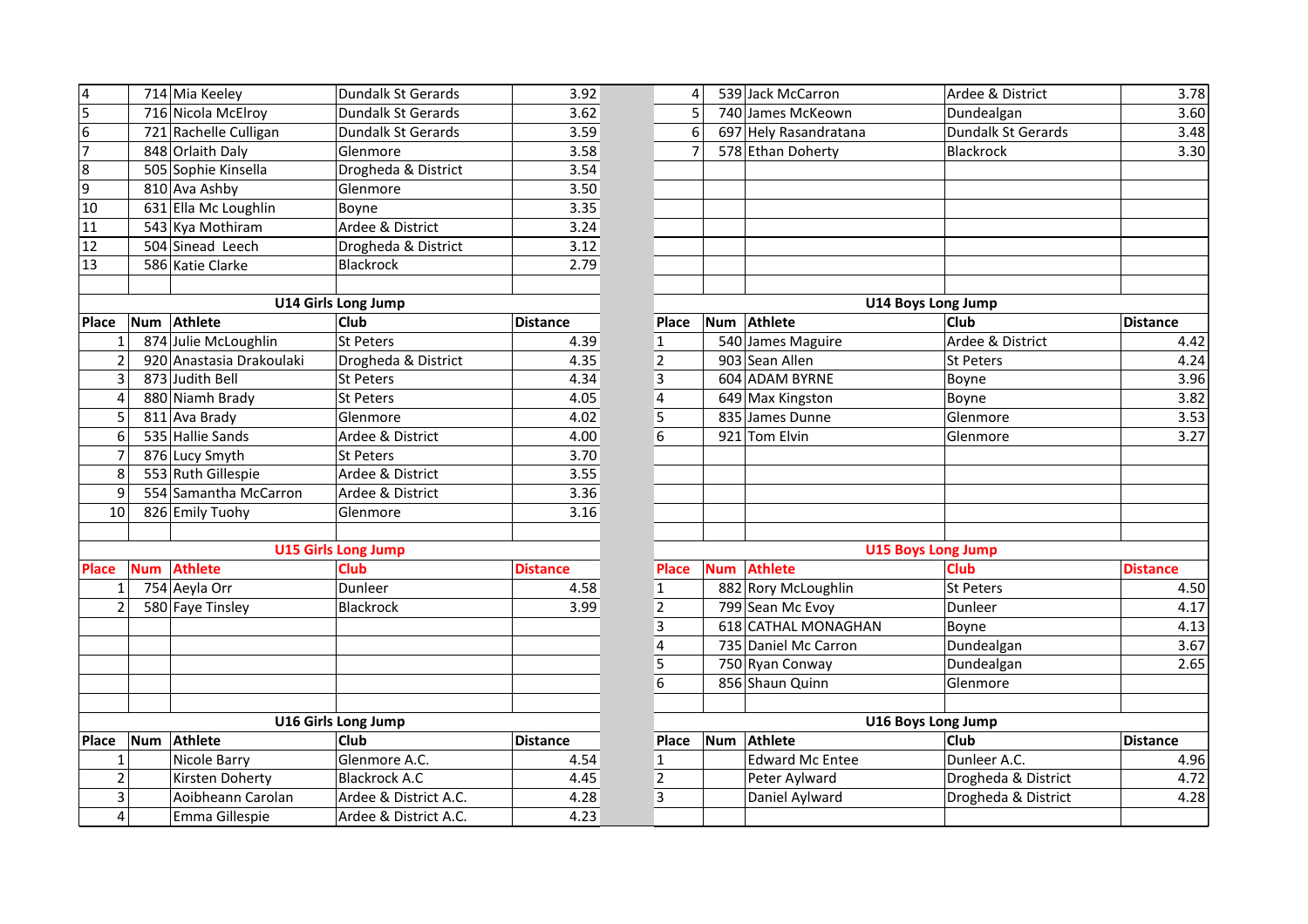| 5              |            | Kate Kelly            | Boyne A.C.                 | 4.17            |
|----------------|------------|-----------------------|----------------------------|-----------------|
|                |            |                       |                            |                 |
|                |            |                       | <b>U17 Girls Long Jump</b> |                 |
| <b>Place</b>   |            | Num Athlete           | <b>Club</b>                | <b>Distance</b> |
| $\mathbf{1}$   |            | Hannah Reilly         | <b>Blackrock A.C.</b>      | 4.91            |
| $\overline{2}$ |            | Abbie Sheridan        | Ardee & District A.C.      | 4.60            |
| 3              |            | Sarah Clarke          | Blackrock A.C.             | 4.19            |
| 4              |            | Liene Kaugare         | Dunleer A.C.               | 4.18            |
|                |            |                       |                            |                 |
|                |            |                       | <b>U19 Girls Long Jump</b> |                 |
| Place          | <b>Num</b> | <b>Athlete</b>        | Club                       | <b>Distance</b> |
| 1              |            | Katelyn Quinn         | Glenmore A.C               | 4.60            |
| $\overline{2}$ |            | Erinn Orr             | Dunleer A.C.               | 4.22            |
|                |            |                       |                            |                 |
|                |            |                       |                            |                 |
|                |            |                       | U12 Girls Hlgh Jump        |                 |
| Place          | <b>Num</b> | <b>Athlete</b>        | Club                       | <b>Distance</b> |
| 1              |            | <b>Tara O' Connor</b> | <b>Dundalk St Gerards</b>  | 1.42 (CBP)      |
| $\overline{2}$ |            | Maebh O' Connor       | <b>Dundalk St Gerards</b>  | 1.20            |
|                |            |                       | <b>U13 Girls High Jump</b> |                 |
| <b>Place</b>   | <b>Num</b> | <b>Athlete</b>        | <b>Club</b>                | <b>Distance</b> |
| 1              |            | <b>Ellie Smyth</b>    | <b>St Peters A.C</b>       | 1.42 (CBP)      |
| $\overline{2}$ |            | Lucy Brennan          | St Peters A.C              | 1.33            |
| $\overline{3}$ |            | Lauren Reilly         | <b>Blackrock A.C.</b>      | 1.25            |
| 4              |            | Rebecca Baldwin       | Blackrock A.C.             | 1.25            |
|                |            |                       | U14 Girls Hlgh Jump        |                 |
| Place          | <b>Num</b> | <b>Athlete</b>        | Club                       | <b>Distance</b> |
| 1              |            | Niamh Brady           | St Peters A.C.             | 1.36            |
| $\overline{2}$ |            | Ava Mc Nally          | Ardee & District A.C       | 1.30            |
| 3              |            | <b>Judith Bell</b>    | St Peters A.C.             | 1.25            |
| 4              |            | Ciara O' Brien        | <b>Blackrock A.C</b>       | 1.15            |
| $\overline{5}$ |            | Lisa Conlon           | Glenmore                   | 1.05            |
|                |            |                       |                            |                 |
|                |            |                       | <b>U15 Girls High Jump</b> |                 |
| <b>Place</b>   | <b>Num</b> | <b>Athlete</b>        | <b>Club</b>                | <b>Distance</b> |

| 5 <sup>1</sup> |            | Kate Kelly            | Boyne A.C.                 | 4.17            |                         |            |                         |                           |                 |
|----------------|------------|-----------------------|----------------------------|-----------------|-------------------------|------------|-------------------------|---------------------------|-----------------|
|                |            |                       |                            |                 |                         |            |                         |                           |                 |
|                |            |                       | <b>U17 Girls Long Jump</b> |                 |                         |            |                         | <b>U17 Boys Long Jump</b> |                 |
| <b>Place</b>   | <b>Num</b> | <b>Athlete</b>        | <b>Club</b>                | <b>Distance</b> | <b>Place</b>            | <b>Num</b> | <b>Athlete</b>          | <b>Club</b>               | <b>Distance</b> |
| 1              |            | Hannah Reilly         | <b>Blackrock A.C.</b>      | 4.91            | $\mathbf{1}$            |            | Eoghan Smyth            | Blackrock A.C.            | 5.38            |
| $\overline{2}$ |            | Abbie Sheridan        | Ardee & District A.C.      | 4.60            | $\overline{2}$          |            | Destiny James           | Dundealgan A.C.           | 4.98            |
| 3              |            | Sarah Clarke          | Blackrock A.C.             | 4.19            | 3                       |            | Jamie Wynne             | Dundalk St Gerards A.C.   | 4.94            |
| 4              |            | Liene Kaugare         | Dunleer A.C.               | 4.18            | $\overline{4}$          |            | Destiny Ohenhen         | Dundealgan A.C.           | 4.68            |
|                |            |                       |                            |                 | 5                       |            | Ronnick Achams          | Dundealgan A.C.           | 4.49            |
|                |            |                       |                            |                 |                         |            |                         |                           |                 |
|                |            |                       | <b>U19 Girls Long Jump</b> |                 |                         |            |                         | <b>U19 Boys Long Jump</b> |                 |
| Place          | <b>Num</b> | Athlete               | <b>Club</b>                | <b>Distance</b> | Place                   | Num        | <b>Athlete</b>          | <b>Club</b>               | <b>Distance</b> |
| $\mathbf{1}$   |            | Katelyn Quinn         | Glenmore A.C               | 4.60            | $\mathbf{1}$            |            | Craig Kane              | Glenmore A.C.             | 5.08            |
| $\overline{2}$ |            | Erinn Orr             | Dunleer A.C.               | 4.22            | $\overline{2}$          |            | Kevin Oladunjoye        | Dundealgan A.C.           | 4.56            |
|                |            |                       |                            |                 | $\overline{\mathbf{3}}$ |            | <b>Richard Campbell</b> | Dundealgan A.C.           | 4.47            |
|                |            |                       |                            |                 |                         |            |                         |                           |                 |
|                |            |                       |                            |                 |                         |            |                         |                           |                 |
|                |            |                       | U12 Girls Hlgh Jump        |                 |                         |            |                         | U12 Boys High Jump        |                 |
| Place          | <b>Num</b> | Athlete               | <b>Club</b>                | <b>Distance</b> | <b>Place</b>            | Num        | Athlete                 | Club                      | <b>Distance</b> |
| 1              |            | <b>Tara O' Connor</b> | <b>Dundalk St Gerards</b>  | 1.42 (CBP)      |                         |            |                         |                           |                 |
| $\overline{2}$ |            | Maebh O' Connor       | <b>Dundalk St Gerards</b>  | 1.20            |                         |            |                         |                           |                 |
|                |            |                       |                            |                 |                         |            |                         |                           |                 |
|                |            |                       | <b>U13 Girls High Jump</b> |                 |                         |            |                         | <b>U13 Boys High Jump</b> |                 |
| <b>Place</b>   | <b>Num</b> | <b>Athlete</b>        | Club                       | <b>Distance</b> | <b>Place</b>            | <b>Num</b> | <b>Athlete</b>          | <b>Club</b>               | <b>Distance</b> |
| $\mathbf{1}$   |            | <b>Ellie Smyth</b>    | <b>St Peters A.C</b>       | 1.42 (CBP)      | 1                       |            | <b>Sean Reilly</b>      | <b>Blackrock A.C.</b>     | 1.45 (CBP)      |
| $\overline{2}$ |            | Lucy Brennan          | St Peters A.C              | 1.33            | $\overline{2}$          |            | <b>Ethan Doherty</b>    | Blackrock A.C.            | 1.20            |
| $\overline{3}$ |            | Lauren Reilly         | Blackrock A.C.             | 1.25            |                         |            |                         |                           |                 |
| 4              |            | Rebecca Baldwin       | Blackrock A.C.             | 1.25            |                         |            |                         |                           |                 |
|                |            |                       |                            |                 |                         |            |                         |                           |                 |
|                |            |                       | U14 Girls Hlgh Jump        |                 |                         |            |                         | U14 Boys High Jump        |                 |
| Place          | <b>Num</b> | Athlete               | <b>Club</b>                | <b>Distance</b> | Place                   | <b>Num</b> | Athlete                 | Club                      | <b>Distance</b> |
| 1              |            | Niamh Brady           | St Peters A.C.             | 1.36            | $\mathbf{1}$            |            | James Maguire           | Ardee & District A.C.     | 1.43            |
| $\overline{2}$ |            | Ava Mc Nally          | Ardee & District A.C       | 1.30            | $\overline{2}$          |            | Max Kingston            | Boyne A.C.                | 1.30            |
| 3              |            | Judith Bell           | St Peters A.C.             | 1.25            |                         |            |                         |                           |                 |
| 4              |            | Ciara O' Brien        | <b>Blackrock A.C</b>       | 1.15            |                         |            |                         |                           |                 |
| 5              |            | Lisa Conlon           | Glenmore                   | 1.05            |                         |            |                         |                           |                 |
|                |            |                       |                            |                 |                         |            |                         |                           |                 |
|                |            |                       | <b>U15 Girls High Jump</b> |                 |                         |            |                         | <b>U15 Boys High Jump</b> |                 |
|                |            | Place Num Athlete     | <b>Club</b>                | <b>Distance</b> | Place                   |            | Num Athlete             | <b>Club</b>               | <b>Distance</b> |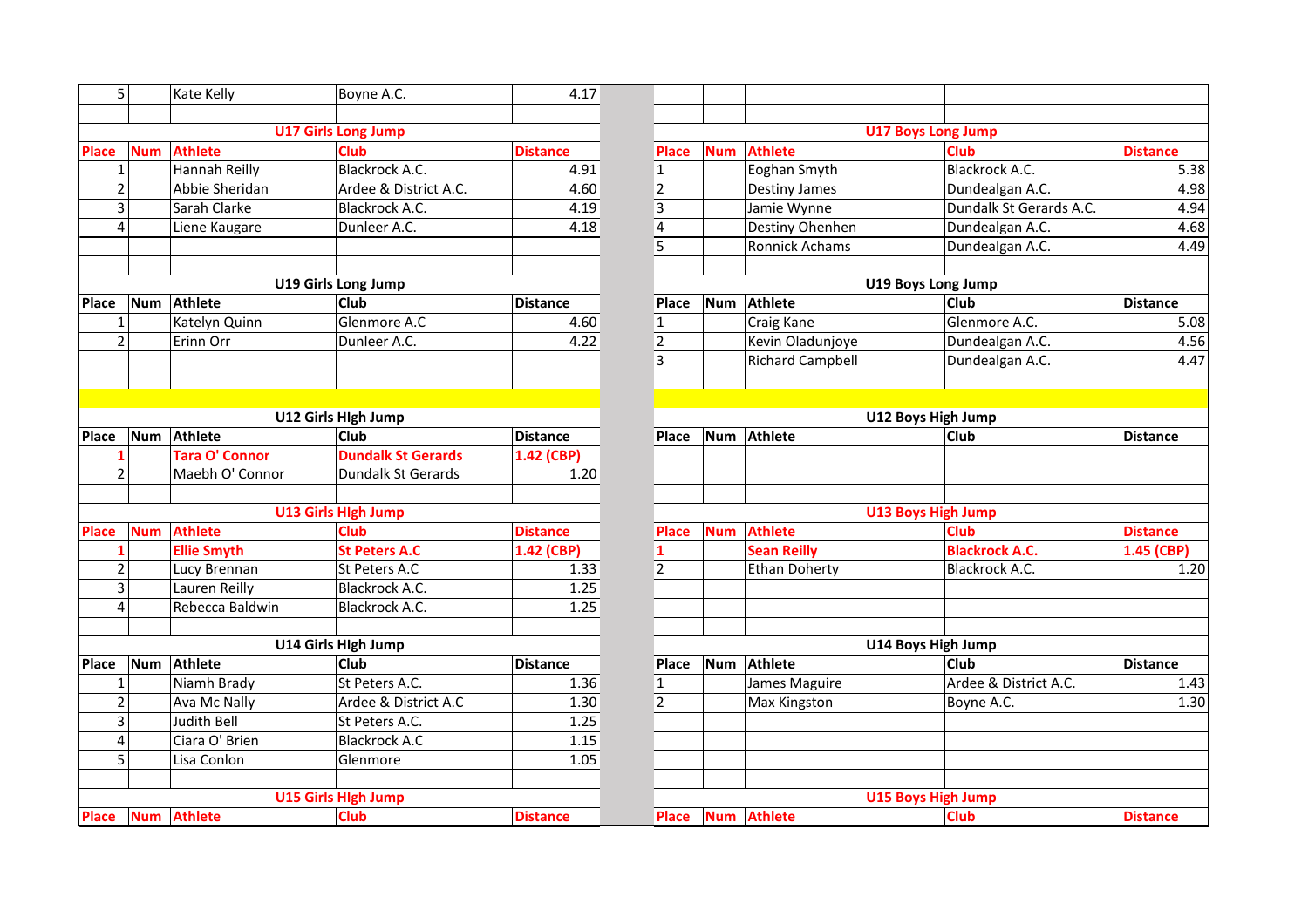| $\mathbf{1}$   |            | Ayela Orr              | Dunleer A.C.               | 1.45            |                         |            |                         |                           |                 |
|----------------|------------|------------------------|----------------------------|-----------------|-------------------------|------------|-------------------------|---------------------------|-----------------|
| $\overline{2}$ |            | Lily Jordan            | Dunleer A.C.               | 1.25            |                         |            |                         |                           |                 |
| 3              |            | <b>Faye Tinsley</b>    | <b>Blackrock A.C</b>       | 1.20            |                         |            |                         |                           |                 |
|                |            |                        |                            |                 |                         |            |                         |                           |                 |
|                |            |                        | U16 Girls Hlgh Jump        |                 |                         |            |                         | U16 Boys High Jump        |                 |
| <b>Place</b>   | <b>Num</b> | Athlete                | Club                       | <b>Distance</b> | <b>Place</b>            | <b>Num</b> | <b>Athlete</b>          | Club                      | <b>Distance</b> |
| $\mathbf{1}$   |            | Aoibheann Carolan      | Ardee & District A.C.      | 1.15            |                         |            |                         |                           |                 |
|                |            |                        |                            |                 |                         |            |                         |                           |                 |
|                |            |                        | <b>U17 Girls High Jump</b> |                 |                         |            |                         | <b>U17 Boys High Jump</b> |                 |
| <b>Place</b>   | <b>Num</b> | <b>Athlete</b>         | <b>Club</b>                | <b>Distance</b> | <b>Place</b>            | <b>Num</b> | <b>Athlete</b>          | <b>Club</b>               | <b>Distance</b> |
| $\mathbf{1}$   |            | Abbie Sherdidan        | Ardee & District a.c       | 1.45            | 1                       |            | <b>Eoghan Smyth</b>     | <b>Blackrock A.C.</b>     | 1.81 (CB        |
|                |            |                        |                            |                 | $\mathbf 2$             |            | Destiny Ohenhen         | Dundealgan A.C.           |                 |
|                |            |                        |                            |                 | $\mathbf{3}$            |            | <b>Destiny James</b>    | Dundealgan A.C.           |                 |
|                |            |                        |                            |                 | $\overline{\mathbf{4}}$ |            | Ronnick Achams          | Dundealgan A.C.           |                 |
|                |            |                        |                            |                 |                         |            |                         |                           |                 |
|                |            |                        | U19 Girls Hlgh Jump        |                 |                         |            |                         | U19 Boys High Jump        |                 |
| Place          | <b>Num</b> | <b>Athlete</b>         | Club                       | <b>Distance</b> | Place                   | <b>Num</b> | <b>Athlete</b>          | Club                      | <b>Distance</b> |
| 1              |            | Katelyn Quinn          | Glenmore A.C.              | 1.20            | $\mathbf{1}$            |            | Craig Kane              | Glenmore A.C.             |                 |
|                |            |                        |                            |                 | $\overline{2}$          |            | <b>Richard Campbell</b> | Dundealgan A.C.           |                 |
|                |            |                        |                            |                 | 3                       |            | Kevin Oladunjoye        | Dundealgan A.C.           |                 |
|                |            |                        |                            |                 |                         |            |                         |                           |                 |
|                |            |                        |                            |                 |                         |            |                         |                           |                 |
|                |            |                        | <b>U12 Girls Shot Putt</b> |                 |                         |            |                         | <b>U12 Boys Shot Putt</b> |                 |
| <b>Place</b>   | <b>Num</b> | <b>Athlete</b>         | <b>Club</b>                | <b>Distance</b> | <b>Place</b>            | <b>Num</b> | Athlete                 | <b>Club</b>               | <b>Distance</b> |
| 1              |            | 884 Enya Silkena       | Dundalk St Gerards         | 7.85            | $\mathbf{1}$            |            | 557 Tadhg Caffrey       | Ardee & District          |                 |
| $\overline{2}$ |            | 576 Erin Finegan       | <b>Blackrock</b>           | 4.85            | $\overline{2}$          |            | 690 Ethan Mullen        | <b>Dundalk St Gerards</b> |                 |
| 3              |            | 670 Abaigh Moonan      | Dundalk St Gerards         | 4.79            | 3                       |            | 695 Hayden Mulholland   | <b>Dundalk St Gerards</b> |                 |
| 4              |            | 685 Dara McEnteggart   | Dundalk St Gerards         | 4.56            | $\overline{\mathbf{4}}$ |            | 526 Cormac Lundon       | Ardee & District          |                 |
|                |            |                        |                            |                 | 5                       |            | 524 Charlie Sands       | Ardee & District          |                 |
|                |            |                        |                            |                 |                         |            |                         |                           |                 |
|                |            |                        | <b>U13 Girls Shot Putt</b> |                 |                         |            |                         | <b>U13 Boys Shot Putt</b> |                 |
| <b>Place</b>   | <b>Num</b> | Athlete                | Club                       | <b>Distance</b> | Place                   | Num        | <b>Athlete</b>          | <b>Club</b>               | <b>Distance</b> |
| 1              |            | 543 Kya Mothiram       | Ardee & District           | 8.26            | $\mathbf{1}$            |            | 603 AARON FENNELL       | Boyne                     | 1               |
| $\overline{2}$ |            | 814 Chloe Mc Carragher | Glenmore                   | 6.45            | $\overline{2}$          |            | 674 Andrew Rosbotham    | Dundalk St Gerards        |                 |
| 3              |            | 589 Lauren Reilly      | <b>Blackrock</b>           | 6.41            | 3                       |            | 551 Rob Kelly           | Ardee & District          |                 |
| 4              |            | 810 Ava Ashby          | Glenmore                   | 6.39            | $\overline{4}$          |            | 697 Hely Rasandratana   | <b>Dundalk St Gerards</b> |                 |
| 5              |            | 681 Ciara Cunningham   | Dundalk St Gerards         | 5.22            | 5                       |            | 528 Darragh Osborn      | Ardee & District          |                 |
| 6              |            | 586 Katie Clarke       | Blackrock                  | 4.29            | 6                       |            | 542 Joe Murphy          | Ardee & District          |                 |
| $\overline{7}$ |            | 791 Lucy Sheridan      | Dunleer                    | 4.03            | $\overline{7}$          |            | 683 Colm Drumm          | Dundalk St Gerards        |                 |

| $\mathbf{1}$   |            | Ayela Orr              | Dunleer A.C.               | 1.45            |                         |            |                         |                           |                 |
|----------------|------------|------------------------|----------------------------|-----------------|-------------------------|------------|-------------------------|---------------------------|-----------------|
| $\overline{2}$ |            | Lily Jordan            | Dunleer A.C.               | 1.25            |                         |            |                         |                           |                 |
| $\overline{3}$ |            | <b>Faye Tinsley</b>    | <b>Blackrock A.C</b>       | 1.20            |                         |            |                         |                           |                 |
|                |            |                        |                            |                 |                         |            |                         |                           |                 |
|                |            |                        | U16 Girls Hlgh Jump        |                 |                         |            |                         | U16 Boys High Jump        |                 |
| Place          | <b>Num</b> | Athlete                | <b>Club</b>                | <b>Distance</b> | <b>Place</b>            | Num        | Athlete                 | Club                      | <b>Distance</b> |
| $\mathbf{1}$   |            | Aoibheann Carolan      | Ardee & District A.C.      | 1.15            |                         |            |                         |                           |                 |
|                |            |                        |                            |                 |                         |            |                         |                           |                 |
|                |            |                        | <b>U17 Girls High Jump</b> |                 |                         |            |                         | <b>U17 Boys High Jump</b> |                 |
| <b>Place</b>   | <b>Num</b> | <b>Athlete</b>         | <b>Club</b>                | <b>Distance</b> | <b>Place</b>            | <b>Num</b> | <b>Athlete</b>          | Club                      | <b>Distance</b> |
| $\mathbf{1}$   |            | Abbie Sherdidan        | Ardee & District a.c       | 1.45            | $\mathbf{1}$            |            | <b>Eoghan Smyth</b>     | <b>Blackrock A.C.</b>     | 1.81 (CBP)      |
|                |            |                        |                            |                 | $\overline{2}$          |            | Destiny Ohenhen         | Dundealgan A.C.           | 1.50            |
|                |            |                        |                            |                 | 3                       |            | <b>Destiny James</b>    | Dundealgan A.C.           | 1.50            |
|                |            |                        |                            |                 | $\overline{4}$          |            | Ronnick Achams          | Dundealgan A.C.           | 1.45            |
|                |            |                        |                            |                 |                         |            |                         |                           |                 |
|                |            |                        | U19 Girls Hlgh Jump        |                 |                         |            |                         | U19 Boys High Jump        |                 |
| <b>Place</b>   | Num        | Athlete                | <b>Club</b>                | <b>Distance</b> | Place                   | <b>Num</b> | <b>Athlete</b>          | Club                      | <b>Distance</b> |
| $\mathbf{1}$   |            | Katelyn Quinn          | Glenmore A.C.              | 1.20            | $\mathbf 1$             |            | Craig Kane              | Glenmore A.C.             | 1.50            |
|                |            |                        |                            |                 | $\mathbf 2$             |            | <b>Richard Campbell</b> | Dundealgan A.C.           | 1.45            |
|                |            |                        |                            |                 | $\overline{3}$          |            | Kevin Oladunjoye        | Dundealgan A.C.           | 1.30            |
|                |            |                        |                            |                 |                         |            |                         |                           |                 |
|                |            |                        |                            |                 |                         |            |                         |                           |                 |
|                |            |                        | <b>U12 Girls Shot Putt</b> |                 |                         |            |                         | <b>U12 Boys Shot Putt</b> |                 |
| <b>Place</b>   | <b>Num</b> | <b>Athlete</b>         | Club                       | <b>Distance</b> | <b>Place</b>            | <b>Num</b> | <b>Athlete</b>          | <b>Club</b>               | <b>Distance</b> |
| 1              |            | 884 Enya Silkena       | Dundalk St Gerards         | 7.85            | $\mathbf{1}$            |            | 557 Tadhg Caffrey       | Ardee & District          | 6.60            |
| $\overline{2}$ |            | 576 Erin Finegan       | <b>Blackrock</b>           | 4.85            | $\overline{2}$          |            | 690 Ethan Mullen        | <b>Dundalk St Gerards</b> | 6.39            |
| 3              |            | 670 Abaigh Moonan      | Dundalk St Gerards         | 4.79            | 3                       |            | 695 Hayden Mulholland   | <b>Dundalk St Gerards</b> | 6.14            |
| 4              |            | 685 Dara McEnteggart   | <b>Dundalk St Gerards</b>  | 4.56            | $\overline{4}$          |            | 526 Cormac Lundon       | Ardee & District          | 6.06            |
|                |            |                        |                            |                 | 5                       |            | 524 Charlie Sands       | Ardee & District          | 6.00            |
|                |            |                        |                            |                 |                         |            |                         |                           |                 |
|                |            |                        | <b>U13 Girls Shot Putt</b> |                 |                         |            |                         | <b>U13 Boys Shot Putt</b> |                 |
| Place          | <b>Num</b> | Athlete                | Club                       | <b>Distance</b> | Place                   | <b>Num</b> | <b>Athlete</b>          | <b>Club</b>               | <b>Distance</b> |
| $\mathbf{1}$   |            | 543 Kya Mothiram       | Ardee & District           | 8.26            | $\mathbf{1}$            |            | 603 AARON FENNELL       | Boyne                     | 10.52           |
| $\overline{2}$ |            | 814 Chloe Mc Carragher | Glenmore                   | 6.45            | $\overline{2}$          |            | 674 Andrew Rosbotham    | Dundalk St Gerards        | 9.93            |
| 3              |            | 589 Lauren Reilly      | Blackrock                  | 6.41            | $\overline{\mathbf{3}}$ |            | 551 Rob Kelly           | Ardee & District          | 7.27            |
| 4              |            | 810 Ava Ashby          | Glenmore                   | 6.39            | $\overline{\mathbf{4}}$ |            | 697 Hely Rasandratana   | Dundalk St Gerards        | 7.23            |
| 5              |            | 681 Ciara Cunningham   | Dundalk St Gerards         | 5.22            | 5                       |            | 528 Darragh Osborn      | Ardee & District          | 6.78            |
| 6              |            | 586 Katie Clarke       | Blackrock                  | 4.29            | 6                       |            | 542 Joe Murphy          | Ardee & District          | 6.78            |
| $\overline{7}$ |            | 791 Lucy Sheridan      | Dunleer                    | 4.03            | $\overline{7}$          |            | 683 Colm Drumm          | Dundalk St Gerards        | 6.60            |
|                |            |                        |                            |                 |                         |            |                         |                           |                 |